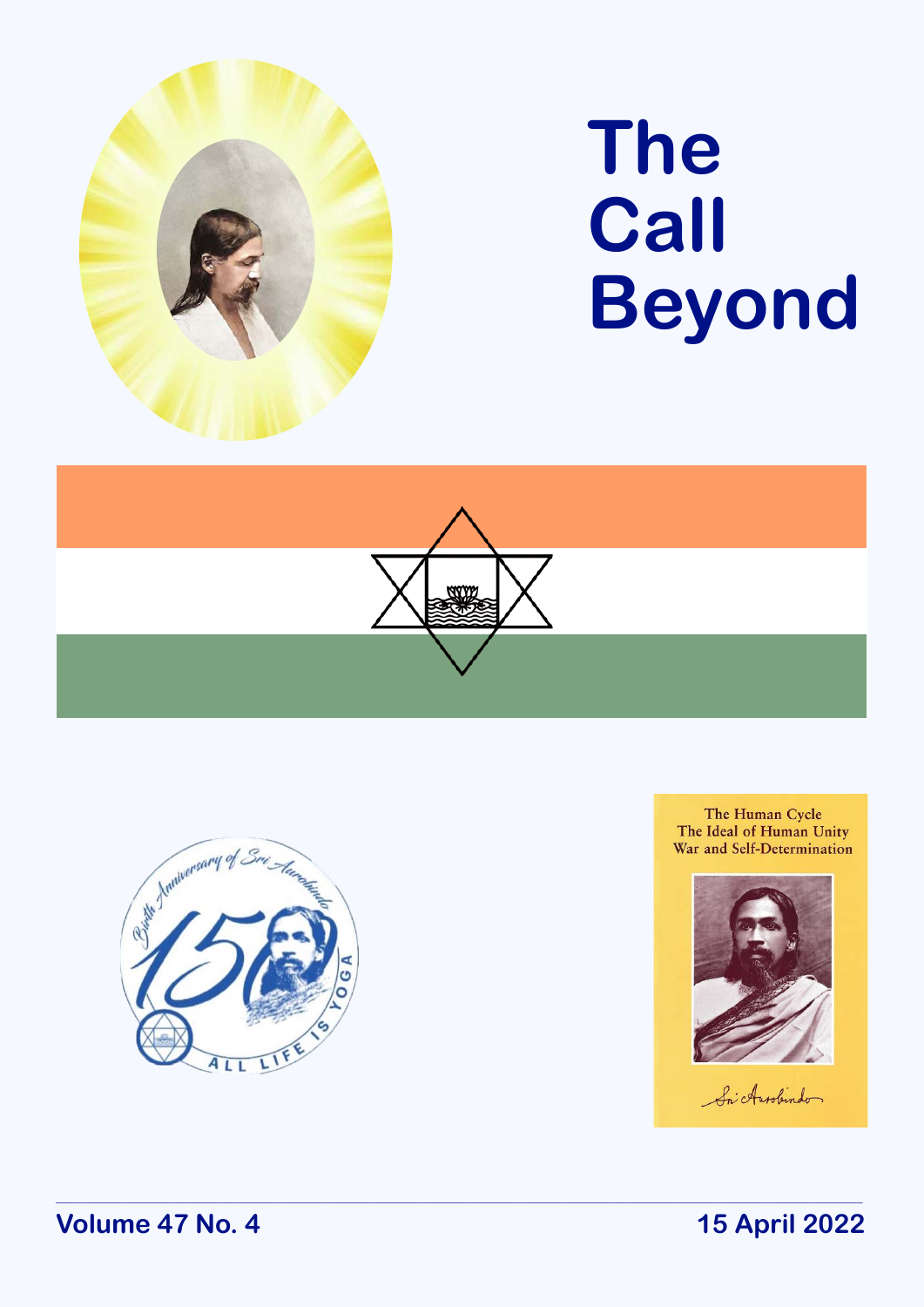

**Highlights The Human Cycle… … Page 5 Selections from 'The Human Cycle'… … Page 14 Where Do We Stand?… … Page 25 India as the Vishwa Guru… … Page 39**



An Online Publication of SRI AUROBINDO ASHRAM - DELHI BRANCH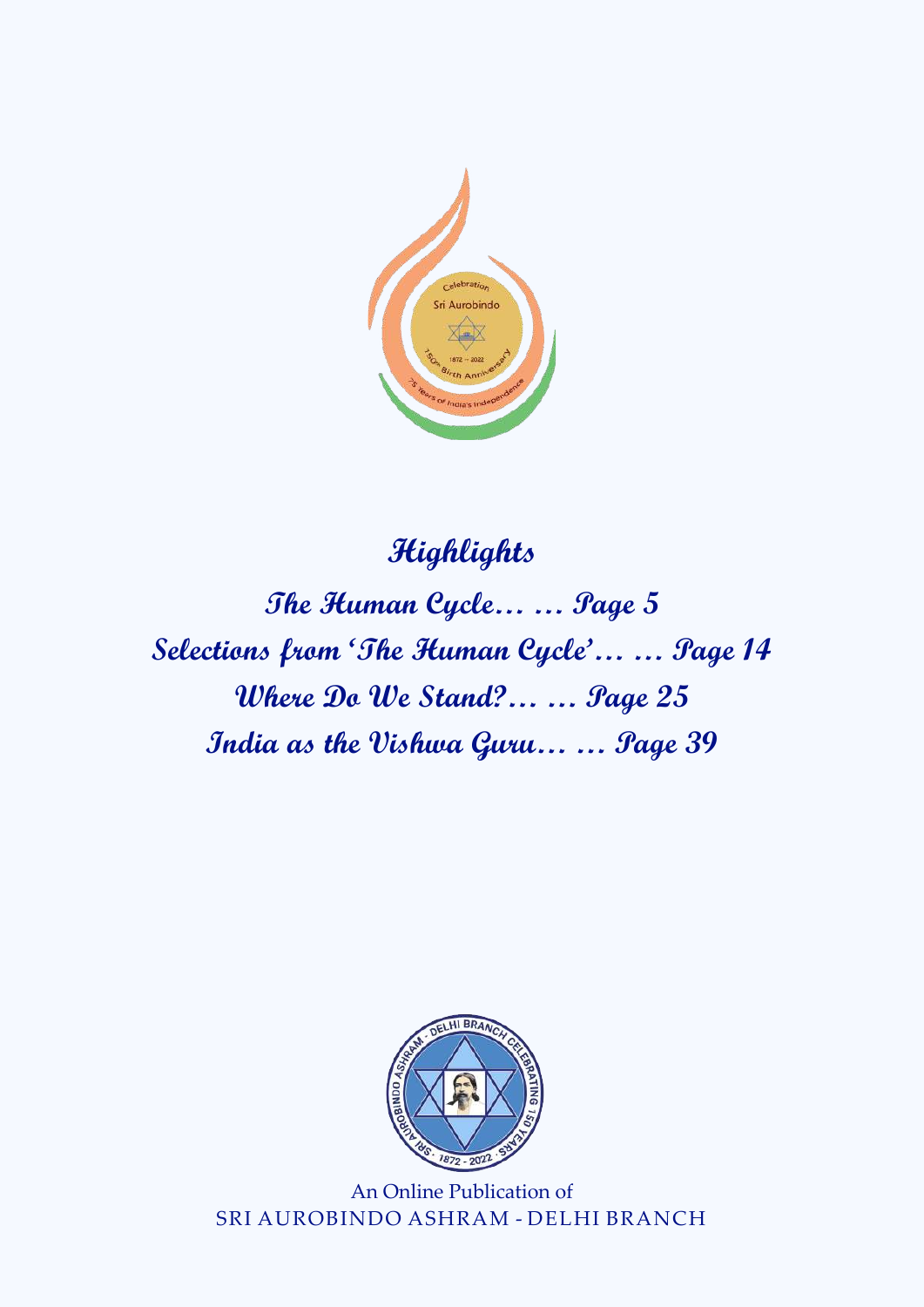## Contents

|           | Editorial                                         |
|-----------|---------------------------------------------------|
|           | Celebrating 150 Years of Sri Aurobindo            |
|           | <b>Book of the Month</b>                          |
|           | <b>The Human Cycle</b>                            |
|           | Words of the Master                               |
|           | Selections from 'The Human Cycle'<br>.14          |
|           | Words of the Mother                               |
|           | Do Not Leave the Path.<br>24                      |
|           | <i><u><b>Article</b></u></i>                      |
|           | Where Do We Stand?<br>25                          |
|           | Twenty-Five Years ago                             |
|           | The Impossible Dream.<br>.33                      |
|           | Magnet                                            |
|           | <b><i><u>Jehmi-Ben (1917-2004).</u></i></b><br>35 |
|           | May I Help You                                    |
|           | • India as the Vishwa Guru39                      |
|           | <i><u><b>Appreciations</b></u></i>                |
| $\bullet$ | Feedback and Encouraging Words40                  |
|           | Notice Board                                      |
| $\bullet$ | Forthcoming Events44                              |
| $\bullet$ |                                                   |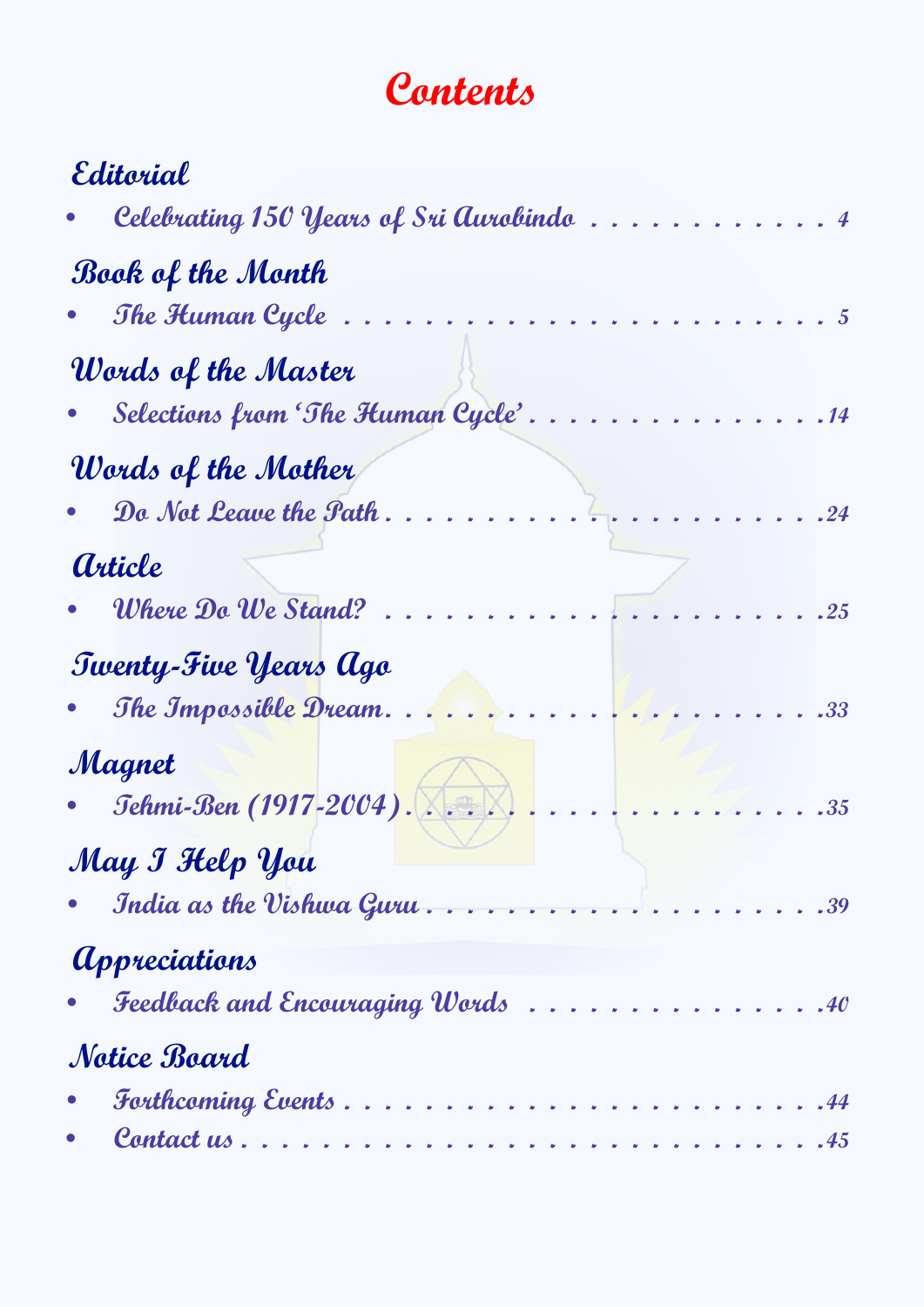

### **Celebrating 150 Years of Sri Aurobindo** (1872-2022)



Who was Sri Aurobindo? **a freedom fighter**, who shook the British Empire within five years? **a poet**, who could give poetic expression to whispers from the heavens? **a writer**, who would have honoured the Nobel Prize for Literature, if it had been conferred on him? **a linguist**, who raised the level of the English

language to that of Sanskrit, and deciphered the symbolism of the Veda? **a yogi**, who gave the world Integral Yoga, a powerful synthesis that incorporated the major traditional systems of yoga, and went beyond all of them? **A rishi** (a seer) and **a muni** (a thinker) rolled in one? Or, **a spiritual master**, radical, rational and revolutionary, far ahead of his times, who is today the Guru to millions in the world?

Sri Aurobindo was all this, and more. Due to our limitations, *The Call Beyond*, however, will concentrate on Sri Aurobindo, the writer. In the category of spiritual literature rooted in the Indian tradition, the original of which was written in the English language, Sri Aurobindo's works belong to a class apart, both in quantity and quality. In his works, Sri Aurobindo has given nothing short of a prescription for sculpting humanity into a new shape that would be beyond recognition. Even through the works that have their origin in the *Arya*, which were written over a period of just six years (1914-1920), he has created enough homework for the world to stay busy with for several centuries.

The Complete Works of Sri Aurobindo (CWSA) run into 36 volumes. The humble offering of *The Call Beyond*, however, would be limited to bringing you every month just the glimpses of one of the works of Sri Aurobindo.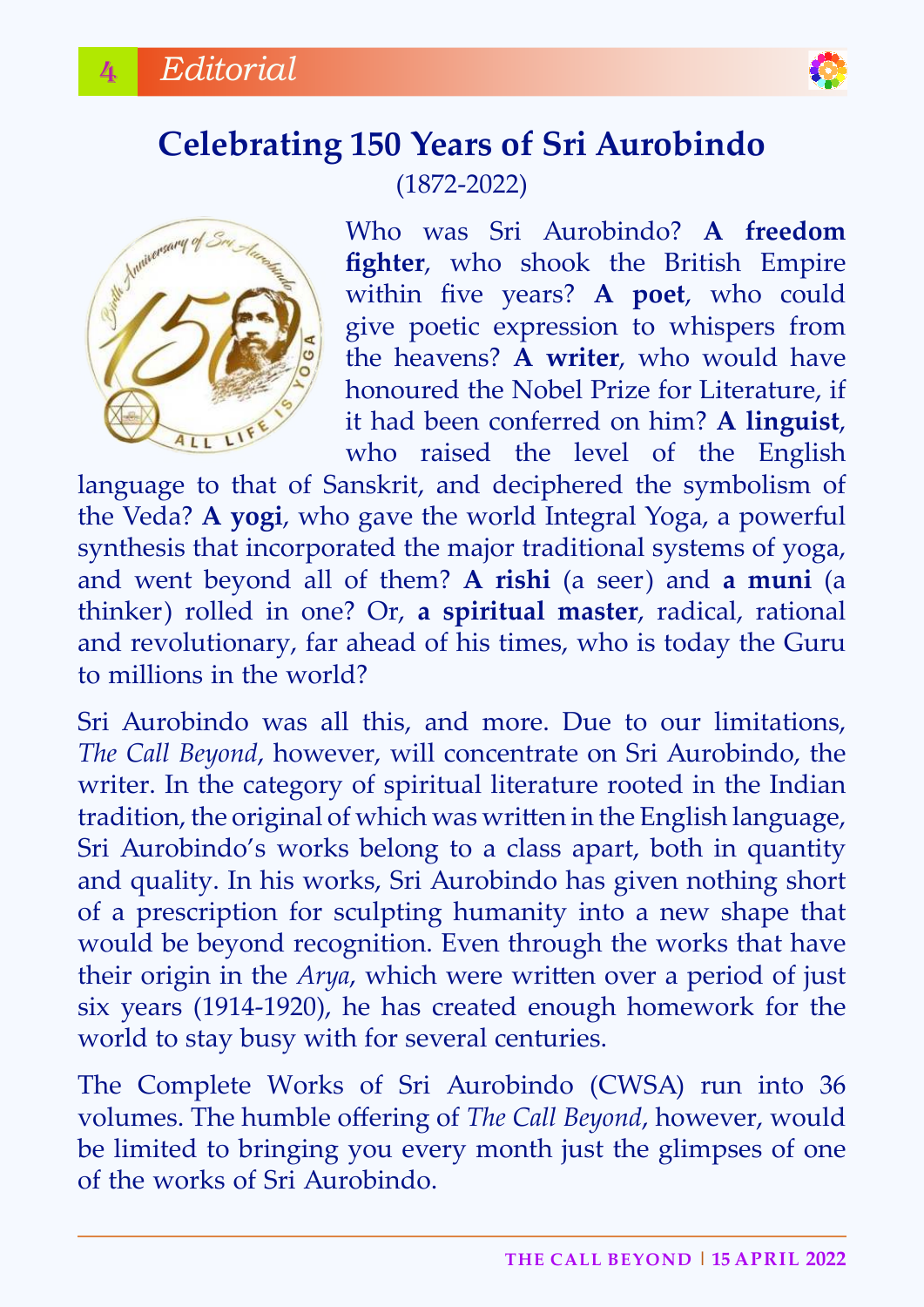

The Human Cycle The Ideal of Human Unity War and Self-Determination



**The Human Cycle**

In *The Human Cycle*, Sri Aurobindo has looked at the history of the world. And, when Sri Aurobindo looks at something, it is guaranteed to be a unique look. In fact, 'unique' is an understatement; his look is completely out of this world. His approach to any subject is beyond what the reader might have imagined, rather beyond what the reader could have imagined. **his treatment of the subject is both global and radical**. It is

global because it is the widest and most comprehensive manner in which the subject may be seen. It is also radical. **The word radical has two connotations: fundamental and unconventional, and both these apply to Sri Aurobindo's treatment of a subject.** He goes to the very roots, the heart, the core of the subject. Secondly, he also looks at it in an original an uncommon way, completely unrestrained by convention or precedent. That is exactly what he has done also while looking at the history of the world in *The Human Cycle*. That is also the reason why his works have universal value and validity, extending far beyond the context in which the work was created. *The Human Cycle* is a compilation of essays published in the monthly journal, the *Arya*, from 1916- 1918. The essays were written under the title 'The Psychology of Social Development'. The background was the First World War, but what he ended up writing is a classic of perennial value.

*The Human Cycle* looks at the history of the world from a psychological standpoint. The collective psyche of a society influences history, and the collective psyche has a cyclic pattern. The cyclic pattern is logical, and can be understood in terms of the strengths and weaknesses of man. The major strength of man is his aspiration to seek the highest Truth; the major weaknesses of man are the ignorance in which he normally lives,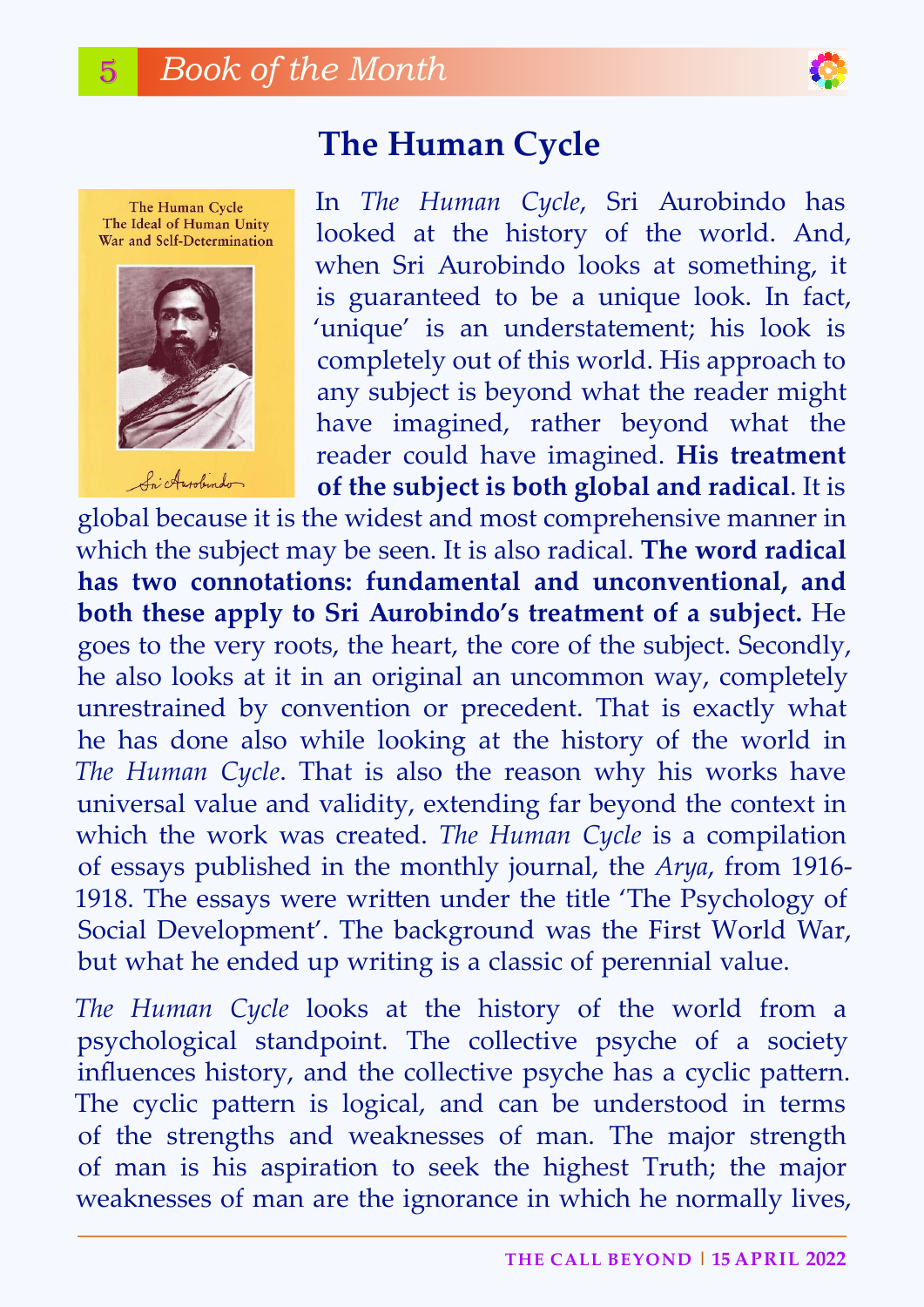

his tendency to slide down to the level of the ordinary mind, and his love for familiarity and mediocrity, which in turn explains man's frequent lapse into conventionality and stability.

For writing the essays on 'The Psychology of Social Development', Sri Aurobindo got the clue from a nineteenth century German historian, Karl Lamprecht. While Sri Aurobindo has praised Lamprecht for his originality, Sri Aurobindo has also pointed out the limitations of Lamprecht's approach. Lamprecht's approach is, firstly, focused on economic factors; secondly, it is too simplistic and ignores the zigzags of nature; and thirdly, it is silent on the inner meaning, the necessity and the goal of the phases through which the human societies pass. It is the last lacuna that Sri Aurobindo has addressed in his essays, which are now available to us as *The Human Cycle*. Let us look at the stages through which the collective psyche of human societies typically passes.

#### **The Symbolic Stage**

The symbolic age is primarily the age of religion. The Divine is represented through symbols, and the symbols find an expression in social structure. An example is the development of the fourfold social order in India. In the Vedas, it has been said that the order sprang from the body of Brahma, the Creative Deity. Thus, the symbolic divine origin of the fourfold order found an expression in chaturvarna, or the four castes, as they are now called. But, in the age of symbolism, the principle behind the symbol is understood. Therefore, while the principle is fixed, the social form that it takes is sensible and flexible. Thus, the fourfold order was based on temperament and innate abilities, not on heredity. Hence a person was not stuck with a label right at birth. His caste was determined as his potential unfolded. As Sri Aurobindo says, in the symbolic stage, the spiritual aspect of the social expression predominates; the ethical and economic aspects are secondary and subordinate.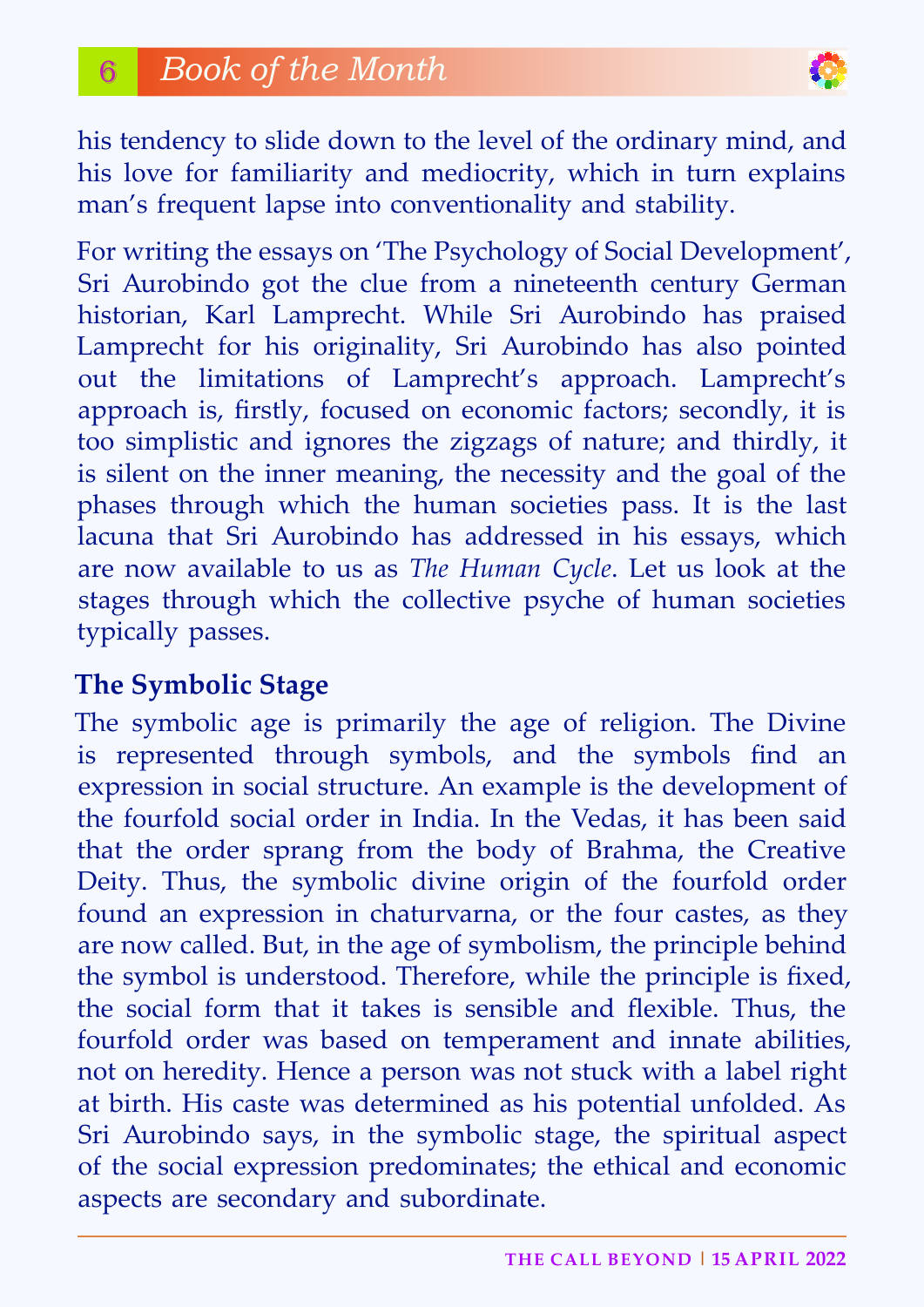

#### **The Typal Stage and the Age of Convention**

As the rituals, norms and social practices that evolve during the symbolic stage become established, they are practiced mechanically as a matter of habit. The symbolism behind them is gradually forgotten. The practice of the established rituals and norms acquires an ethical connotation; their violation or nonobservance is considered unethical. As a result, the spiritual character of the practice now takes the back seat, and it is the ethical aspect that predominates. Therefore, the laxity and flexibility associated with the practice in the symbolic stage is also lost. The practice may also acquire an economic element, as happened in case of the fourfold social order. This is the typal stage, because people tend to conform to a 'type'. **one can describe a society in this stage in terms of a stereotype without going very wrong.** This paves the way for the age of convention. Following conventions without thinking, doing what everybody else does without protest, and thinking as everybody else does without any attempt at originality become the norm. **Individuals lose their individuality, and attempts to express it prove embarrassing and even expensive.** Truth hides behind a dense cloud of rules, norms and taboos; reason is obscured by habit; and spirit is subordinated by form. Attempts to revive the spirit behind the forms are doomed for failure.

#### **The Age of Individualism and Reason**

The age of convention has a stability that suits the basic human tendency to resist change. But what may be looked upon as stability may also be seen as stagnation. Conventions that become too mechanical, conventions originating in an environment that is outdated, conventions that sacrifice progress in the interest of convenience, conventions that ignore the individual in favour of the collective, can eventually get to a point that the gap between conventions and truth becomes intolerable. In the age of convention there is a tendency for religion to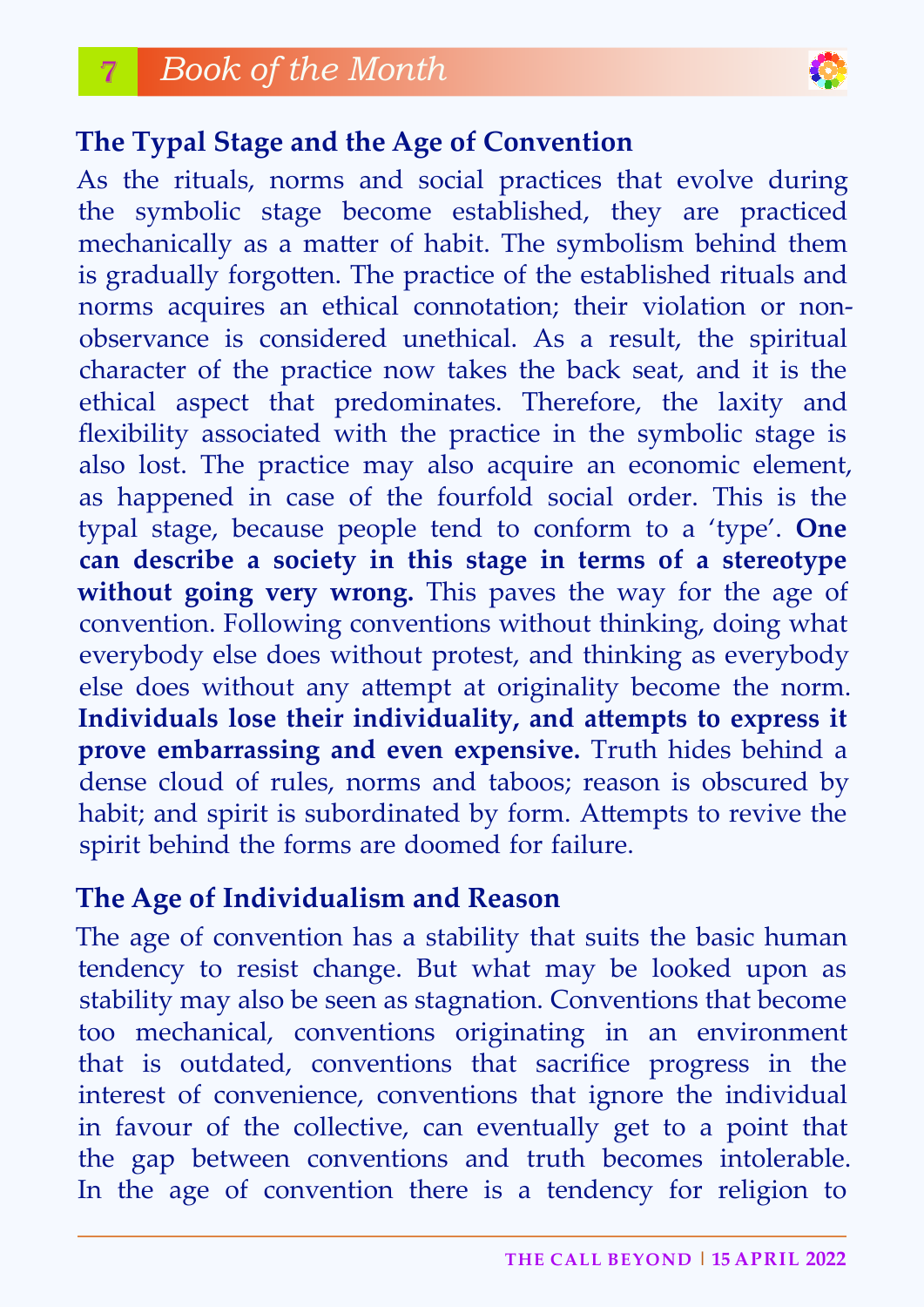

become dogmatic, politics to become authoritarian, and the social order to become hierarchical. The result is that at least a few individuals in the society start yearning for a change. They find the atmosphere too suffocating, and get restless to breathe the air of reason, freedom and progress. Their efforts may not achieve much for a variety of reasons. First, it is very few pitted against too many. Secondly, the accumulated wisdom of centuries has some merit, which even the brightest of ideas of a few well-meaning intellectuals may not be able to match. Finally, the few who rebel and revolt against the prevailing norms are young, idealistic, courageous and passionate; and are so charged that they are impatient to change the world. Thus, there is a wide gap between their capacity and their goal. However, their number keeps growing, and when it has crossed a critical mass, they may succeed in bringing about a revolution which may install reason on a high pedestal. The result is that religion may become tolerant, politics democratic, and the social order egalitarian. The scale on which this type of changes happened in Europe during the Renaissance that started around the fifteenth century was unprecedented in history. The vitality and vigour that it unleashed led to European dominance in the world. What facilitated the dominance was that the East was caught in a state of slumber because it was at that time passing through the age of convention, which Europe had just overthrown. Hence, finding no strong opposition in the East, the West swept through the world as never before. What aided this political, economic and cultural invasion was also the growth of modern science and technology during the European Renaissance, which in turn improved communication and transport, generated prosperity through the industrial revolution, enhanced military prowess, and brought within reach an extremely comfortable, secure and tempting lifestyle.

However, while the new world order that was created by the European Renaissance appeared invincible, it had it weaknesses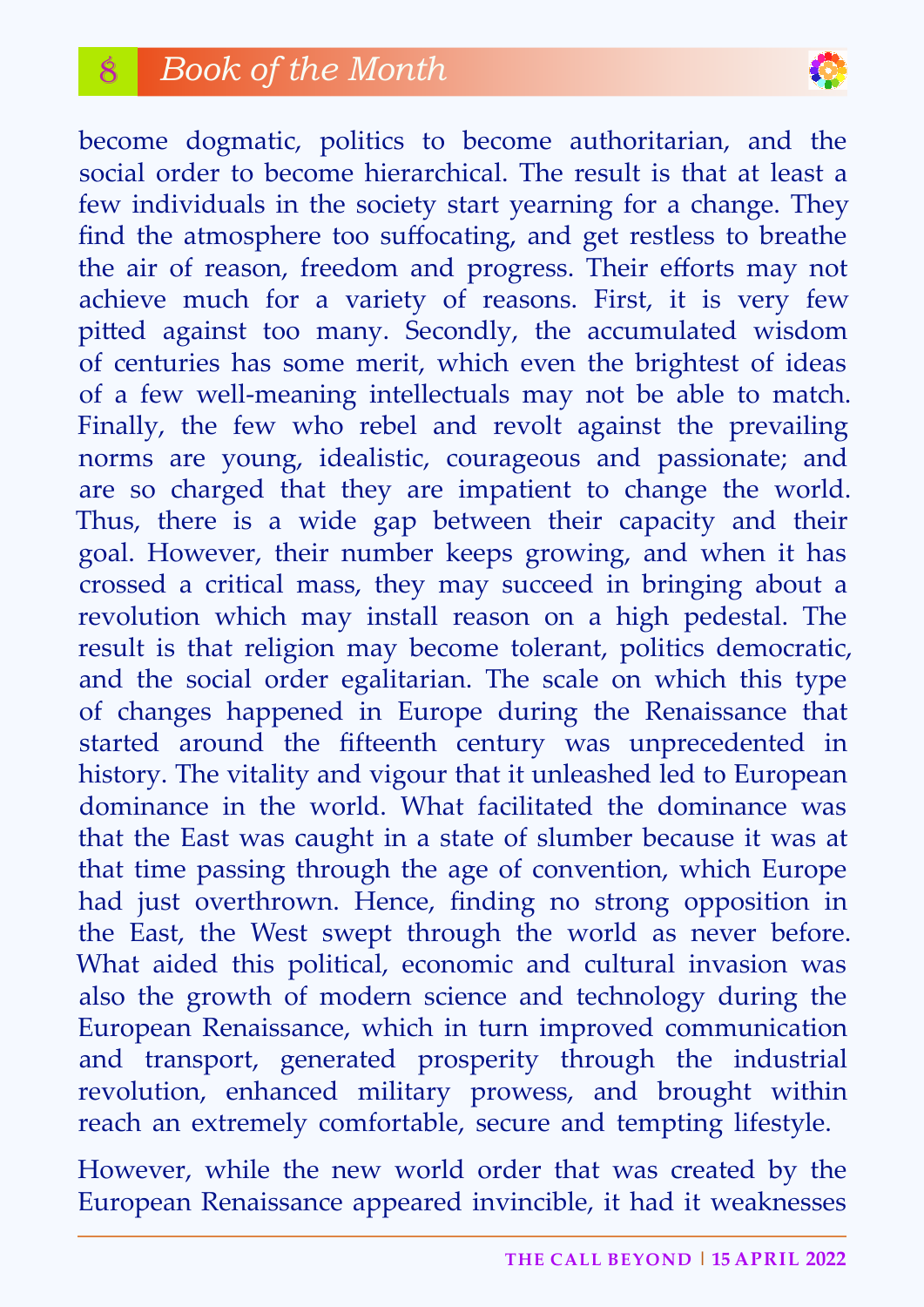

and pitfalls, which Sri Aurobindo saw a hundred years ago. That prompted him to call the European civilization a sinking ship. First, human nature being what it is, the revolutions eventually led to a new political and social order, which once again installed a new type of powerful collective that dominated the individual. Thus, the revolutions started by individuals culminated in the decline of individualism. Secondly, social equality remained a distant dream; what was actually achieved was essentially the fourfold social order, although it was not given names such as brahman, kshatriya, vaishya and shudra. One may think that this would now lead to a rationalistic typal age. But Sri Aurobindo saw that that is not what would happen. What was likely to happen was the dawn of a supra-rational subjective age. That is because the West would rediscover the limitations of reason. In short, by ending with a pale copy of the fourfold order, and searching for a tool higher than reason, the Western thought would start converging with ancient Indian wisdom. However, the age of reason would not be a waste. Its lasting legacy in human evolution would be an element of democracy, and a healthy balance between the individual and the collective; between individual growth and collective good.

#### *The Basis of Wars*

Sri Aurobindo makes a digression in *The Human Cycle* towards the lethal combination of collectivism at the national level, and individualism at the international level. At the national level develops a collective ego, which gives the nation a sense of superiority, and sometimes also justifies to it the moral right to impose its culture on the rest of the world; and to achieve this end, to embark on the mission of conquering the world. The collective ego of nations leads to the nations behaving as individuals in international relations. The clash of national egos may lead to wars. Assertion of the collective ego of Germany was the psychological basis of the First World War. While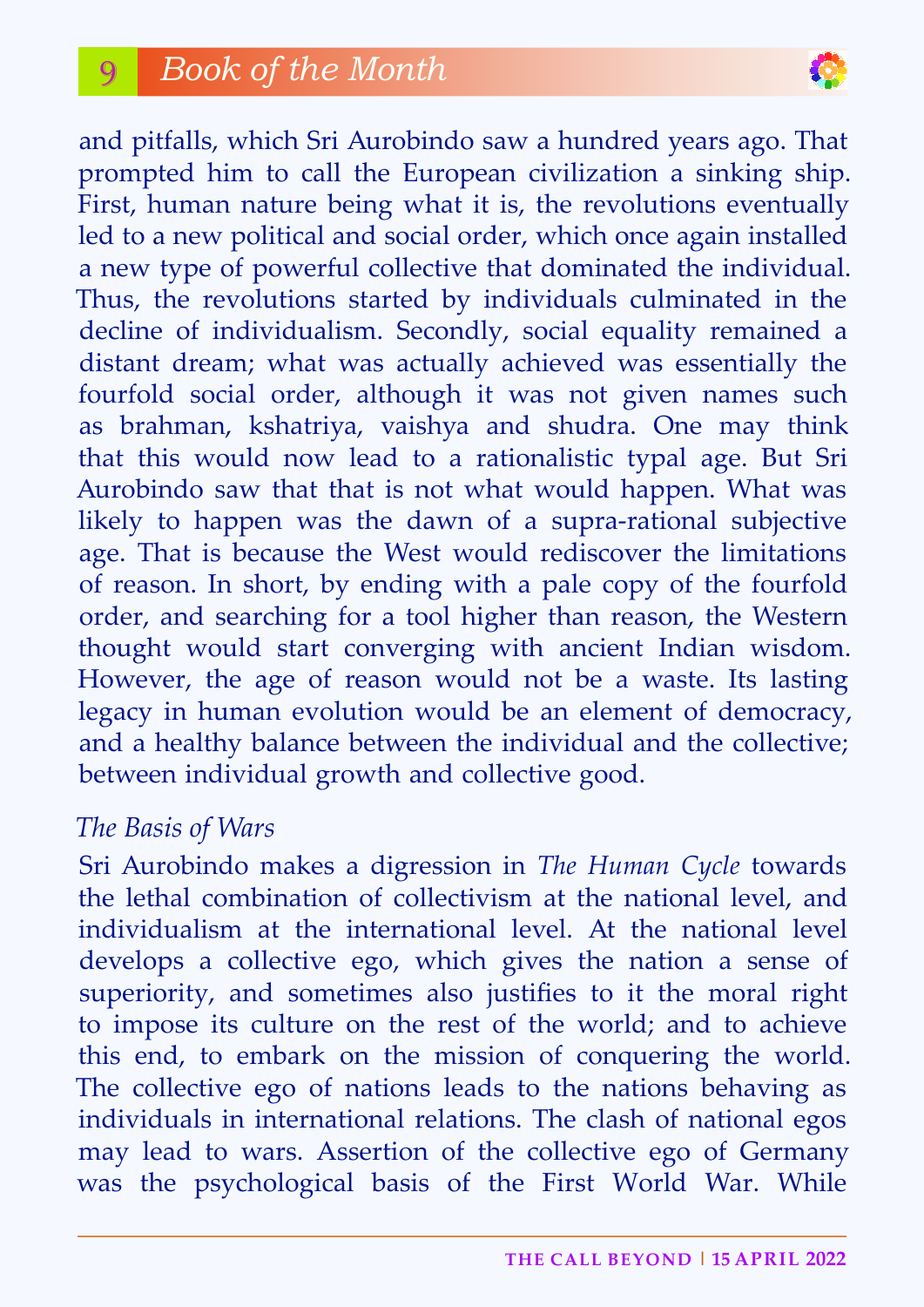

Germany seems to be the culprit behind the War, other nations were not free from similar collective egos.

#### *The Limitations of Reason*

In human beings, the faculty of reasoning is far better developed than in any other creature, and man is rightly proud of it. But reason is not a source of knowledge; it can organize and analyse knowledge, it can help us avoid certain errors, but it cannot generate knowledge. Apart from these general limitations, the West discovered that reason is not an appropriate tool for wiping out misery and suffering from the world.

**The success of the scientific enterprise initiated by the age of reason led to the fond hope and belief that science would somehow eradicate sorrow and suffering from the world. But that did not actually happen.** Then rationality, the tool which had led to scientific and technological progress, was pressed into service to device new systems of education and new forms of government in the hope that these probably would reduce misery and suffering in the world. To understand why all these attempts failed, let us take two contrasting systems of government, democracy and communism. Both were rooted in rationality and both were well-intentioned. Who can have a quarrel with treating everybody as equal by giving each individual an equal right in electing the government, or attempting social justice by expecting from each according to his capacity and ensuring that each gets what he truly needs? **Why both democracy and communism failed was because of the average level of human consciousness, which in turn determines human nature.** Man is a mental creature, and the mind of the average man has evolved only up to the level that makes man see himself as a distinct individual rather than see the deeper truth that we are all united by the spirit of the Divine whom we all manifest. The separation being the dominant reality perceived by man makes the typical human personality ego-driven, which in turn means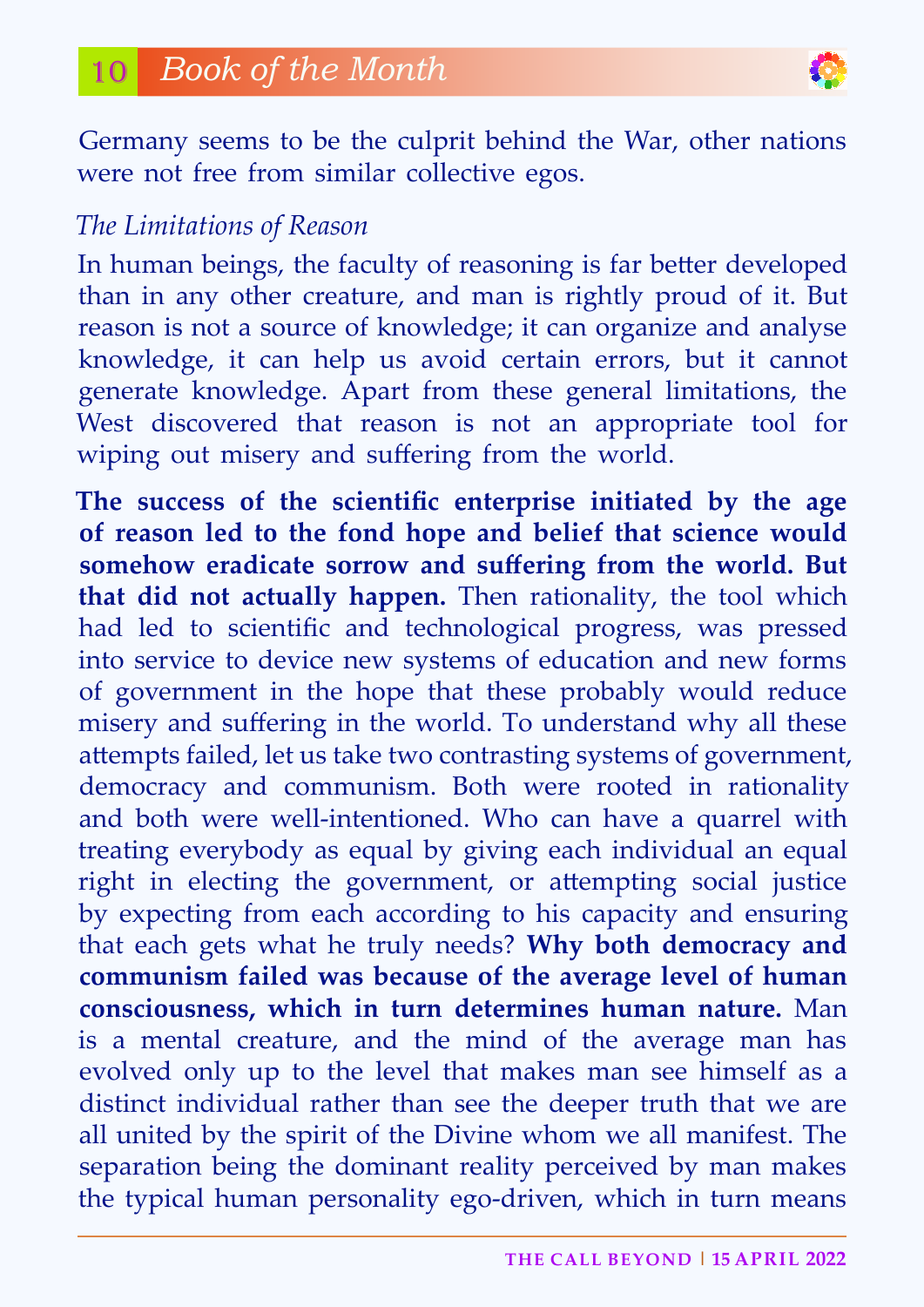

that man considers his own needs to be more important than those of others; considers his own opinions to be more right than those of others. This is the basic reason why both democracy and communism were doomed to fail. Irrespective of the system of government, there would be a set of people who would hold positions of power. Because of being basically ego-driven personalities, these people, and others specially gifted in one way or the other, would be able to corner more than their share of the resources. That would lead to inequality. Further, reason being a versatile tool, which can justify everything, the cornering of excess resources would also be justified by those who manage to possess more than their share. Based on this justification, rules would be framed by these very people to legitimize the inequality. Legalized inequality would lead to injustice, and the consequent cruelty, misery and suffering. Therefore, in spite of the noble intentions embodied in the theory of democracy as well as communism, in practice, neither form of government fulfills the expectations of those who designed these systems. **The finest product of the age of reason was rationalistic humanism, which also failed to wipe out misery and suffering from the world for similar reasons.** However, the failure of all the experiments based on reason served a purpose; they taught the West that reason does not work when it comes to solving the problems of human existence. Sri Aurobindo had foreseen this, and knew that after exhausting the possibilities of reason, the West would start looking for a tool higher than reason. That would be the beginning of the supra-rational subjective age, and the resources needed for that age would be found in ancient Indian wisdom.

#### **The Supra-Rational Subjective Age**

Just as neglect or suppression of reason stimulates the age of reason, the limitations and failure of reason in some vital spheres of life awakens in man the inherent aspiration for a higher Truth, which is inaccessible to reason. However, it is important to bear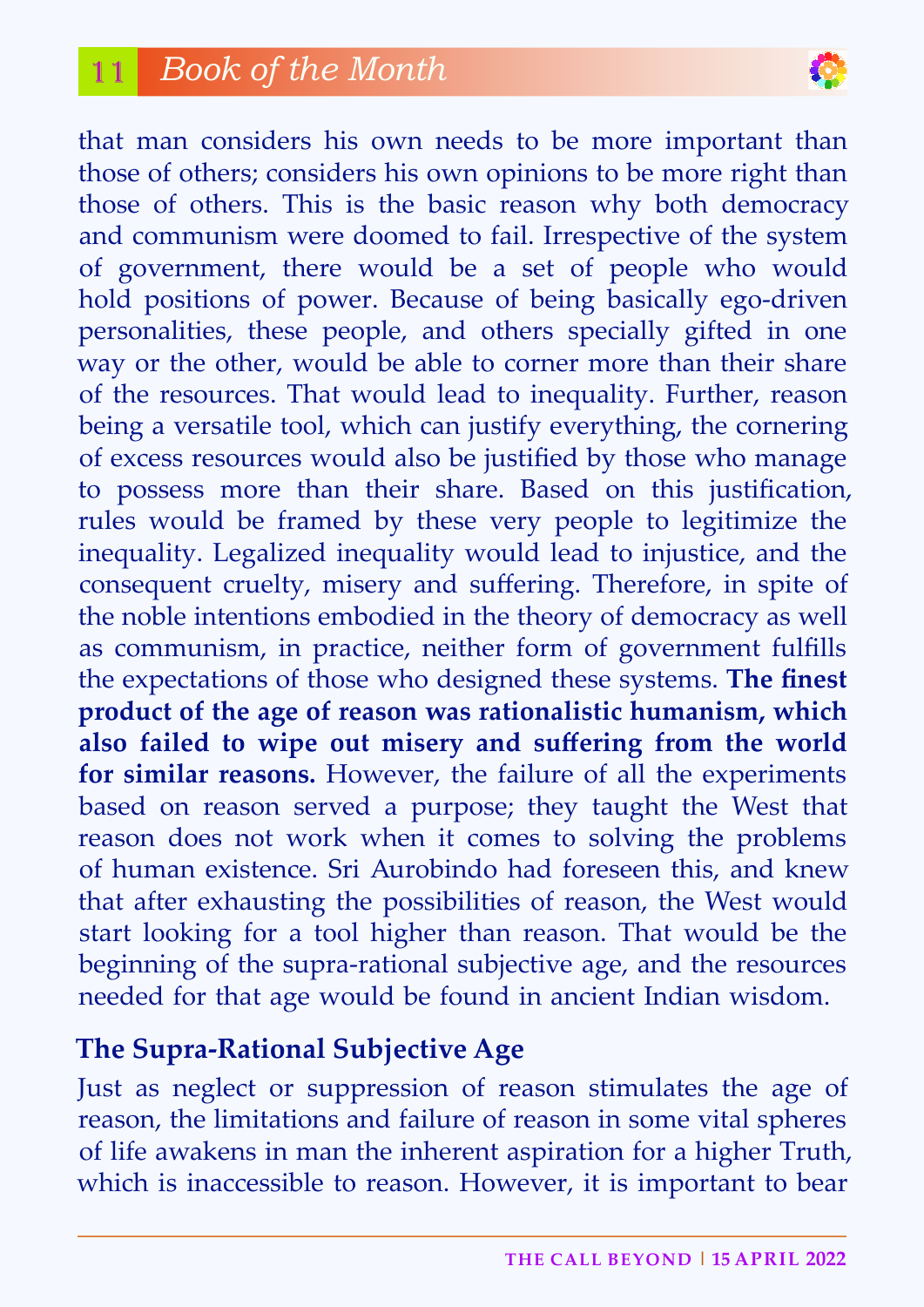## 12 *Book of the Month*



in mind a few caveats. *First*, whatever is not rational is nonrational. **Non-rational can mean both infra-rational and suprarational**. Infra-rational and supra-rational are both subjective, but their impact is just the opposite. The infra-rational basic urges, emotional pulls, passionate pursuit of ego-driven ambitions and desires, are all infra-rational in origin, and are worse than reason. *Secondly*, reason, when refined and purified, can take us pretty far on the right path. Therefore, reason, which is man's most trusted tool, should not be rejected or discarded. It is should be improved upon, and transcended when it cannot take us any further, but at no stage can it be abandoned altogether. *Finally*, while one may ascend to supra-rational heights without labouring at the level of reason; in some cases, reason itself is the gateway to the supra-rational, as has happened in case of the Western societies.

Societies are complex. At any given point in time, people at the infra-rational level, rational level, and the supra-rational level, co-exist. But the era with which the society is identified depends on numbers. Thus, moving from the age of reason to the supra-rational age depends not as much on the emergence of a few individuals at the supra-rational level of consciousness, as on the receptivity of the society.

**Supra-rational consciousness changes human nature from being ego-driven to that which is love-driven**. Love is a uniting principle, based on a sense of oneness, or at least a sense of inter-relatedness, which is a deeper truth than the separation. The beauty of the supra-rational consciousness is that it can accommodate both individualism and collectivism. Individuals manifest the Divine in different ways, and the diversity has a purpose. At the same time, individual differences are superficial as compared to the oneness that unites all individuals. The foundation of oneness is that all expressions of individuality are merely different aspects of the same Reality, the same Divine.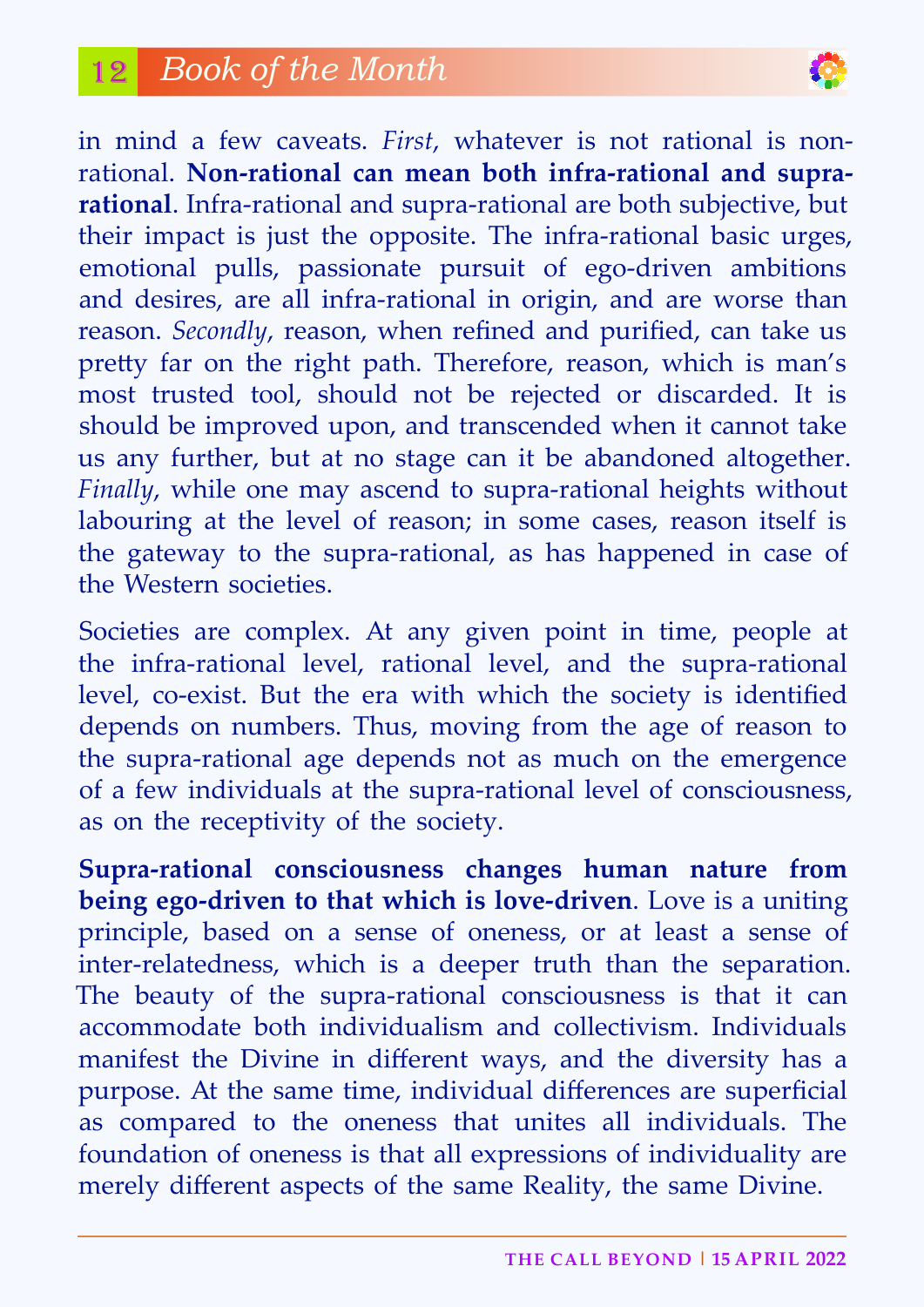## 13 *Book of the Month*



Oneness leads to love; love acts as an antidote to the ego; and that is how love can solve the problems of human existence which reason cannot. **The hallmark of the supra-rational age would be that ego would be abandoned in favour of love as the pivot of human nature.**

#### **Closing thoughts**

While the societies moving from the symbolic to the typal and then the rational and supra-rational age seems logical, the play of nature is too complex to follow such a simple course. Further, there could be digressions in history that interrupt this natural progression. Sri Aurobindo has discussed in *The Human Cycle*, all these aspects. For example, the age of reason can come to a sudden end with the rise of authoritarian regimes, and lead to another spell of conformism rooted in fear. Finally, history may not repeat itself exactly in the same way in every society. India, with its spiritual core, which has been asleep for a long time but is not dead, may not follow the same course as the West, which has a rational core. What has been done here is only to point out the general thrust of Sri Aurobindo's depiction of the cyclic nature of the collective psyche of societies and its impact on the history of the world.

*The Human Cycle* is not the history of a nation or a civilization but of the human race, from the pre-historic to the modern, with some reasoned and cautious predictions for the future. It is not a chronicle of events, but a view of history supported by events. **It explains the events rationally, but leaves the world free to learn from the past any lessons that it chooses to learn.** It moves with great facility from the mundane to the mystical, from the terrestrial to the spiritual planes. As in the case of all of the works of Sri Aurobindo, in *The Human Cycle* too, he has painted on a vast canvas which only he could handle.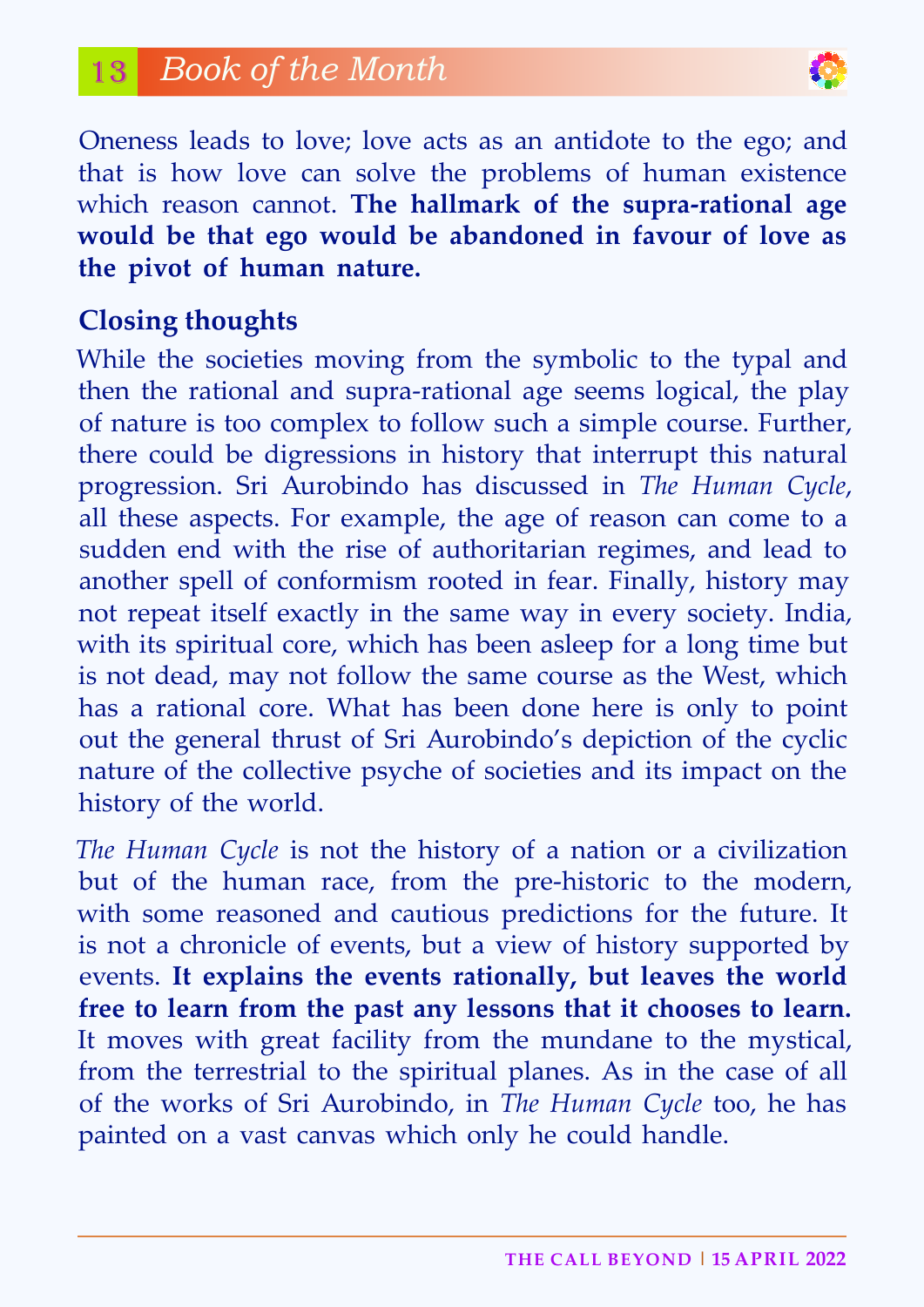

## **Selections from '***The Human Cycle***'\***

#### **Questioning Convention**

**The individualistic age of Europe was in its beginning a revolt of reason, in its culmination a triumphal progress of physical Science.** Such an evolution was historically inevitable. The dawn of individualism is always a questioning, a denial. The individual finds a religion imposed upon him which does not base its dogma and practice upon a living sense of ever verifiable spiritual Truth, but on the letter of an ancient book, the infallible dictum of a Pope, the tradition of a Church, the learned casuistry of schoolmen and Pundits, conclaves of ecclesiastics, heads of monastic orders, doctors of all sorts, all of them unquestionable tribunals whose sole function is to judge and pronounce, but none of whom seems to think it necessary or even allowable to search, test, prove, inquire, discover. **he finds that, as is inevitable under such a regime, true science and knowledge are either banned, punished and persecuted or else rendered obsolete by the habit of blind reliance on fixed authorities; even what is true in old authorities is no longer of any value, because its words are learnedly or ignorantly repeated but its real sense is no longer lived except at most by a few**. In politics he finds everywhere divine rights, established privileges, sanctified tyrannies which are evidently armed with an oppressive power and justify themselves by long prescription, but seem to have no real claim or title to exist. In the social order he finds an equally stereotyped reign of convention, fixed disabilities, fixed privileges, the self-regarding arrogance of the high, the blind prostration of the low, while the old functions which might have justified at one time such a distribution of status are either not performed at all or badly performed without any sense of obligation and merely as a part of caste pride.

*(Sri Aurobindo: The Human Cycle, CWSA Vol. 25, pp. 16-17)*

\*Titles added by the editor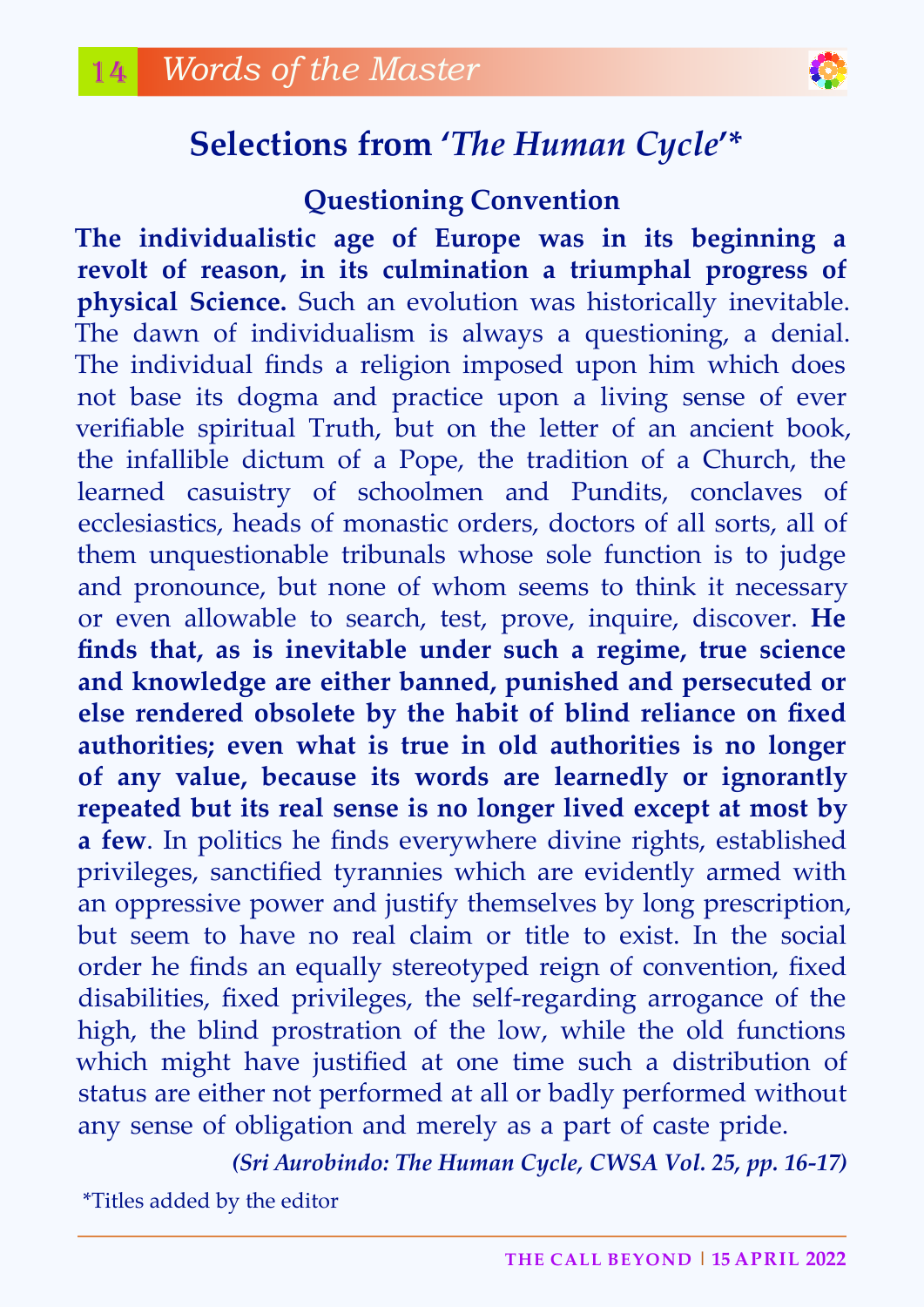

#### **Compelled to Relook, Revaluate and Recast**

In India, since the great Buddhistic upheaval of the national thought and life, there has been a series of recurrent attempts to rediscover the truth of the soul and life and get behind the veil of stifling conventions; but these have been conducted by a wide and tolerant spiritual reason, a plastic soul intuition and deep subjective seeking, insufficiently militant and destructive. Although productive of great internal and considerable external changes, they have never succeeded in getting rid of the predominant conventional order. The work of a dissolvent and destructive intellectual criticism, though not entirely absent from some of these movements, has never gone far enough; the constructive force, insufficiently aided by the destructive, has not been able to make a wide and free space for its new formation. **It is only with the period of European influence and impact that circumstances and tendencies powerful enough to enforce the beginnings of a new age of radical and effective revaluation of ideas and things have come into existence.** The characteristic power of these influences has been throughout—or at any rate till quite recently—rationalistic, utilitarian and individualistic. It has compelled the national mind to view everything from a new, searching and critical standpoint, and even those who seek to preserve the present or restore the past are obliged unconsciously or half-consciously to justify their endeavour from the novel point of view and by its appropriate standards of reasoning. **Throughout the East, the subjective Asiatic mind is being driven to adapt itself to the need for changed values of life and thought.** It has been forced to turn upon itself both by the pressure of Western knowledge and by the compulsion of a quite changed life-need and life-environment. What it did not do from within, has come on it as a necessity from without and this externality has carried with it an immense advantage as well as great dangers.

*(Sri Aurobindo: The Human Cycle, CWSA Vol. 25, p. 27)*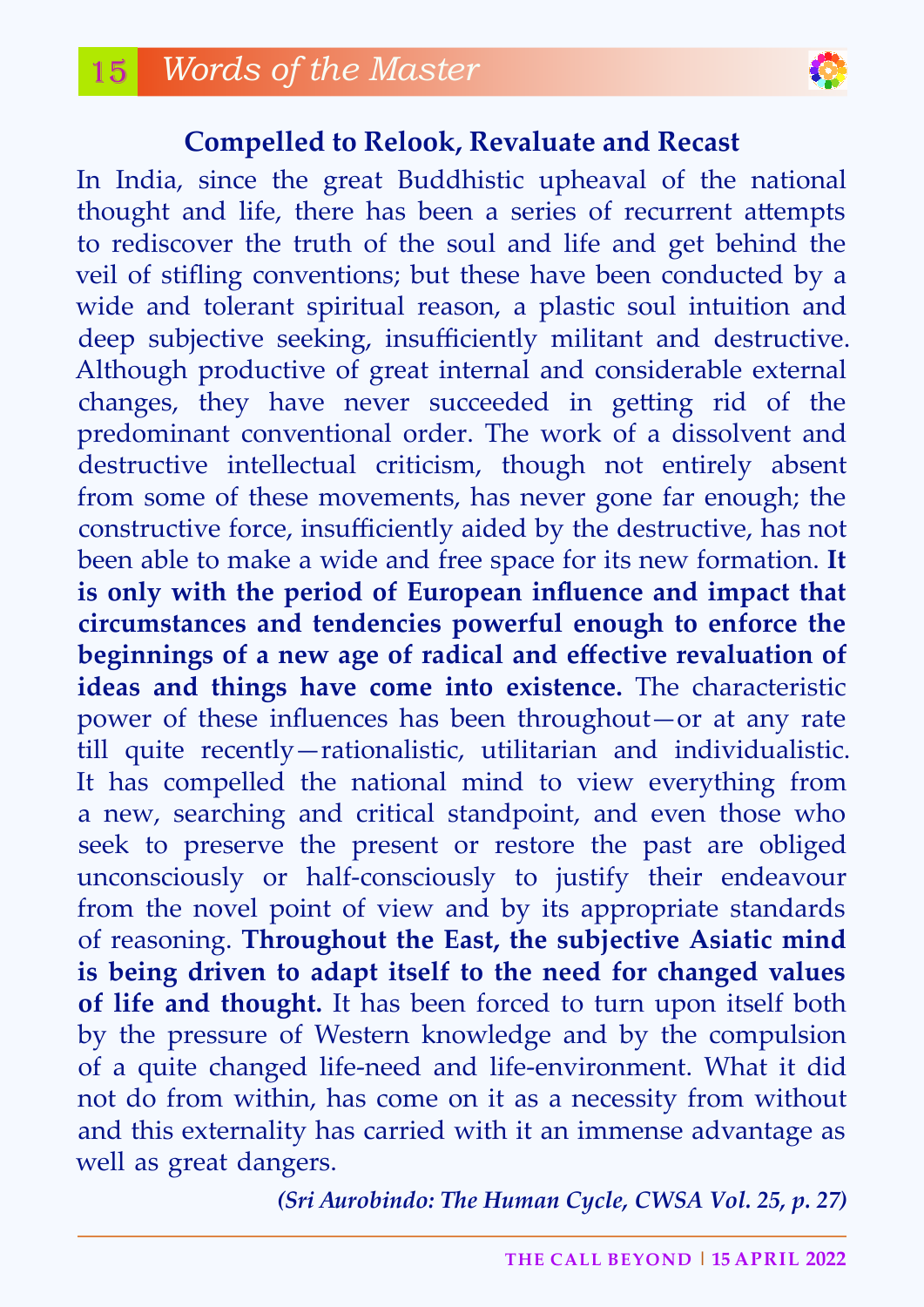

#### To be Human is to go Beyond Oneself

Man, the mental being in Nature, is especially distinguished from her less developed creatures by a greater power of individuality, by the liberation of the mental consciousness which enables him finally to understand more and more himself and his law of being and his development, by the liberation of the mental will which enables him under the secret control of the universal Will to manage more and more the materials and lines of his development and by the capacity in the end to go beyond himself, beyond his mentality and open his consciousness into that from which mind, life and body proceed. **He can even, however imperfectly at present, get at his highest to some consciousness of the Reality which is his true being and possess consciously also, as nothing else in terrestrial Nature can possess, the Self, the Idea, the Will which have constituted him and can become by that the master of his own nature and increasingly, not as now he is, a wrestler with dominant circumstance but the master of Nature.** To do this, to arrive through mind and beyond mind at the Self, the Spirit which expresses itself in all Nature and, becoming one with it in his being, his force, his consciousness, his will, his knowledge, to possess at once humanly and divinely—according to the law and nature of human existence, but of human existence fulfilled in God and fulfilling God in the world—both himself and the world is the destiny of man and the object of his individual and social existence.

#### *(Sri Aurobindo: The Human Cycle, CWSA Vol. 25, pp. 64-65)*

#### **Reason can Enlighten Ethics and Aesthetics**

Neither the ethical being nor the aesthetic being is the whole man, nor can either be his sovereign principle; they are merely two powerful elements. **Ethical conduct is not the whole of life; even to say that it is three-fourths of life is to indulge in a very doubtful mathematics**. We cannot assign to it its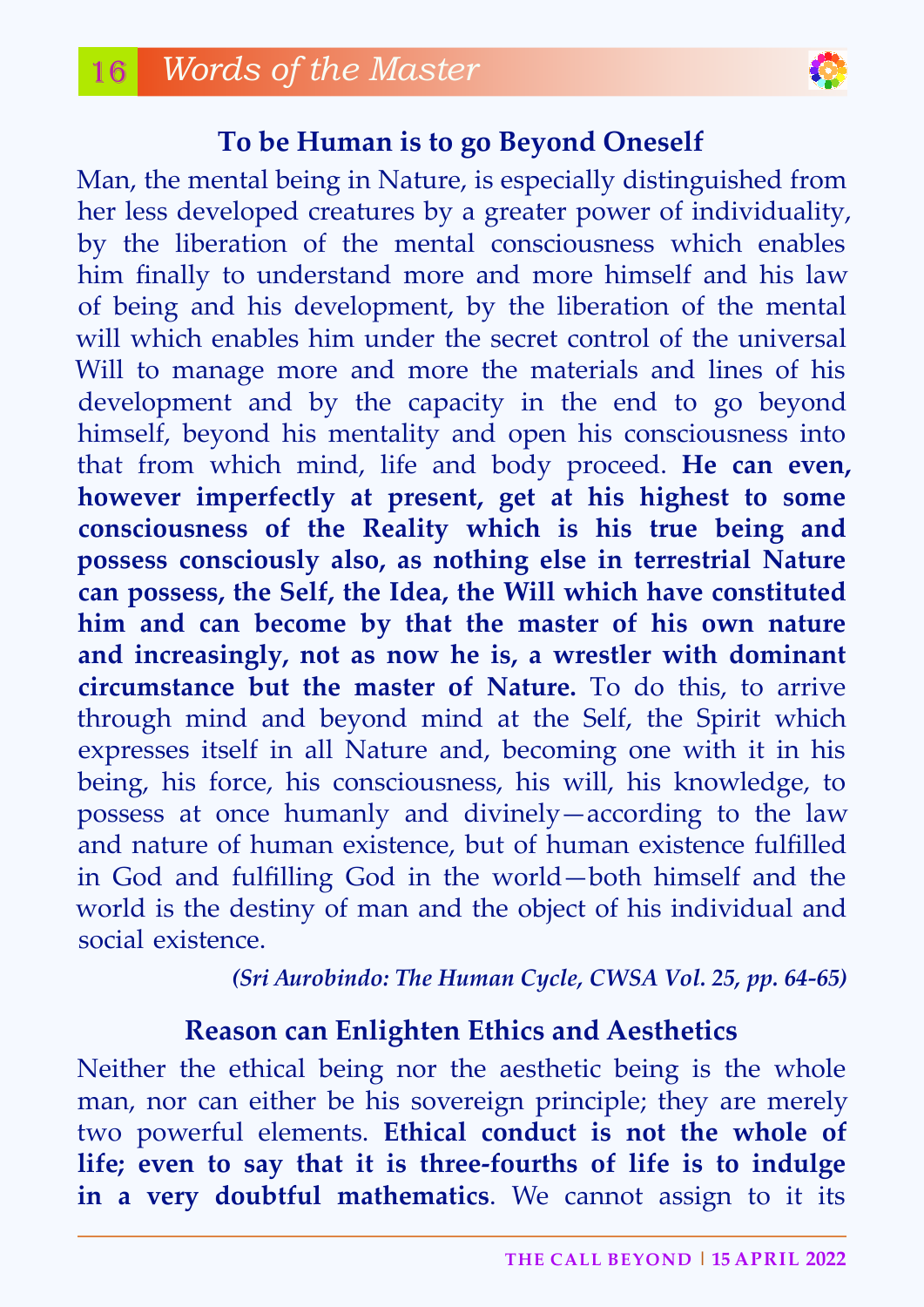

position in any such definite language, but can at best say that its kernel of will, character and self-discipline are almost the first condition for human self-perfection. The aesthetic sense is equally indispensable, for without that the self-perfection of the mental being cannot arrive at its object, which is on the mental plane the right and harmonious possession and enjoyment of the truth, power, beauty and delight of human existence. But neither can be the highest principle of the human order. We can combine them; we can enlarge the sense of ethics by the sense of beauty and delight and introduce into it to correct its tendency of hardness and austerity the element of gentleness, love, amenity, the hedonistic side of morals; we can steady, guide and strengthen the delight of life by the introduction of the necessary will and austerity and self-discipline which will give it endurance and purity. These two powers of our psychological being, which represent in us the essential principle of energy and the essential principle of delight,—the Indian terms are more profound and expressive, Tapas and Ananda,—can be thus helped by each other, the one to a richer, the other to a greater self-expression. But that even this much reconciliation may come about they must be taken up and enlightened by a higher principle which must be capable of understanding and comprehending both equally and of disengaging and combining disinterestedly their purposes and potentialities. That higher principle seems to be provided for us by the human faculty of reason and intelligent will. Our crowning capacity, it would seem to be by right the crowned sovereign of our nature.

*(Sri Aurobindo: The Human Cycle, CWSA Vol. 25, pp. 100-101)*

#### **Use, Misuse And Abuse of Reason**

The highest power of reason, because its pure and characteristic power, is the disinterested seeking after true knowledge. **When knowledge is pursued for its own sake, then alone are we**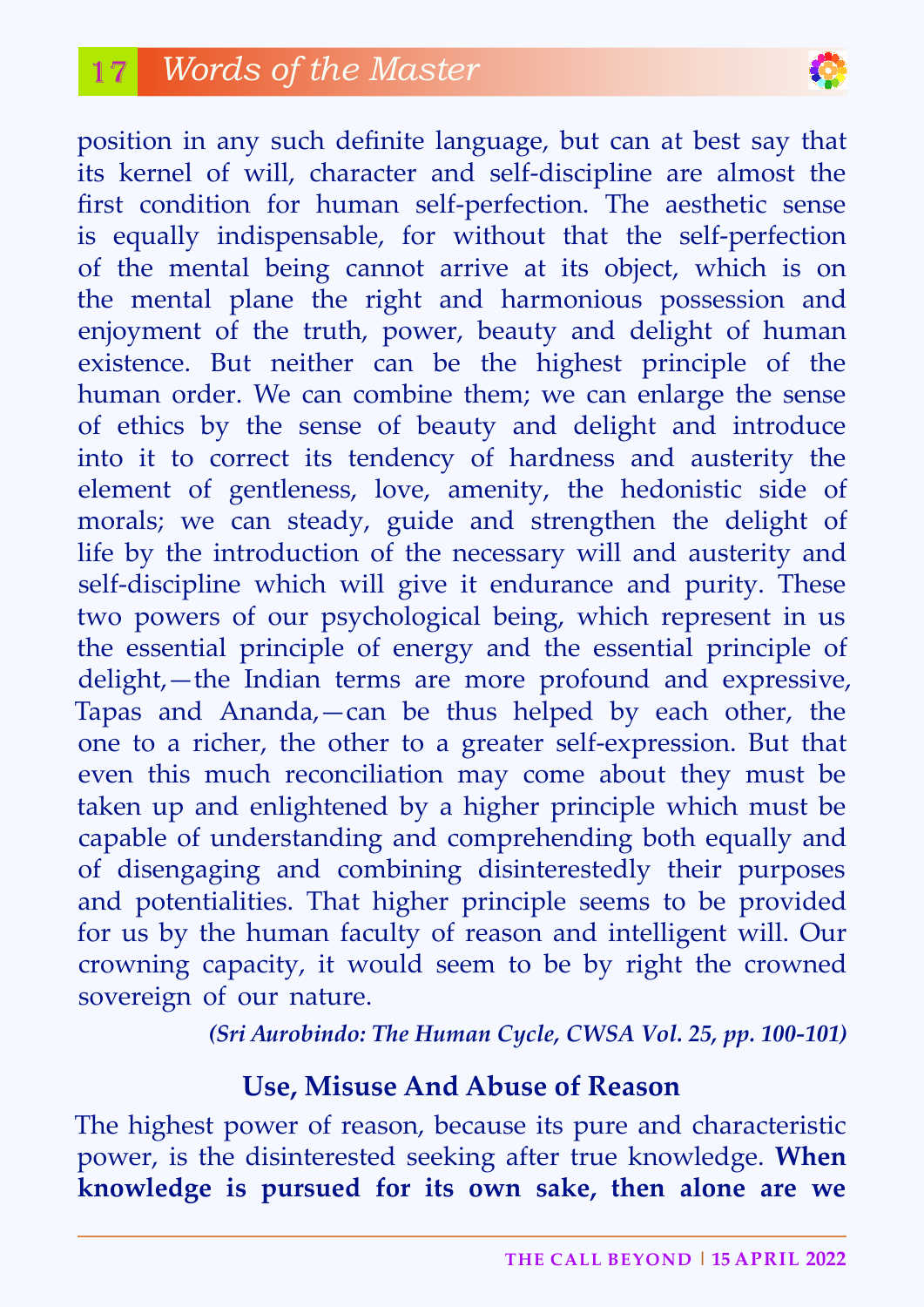## 18 *Words of the Master*



**likely to arrive at true knowledge**. Afterwards we may utilise that knowledge for various ends; but if from the beginning we have only particular ends in view, then we limit our intellectual gain, limit our view of things, distort the truth because we cast it into the mould of some particular idea or utility and ignore or deny all that conflicts with that utility or that set idea. By so doing we may indeed make the reason act with great immediate power within the limits of the idea or the utility we have in view, just as instinct in the animal acts with great power within certain limits, for a certain end, yet finds itself helpless outside those limits. It is so indeed that the ordinary man uses his reason as the animal uses his hereditary, transmitted instinct—with an absorbed devotion of it to the securing of some particular utility or with a useful but hardly luminous application of a customary and transmitted reasoning to the necessary practical interests of his life. Even the thinking man ordinarily limits his reason to the working out of certain preferred ideas; he ignores or denies all that is not useful to these or does not assist or justify or actually contradicts or seriously modifies them,—except in so far as life itself compels or cautions him to accept modifications for the time being or ignore their necessity at his peril. It is in such limits that man's reason normally acts. He follows most commonly some interest or set of interests; he tramples down or through or ignores or pushes aside all truth of life and existence, truth of ethics, truth of beauty, truth of reason, truth of spirit which conflicts with his chosen opinions and interests; if he recognises these foreign elements, it is nominally, not in practice, or else with a distortion, a glossing which nullifies their consequences, perverts their spirit or whittles down their significance. **It is this subjection to the interests, needs, instincts, passions, prejudices, traditional ideas and opinions of the ordinary mind which constitutes the irrationality of human existence.**

*(Sri Aurobindo: The Human Cycle, CWSA Vol. 25, pp. 106-107)*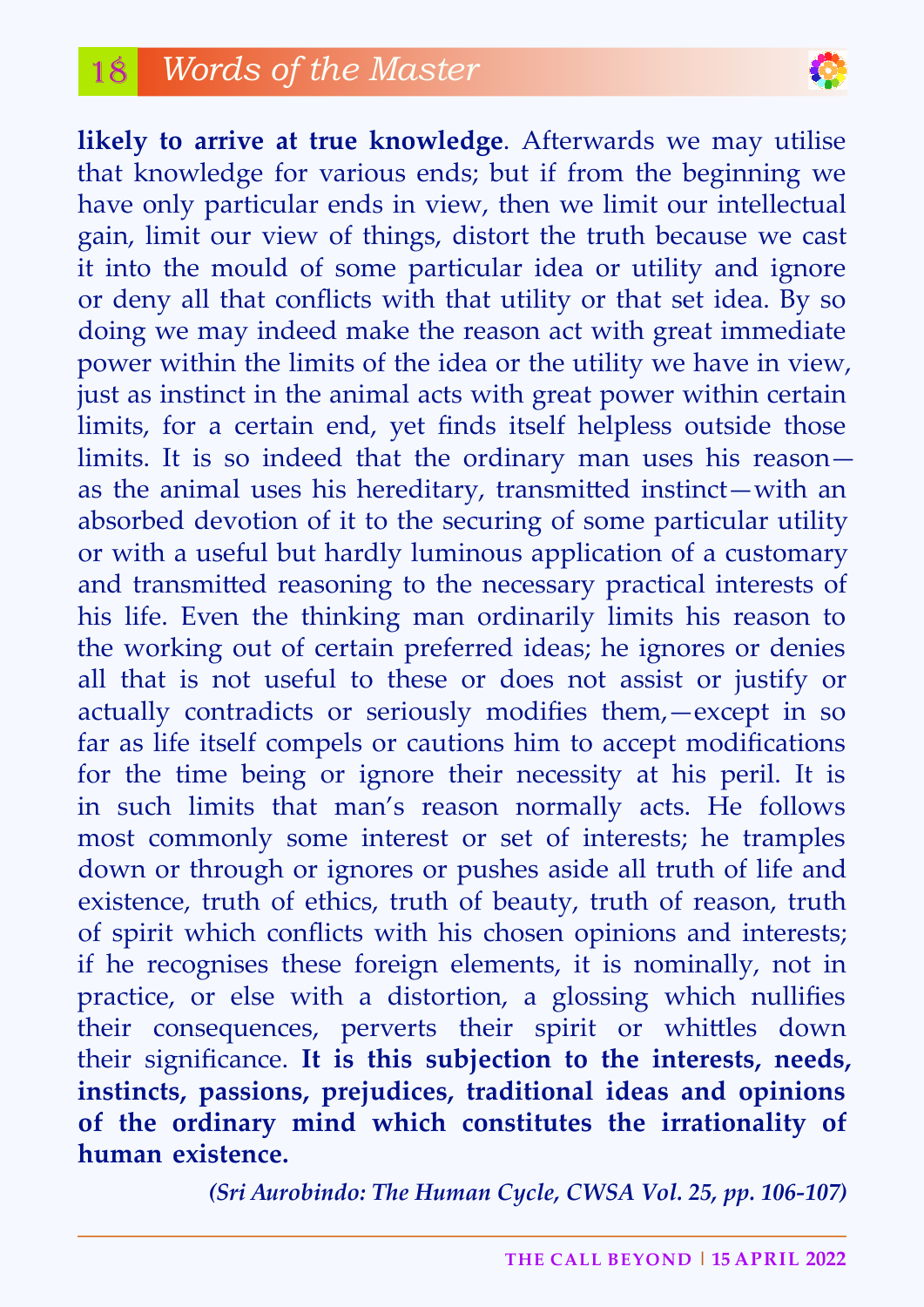

#### **an alien language**

The limitations of the reason become very strikingly, very characteristically, very nakedly apparent when it is confronted with that great order of psychological truths and experiences which we have hitherto kept in the background—the religious being of man and his religious life. Here is a realm at which the intellectual reason gazes with the bewildered mind of a foreigner who hears a language of which the words and the spirit are unintelligible to him and sees everywhere forms of life and principles of thought and action which are absolutely strange to his experience. **He may try to learn this speech and understand this strange and alien life; but it is with pain and difficulty, and he cannot succeed unless he has, so to speak, unlearned himself and become one in spirit and nature with the natives of this Celestial Empire.** Till then his efforts to understand and interpret them in his own language and according to his own notions end at the worst in a gross misunderstanding and deformation. **The attempts of the positive critical reason to dissect the phenomena of the religious life sound to men of spiritual experience like the prattle of a child who is trying to shape into the mould of his own habitual notions the life of adults or the blunders of an ignorant mind which thinks fit to criticise patronisingly or adversely the labours of a profound thinker or a great scientist**. At the best even this futile labour can extract, can account for only the externals of the things it attempts to explain; the spirit is missed, the inner matter is left out, and as a result of that capital omission even the account of the externals is left without real truth and has only an apparent correctness.

*(Sri Aurobindo: The Human Cycle, CWSA Vol. 25, p. 129)*

#### **The Dilemma of Balancing Individual Freedom With Collective Development**

Given a full development and free play of the individual mind, the need of freedom will grow with the immense variation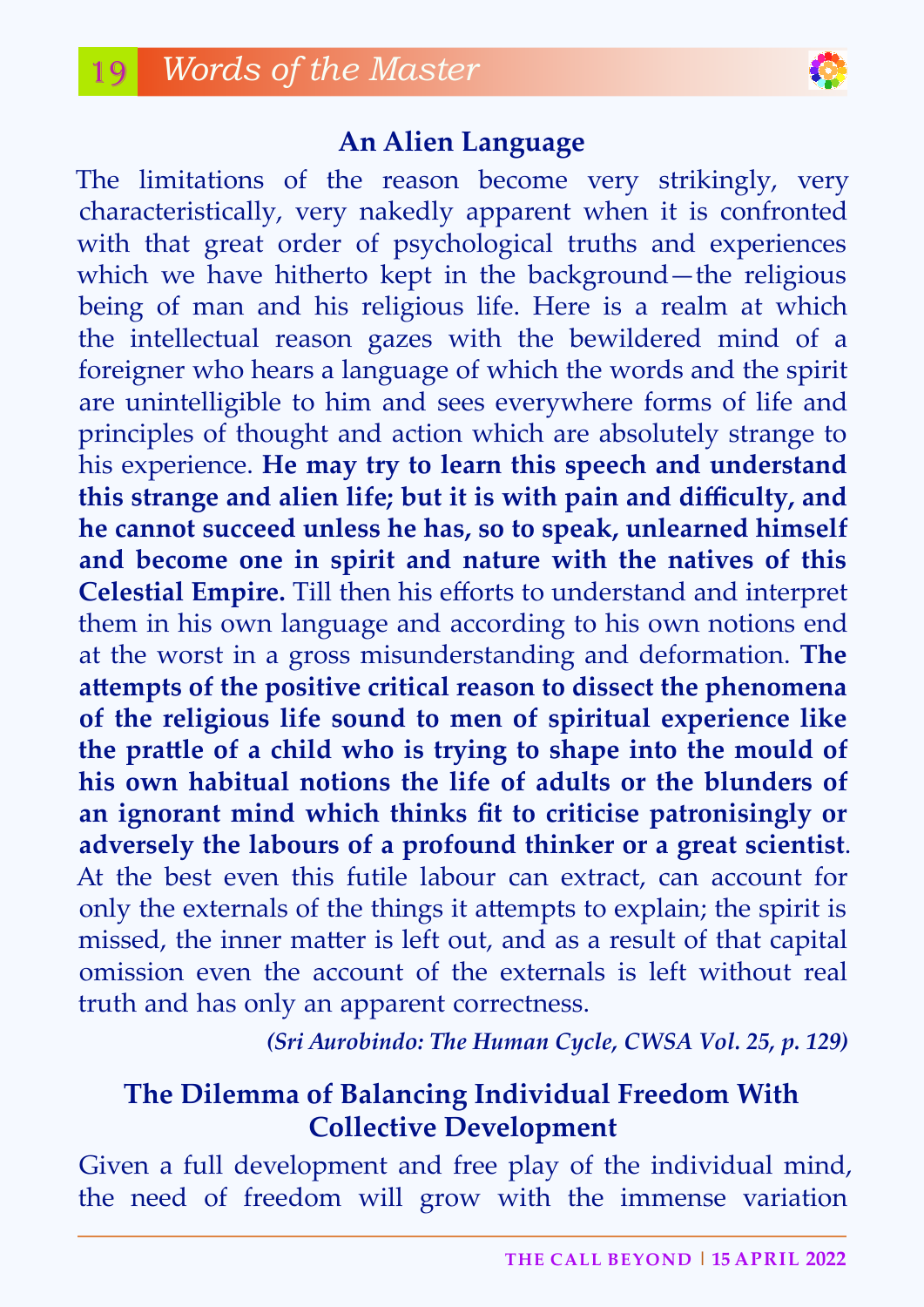

which this development must bring with it, and if only a free play in thought and reason is allowed, but if the free play of the intelligent will in life and action is inhibited by the excessive regulation of the life, then an intolerable contradiction and falsity will be created. Men may bear it for a time in consideration of the great and visible new benefits of order, economic development, means of efficiency and the scientific satisfaction of the reason which the collectivist arrangement of society will bring; but when its benefits become a matter of course and its defects become more and more realised and prominent, dissatisfaction and revolt are sure to set in in the clearest and most vigorous minds of the society and propagate themselves throughout the mass. This intellectual and vital dissatisfaction may very well take under such circumstances the form of anarchistic thought, because that thought appeals precisely to this need of free variation in the internal life and its outward expression which will be the source of revolt, and anarchistic thought must be necessarily subversive of the socialistic order. The State can only combat it by an education adapted to its fixed forms of life, an education that will seek to drill the citizen in a fixed set of ideas, aptitudes, propensities as was done in the old infrarational order of things and by the suppression of freedom of speech and thinking so as to train and compel all to be of one mind, one sentiment, one opinion, one feeling; but this remedy will be in a rational society self-contradictory, ineffective, or if effective, then worse than the evil it seeks to combat. On the other hand, if from the first freedom of thought is denied, that means the end of the Age of Reason and of the ideal of a rational society. **Man the mental being disallowed the use—except in a narrow fixed groove— of his mind and mental will, will stop short in his growth and be even as the animal and as the insect a stationary species.**

*(Sri Aurobindo: The Human Cycle, CWSA Vol. 25, pp. 211-212)*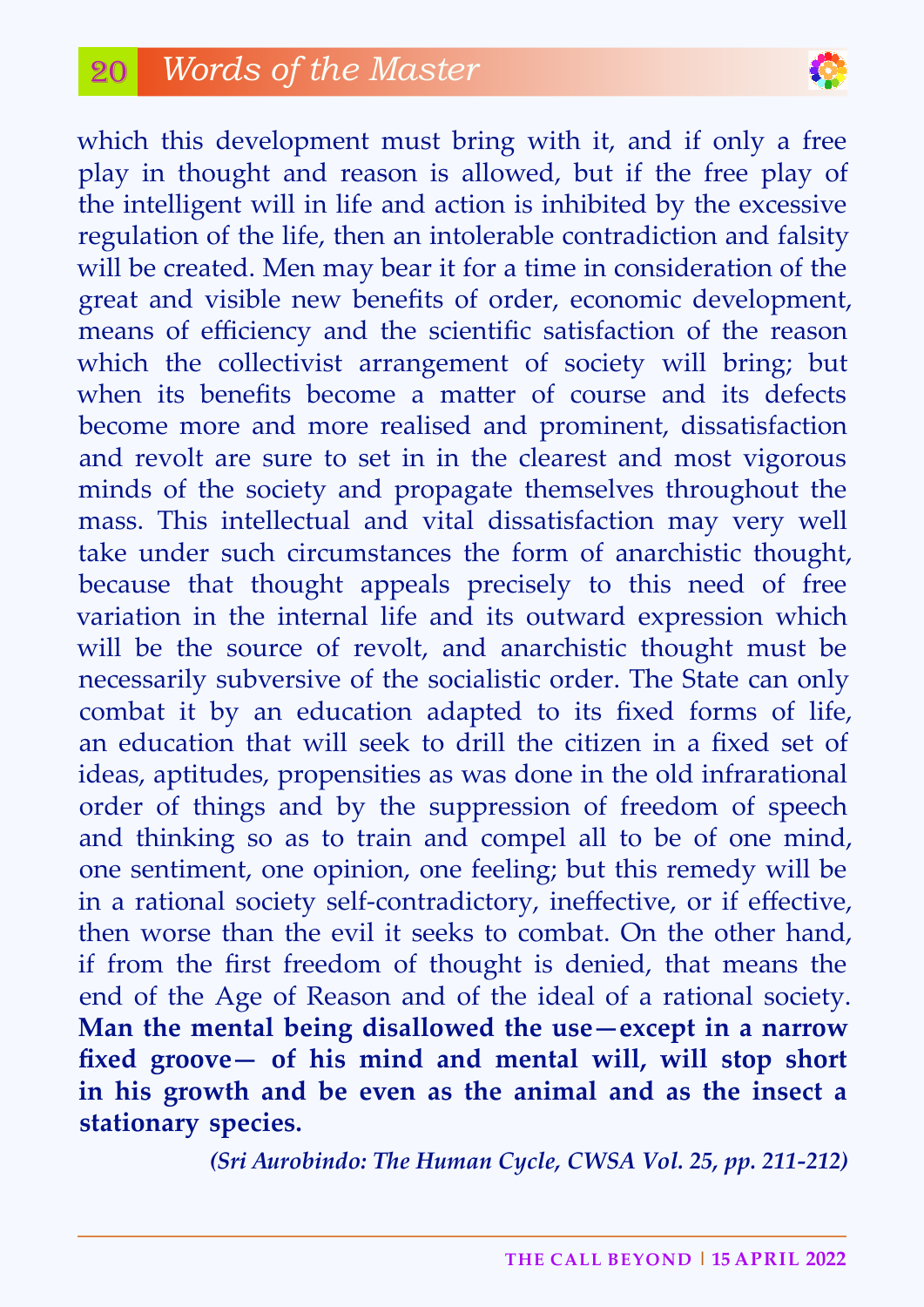

#### **Individuals Suffer Burn-Outs, and so do Societies**

Even to have a healthy body, a strong vitality and an active and clarified mind and a field for their action and enjoyment, carries man no more than a certain distance; afterwards he flags and tires for want of a real self-finding, a satisfying aim for his action and progress. These three things do not make the sum of a complete manhood; they are means to an ulterior end and cannot be made for ever an aim in themselves. Add a rich emotional life governed by a well-ordered ethical standard, and still there is the savour of something left out, some supreme good which these things mean, but do not in themselves arrive at, do not discover till they go beyond themselves. Add a religious system and a widespread spirit of belief and piety, and still you have not found the means of social salvation. **All these things human society has developed, but none of them has saved it from disillusionment, weariness and decay. The ancient intellectual cultures of Europe ended in disruptive doubt and sceptical impotence, the pieties of Asia in stagnation and decline.** Modern society has discovered a new principle of survival, progress, but the aim of that progress it has never discovered, —unless the aim is always more knowledge, more equipment, convenience and comfort, more enjoyment, a greater and still greater complexity of the social economy, a more and more cumbrously opulent life. But these things must lead in the end where the old led, for they are only the same thing on a larger scale; they lead in a circle, that is to say, nowhere: they do not escape from the cycle of birth, growth, decay and death, they do not really find the secret of self-prolongation by constant selfrenewal which is the principle of immortality, but only seem for a moment to find it by the illusion of a series of experiments each of which ends in disappointment. That so far has been the nature of modern progress. Only in its new turn inwards, towards a greater subjectivity now only beginning, is there a better hope; for by that turning it may discover that the real truth of man is to be found in his soul.

*(Sri Aurobindo: The Human Cycle, CWSA Vol. 25, p. 224)*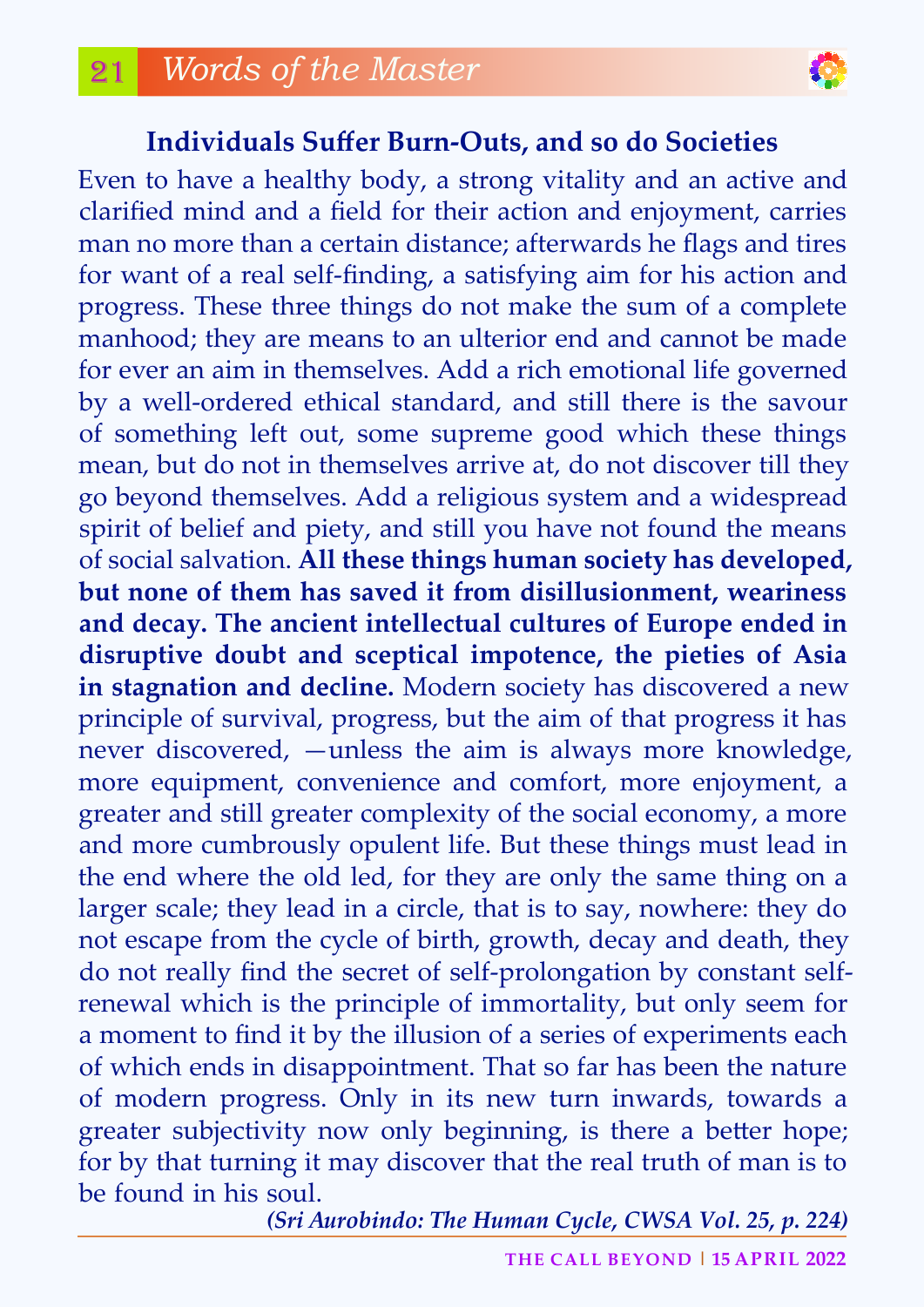

#### **The Question of Questions**

Nietzsche's idea that to develop the superman out of our present very unsatisfactory manhood is our real business, is in itself an absolutely sound teaching. His formulation of our aim, "to become ourselves", "to exceed ourselves", implying, as it does, that man has not yet found all his true self, his true nature by which he can successfully and spontaneously live, could not be bettered. **But then the question of questions is there, what is our self, and what is our real nature? What is that which is growing in us, but into which we have not yet grown?** It is something divine, is the answer, a divinity Olympian, Apollonian, Dionysiac, which the reasoning and consciously willing animal, man, is labouring more or less obscurely to become. Certainly, it is all that; but in what shall we find the seed of that divinity and what is the poise in which the superman, once self-found, can abide and be secure from lapse into this lower and imperfect manhood? Is it the intellect and will, the double aspected buddhi of the Indian psychological system? But this is at present a thing so perplexed, so divided against itself, so uncertain of everything it gains, up to a certain point indeed magically creative and efficient but, when all has been said and done, in the end so splendidly futile, so at war with and yet so dependent upon and subservient to our lower nature, that even if in it there lies concealed some seed of the entire divinity, it can hardly itself be the seed and at any rate gives us no such secure and divine poise as we are seeking. Therefore we say, not the intellect and will, but that supreme thing in us yet higher than the Reason, the spirit, here concealed behind the coatings of our lower nature, is the secret seed of the divinity and will be, when discovered and delivered, luminous above the mind, the wide ground upon which a divine life of the human being can be with security founded.

*(Sri Aurobindo: The Human Cycle, CWSA Vol. 25, pp. 232-233)*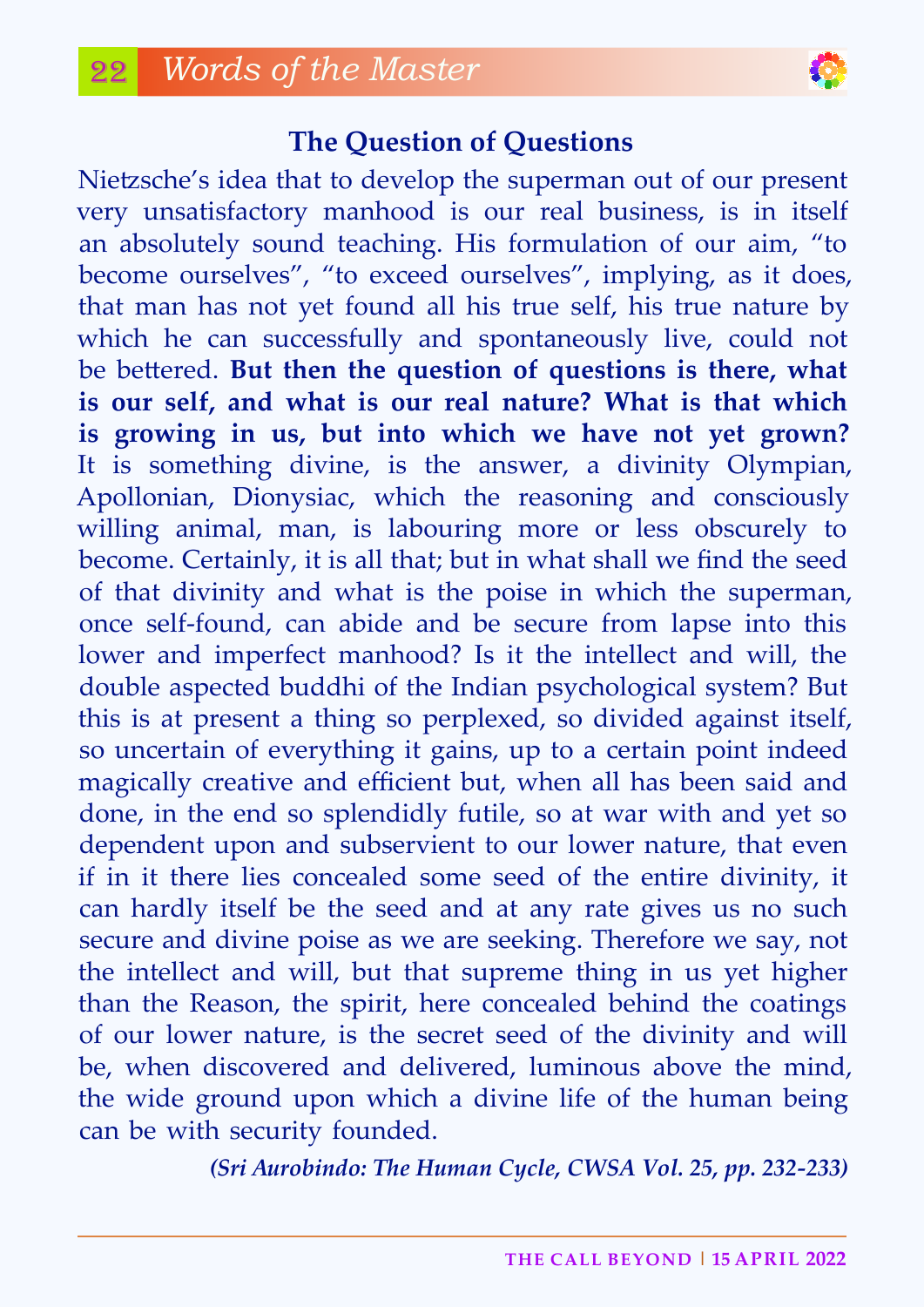

#### **Deceptive Excuses That Fail To Deceive**

For the way that humanity deals with an ideal is to be satisfied with it as an aspiration which is for the most part left only as an aspiration, accepted only as a partial influence. The ideal is not allowed to mould the whole life, but only more or less to colour it; it is often used even as a cover and a plea for things that are diametrically opposed to its real spirit. Institutions are created which are supposed, but too lightly supposed to embody that spirit and the fact that the ideal is held, the fact that men live under its institutions is treated as sufficient. **The holding of an ideal becomes almost an excuse for not living according to the ideal; the existence of its institutions is sufficient to abrogate the need of insisting on the spirit that made the institutions.** But spirituality is in its very nature a thing subjective and not mechanical; it is nothing if it is not lived inwardly and if the outward life does not flow out of this inward living. Symbols, types, conventions, ideas are not sufficient. A spiritual symbol is only a meaningless ticket, unless the thing symbolised is realised in the spirit. A spiritual convention may lose or expel its spirit and become a falsehood. A spiritual type may be a temporary mould into which spiritual living may flow, but it is also a limitation and may become a prison in which it fossilises and perishes. A spiritual idea is a power, but only when it is both inwardly and outwardly creative. Here we have to enlarge and to deepen the pragmatic principle that truth is what we create, and in this sense first, that it is what we create within us, in other words, what we become. Undoubtedly, spiritual truth exists eternally beyond independent of us in the heavens of the spirit; but it is of no avail for humanity here, it does not become truth of earth, truth of life until it is lived. **The divine perfection is always there above us; but for man to become divine in consciousness and act and to live inwardly and outwardly the divine life is what is meant by spirituality; all lesser meanings given to the word are inadequate fumblings or impostures**.

*(Sri Aurobindo: The Human Cycle, CWSA Vol. 25, pp. 262-263)*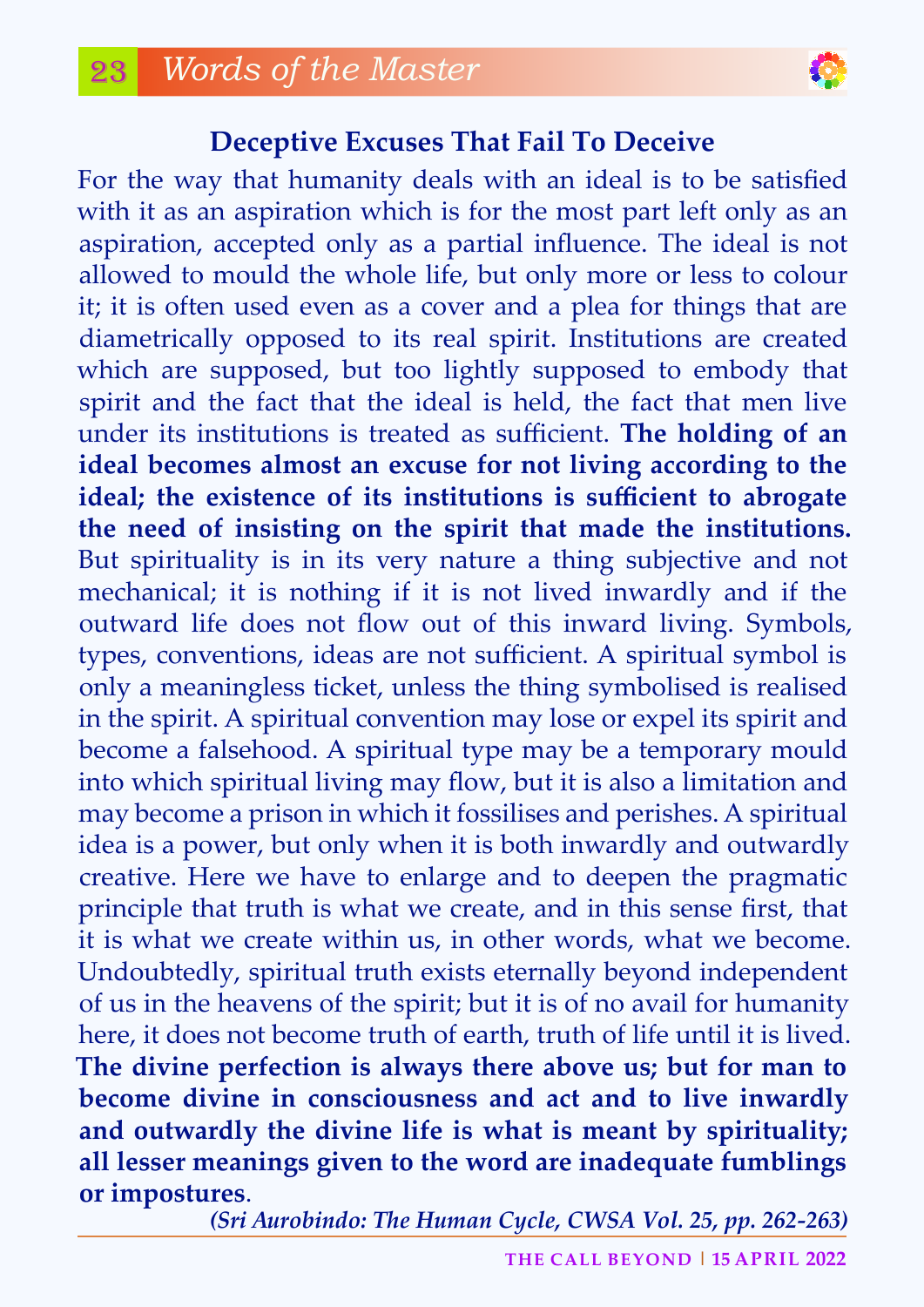

## **Do Not Leave the Path**



When you are on the path, do not ever leave it. Wait a little, you can hesitate as long as you want before taking it; but the minute you set your foot on it, it is finished, don't leave it. Because this has consequences which can even extend to several lives. It is something very serious. That is why, besides, I never push anyone to take the path. You are quite a number of children here; I have never asked anyone – only those who came to me and told me, "I want it." And to these also, unless I am absolutely sure of them because it is written in their destiny that they have come for that, I always say, "Think about it, think, be quite sure that this is what you want and nothing else." And when they have reflected and decided, it is finished….

I mean, one should not leave the path any more. One should go forward at all costs and try not to stop too often on the way, because it is easier to continue even if it is hard, you see, than to begin all over again when one has stopped. A much greater effort is needed to get going again than to continue on the way.

*The Mother ('The Great Adventure', p. 45)*

*All the pages of The Mother's work, 'The Great Adventure', in Tara Didi's voice, have been uploaded on the YouTube channel of Sri Aurobindo Ashram – Delhi Branch. The link to the channel is:* https://www.youtube.com/ channel/UCcmF6JzAOsBMdqJjZbnmyng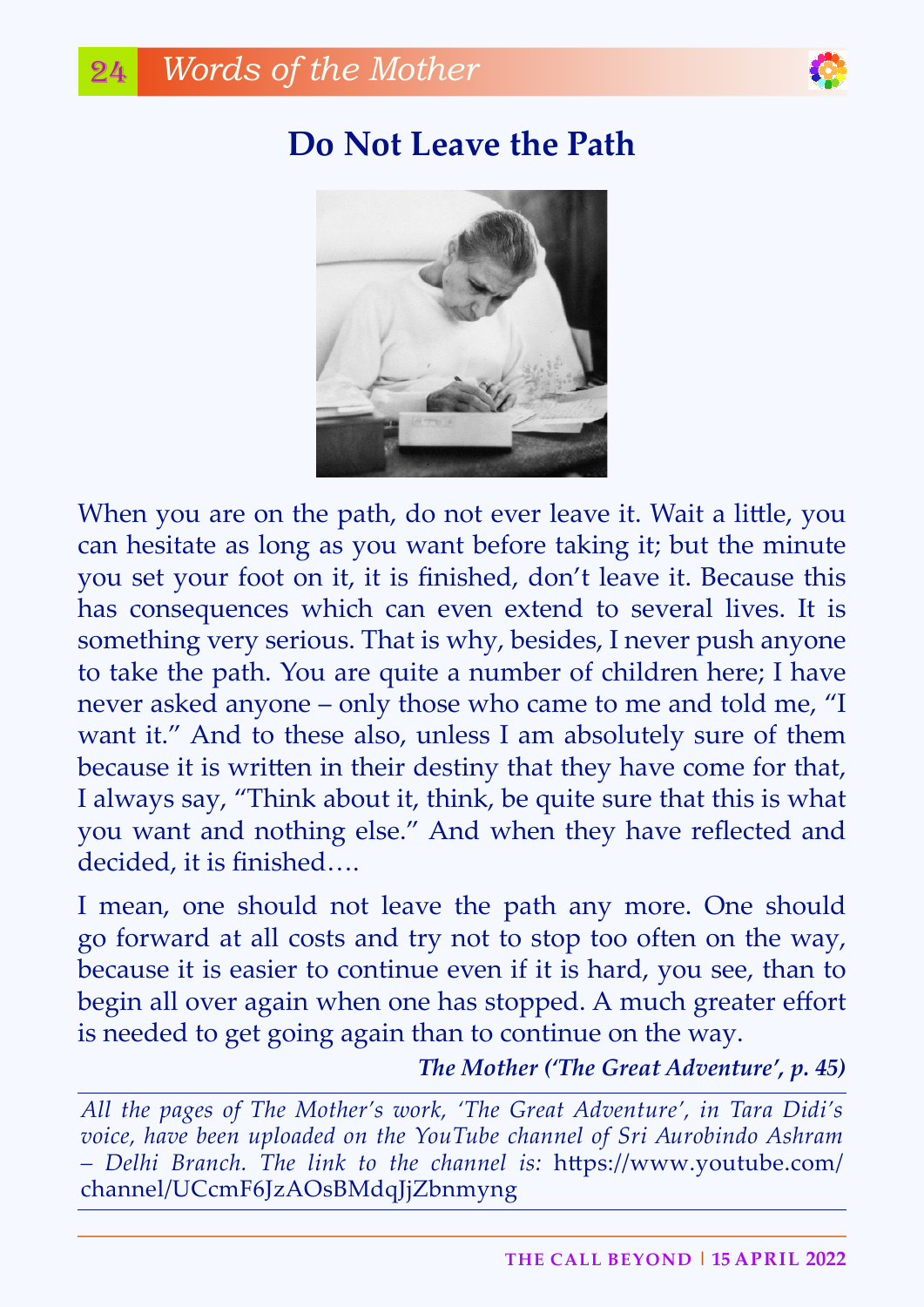

## **Where Do We Stand?** Drishti

One of the major works of Sri Aurobindo, The Human Cycle, appeared initially in the Arya under the title The Psychology of Social Development during the years 1916-18. In these articles, Sri Aurobindo examined the influence of the collective psyche of a society on history, and came to the conclusion that societies typically go through a cyclic process in their social development.

#### **The cycle**

The successive periods that constitute the cycle were named by Sri Aurobindo as the symbolic age, the age of convention, the age of reason, and the subjective age. *The symbolic age* is religious in character, and symbols and symbolic rituals dominate life. However, with the passage of time, only the religious practices continue, but the significance underlying the symbols is forgotten. The rituals become rigid, their practice becomes mechanical, and few understand what the practices signify. In general, the society becomes highly conventional in its approach, and forms subordinate the underlying spirit. The courage to question or oppose the prevalent norms more or less disappears from the society. This is *the age of convention*. But even during the age of convention, a few individuals, whose critical faculties survive in spite of the social milieu, do question the conventions. They want to know the 'why' behind the conventions, and refuse to follow the herd. They have to pay the price for swimming against the current, but the innate human urge for freedom eventually breaks through all barriers. When the number of rebellious and revolutionary original thinkers crosses a threshold, they start having an impact on the social attitudes. That is how a society moves from the age of convention into the *age of reason.* **The age of reason is a glorious period, a period of healthy debate, a period of co-existence of conflicting philosophies.** The encouragement that the spirit of enquiry and freedom of thought receive during the age of reason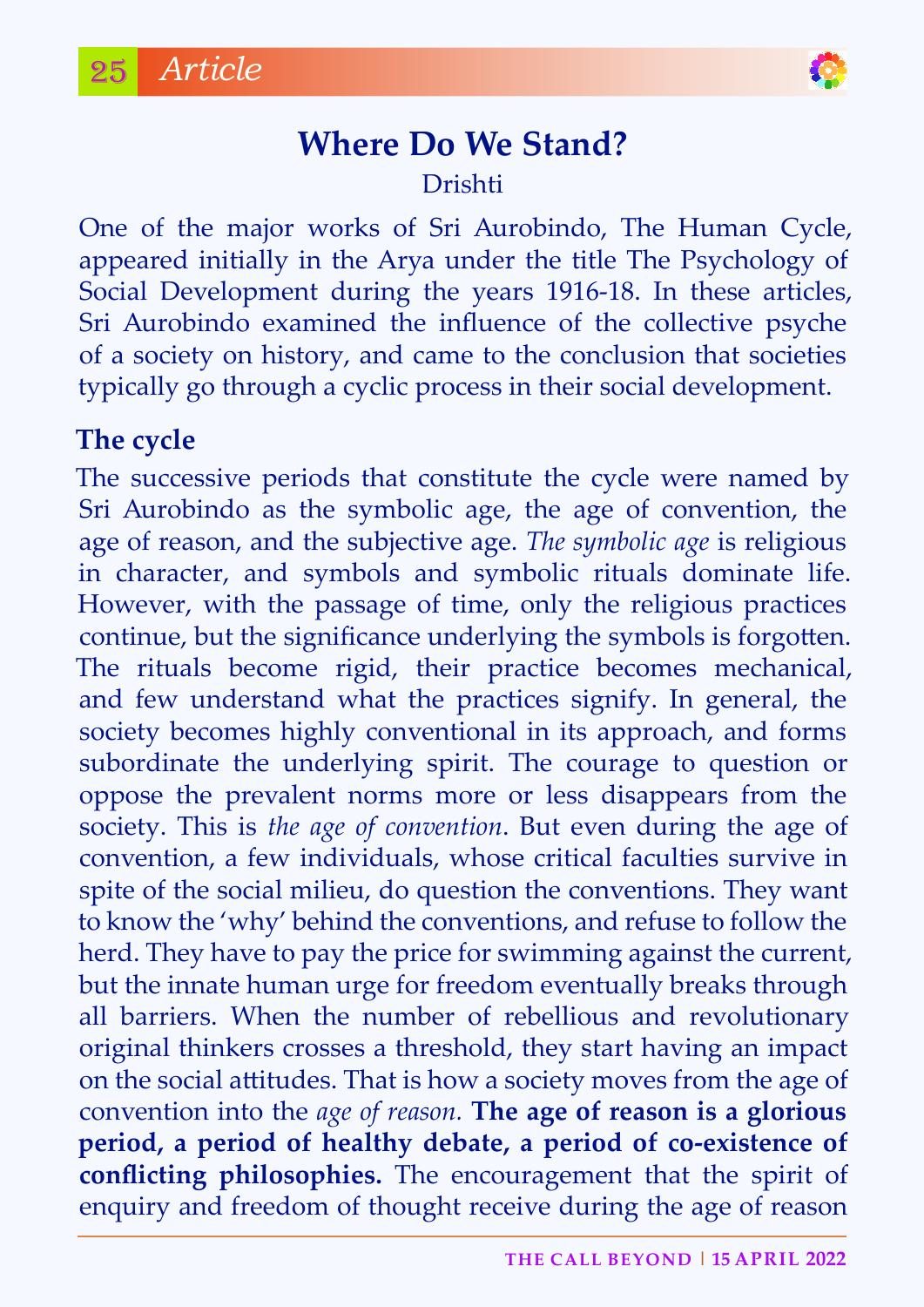

leads to rapid growth of science and technology. However, while the society, in general, places rationality on a pedestal, a few individuals also start seeing the limitations of reason. All the knowledge gained by the application of reason fails to reduce evil and injustice in society, and therefore suffering continues to characterize human life. Realization of the limits of reason is the beginning of the *subjective supra-rational age*. **The subjective age does not throw away or minimize the gains of reason, but adds a non-rational dimension to life.** Whatever is non-rational is not necessarily to be shunned because while reason is a powerful tool, it is neither the source of infallible knowledge nor the ultimate arbiter of what is right or wrong. Therefore, to use Sri Aurobindo's terminology, whatever is non-rational can be either infra-rational or supra-rational. Raw unrefined emotions are infra-rational, and their unbridled play can be disastrous. But conscious contact with the dynamic aspect of our soul gives us access to knowledge which is beyond the reach of reason. The dynamic aspect of our soul does not need the crutch of reason to know what is true or what is right. Therefore, working in the light of our soul, which is supra-rational, is more reliable than using reason alone. This realization comes to a society when it has more or less exhausted the potential of reason, and as a result it enters the subjective age of spiritual wisdom.

#### **Where is India today?**

India has gone through the cycle, probably more than once, in its long and chequered history. For example, the Vedic age was its symbolic age, and the Upanishadic age its subjective supra-rational age, but coming to relatively recent history, India seems to have entered the age of convention about a thousand years ago. Before it had the time to graduate to the age of reason, it was enslaved, partly because of the degeneration that had set in during the age of convention. **Slavery promotes the instinct to preserve one's identity, and that can be most easily and safely done by sticking to conventions.** Conventions promote conformism, and that thwarts progress but all the same provides stability. The result was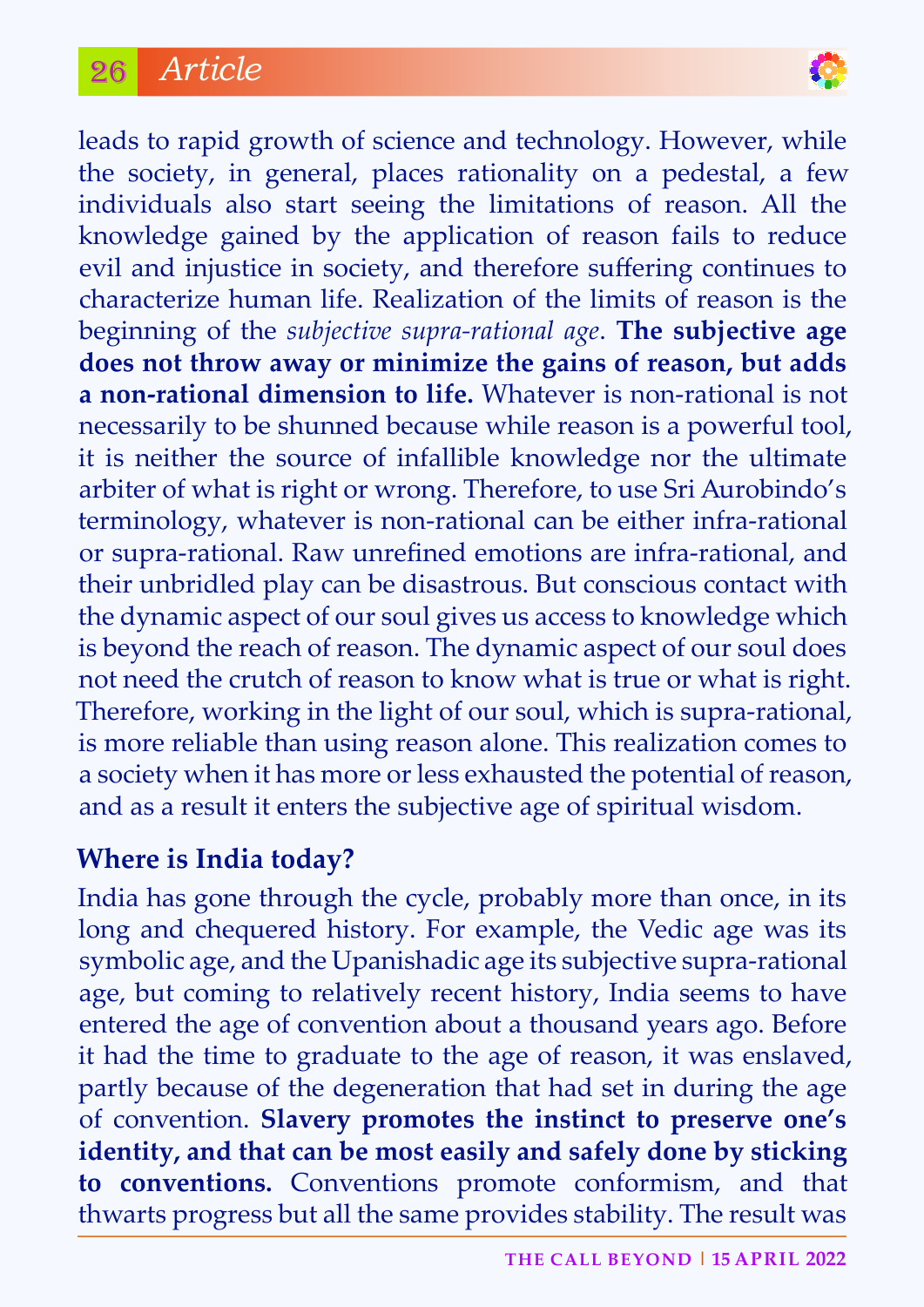

that through its long spell of slavery, India got stuck in the age of convention. That is reflected in many of our common spontaneous expressions, which we take as perfectly natural and reasonable, such as "everybody says so, and hence…", "everybody does that, and hence…", "X (an authority figure) says so, and hence…", "X (an authoritative book) says so, and hence…", and worst of all, "We are A/B/C, and therefore we have to do this or that", where A/B/C may be Hindu/Muslim/Christian or Punjabi/Gujarati/Tamilian. It is the suffocating dominance of convention, authority and habit that made Tagore express his anguish in his famous poem in Gitanjali, "Where the mind is without fear… Where the clear stream of reason has not lost its way into the dreary desert sand of dead habit … Into that heaven of freedom, my Father, let my country awake." **Sri Aurobindo, although a lover of the spiritual culture of India, was criticial of its recent manifestations. He wrote, "Our civilization has got ossified, our dharma a bigotry of externals, our spirituality a faint glimmer of light or a momentary wave of intoxication**" (Nadkarni 2006, p. 84).

#### **Advancing towards reason**

Although we are still far from the "heaven of freedom" that Tagore dreamt of, there are hopeful signs of the rebels driven by reason making their presence felt. Several factors have contributed to this shift. First and foremost, the political freedom that we earned in 1947 was a milestone in this direction. Secondly, the partition of the country that accompanied the freedom, with all its disastrous fallouts, perhaps contributed to the erosion of conventions. For those who were uprooted from their home and hearth by partition, the first priority was bread and shelter, not preserving conventions. **Difficult circumstances force us to use our head, because the stability inherent in sticking to accustomed ways has been shattered anyway**. The other factors that have contributed to the on-going transition from convention to reason are economic growth, and the increasing role that media play in moulding social attitudes. Economic growth gives one,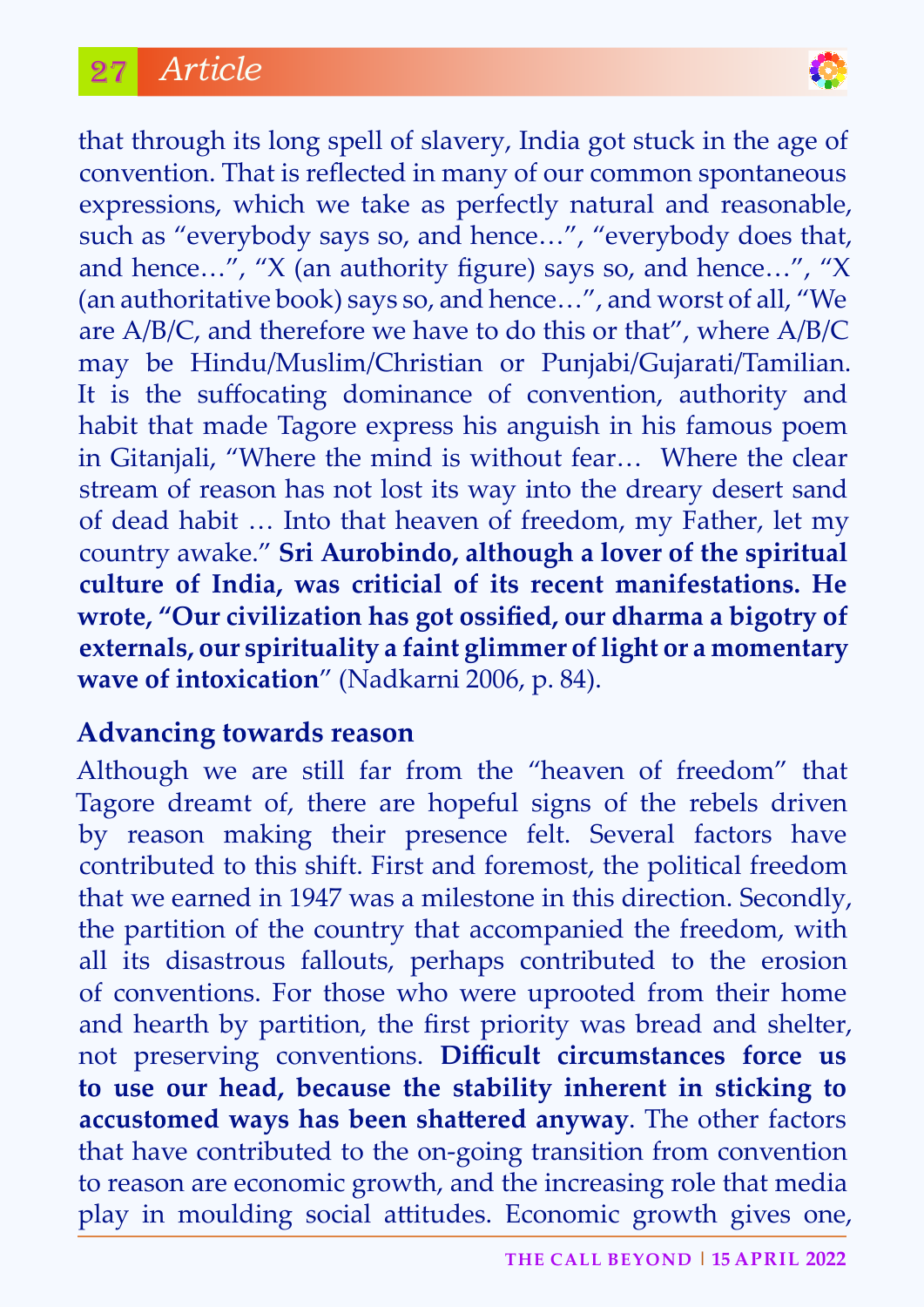

education; and two, the leisure to think, reflect, experiment and explore. The media have helped in bringing audiovisual material from different parts of the country as well as the world within the reach of even people living in villages and urban slums. The result is that even those whose material means are meagre, whose social life is convention-ridden, and whose access to formal education is limited, are exposed to how people live and think elsewhere. As a result, their younger generation feels the urge to reason, and to break through the prison of conventions. They not only want to study and travel, they also want to dress as they like, marry whomsoever they like.

Some of the visible signs of the transition from the age of convention to that of reason are first, the mushrooming of literary and artistic creativity, as happened during the scholastic age of Europe in the thirteenth century. Secondly, there is proliferation of non-governmental organizations (NGOs), initiated and manned by young people, many of whom have given up lucrative careers with the intention of liberating the society from one social evil or another. Thirdly, marriages across caste and creed divisions are on the rise. Finally, the courage to question authority is much in evidence; even godmen are being questioned.

#### **Where is the West today?**

Skipping the details, Western Europe entered the age of convention during the Roman Empire, and remained stuck in it through the dark ages, arbitrarily fixed by Charles Singer from 400 AD to 1543 AD, a period of more than a thousand years. A glimmer of hope appeared during the scholastic age in the thirteenth century. The scholars of the 13th century were still subservient to the twin authority of antiquity and religion. But there was revival of learning, which laid the foundations of the European Renaissance. The most progressive author of this period was Roger Bacon (1214-1294), who did not hesitate to criticize authority, and paid the price for his audacity by spending many years in prison. It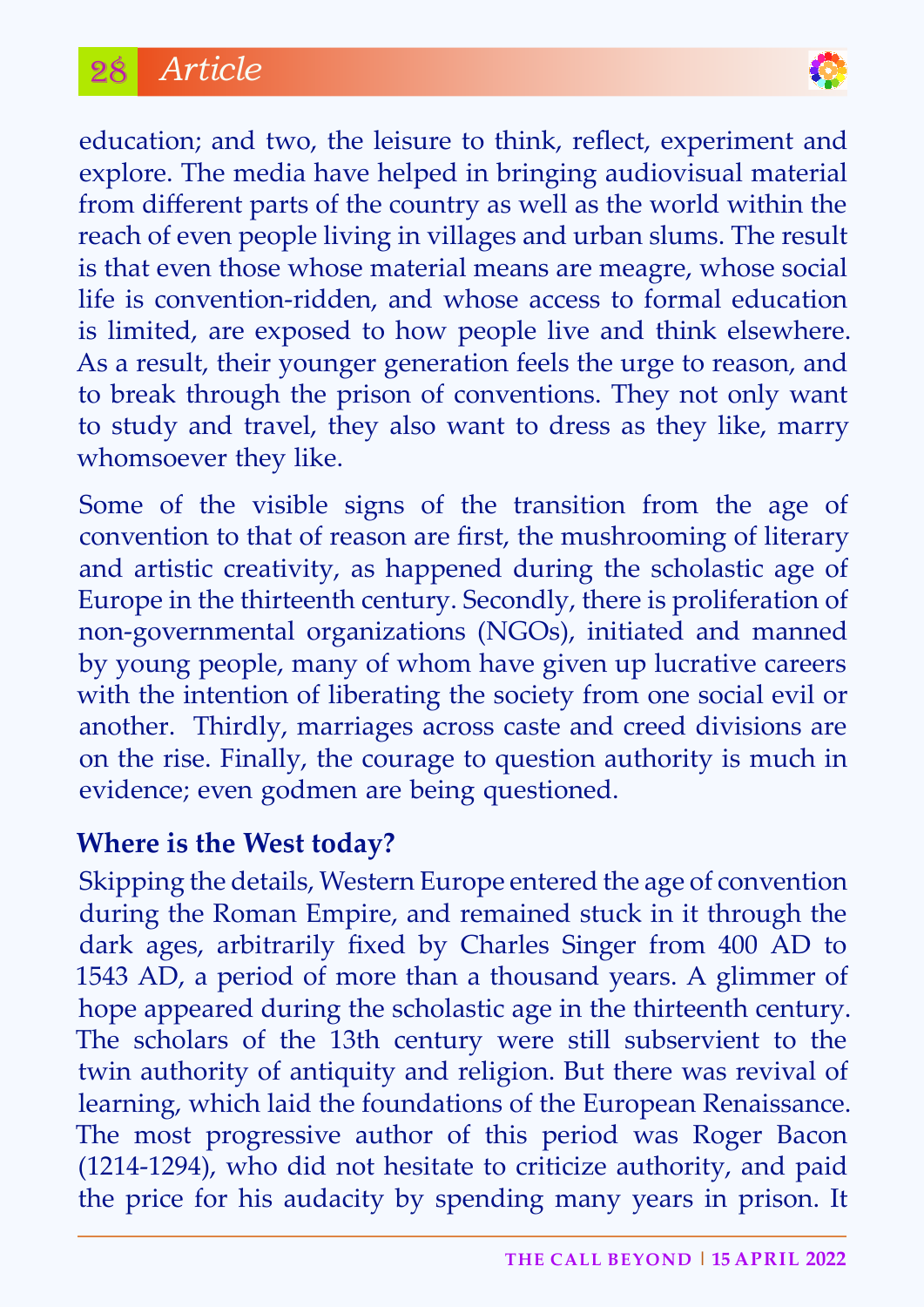

was rebels like him who led Europe from the age of convention to the age of reason. Charles Singer has chosen 1543 as the year of the onset of the European Renaissance. The justification for such a precise date is that during that year appeared two publications of great importance. One was a book on Astronomy by Copernicus, and the other a book on Anatomy by Vesalius. **Both these books, for the first time after more than a thousand years, dared place greater reliance on observation than on authority.** Science had at last managed to loosen the grip of the ancient classics. The spirit of enquiry could once again breathe freely without the Church clipping its nose. The freedom of thought ushered in by the Renaissance led to the developments in science, which led to the growth of technology, which in turn culminated in the Industrial Revolution. The result was that by the nineteenth century, the lives of those who benefitted the most from the Industrial Revolution became very comfortable, and it was the fond hope of all wellmeaning people that science and technology would finally solve all the problems of human existence. But that did not happen; the degree of evil, injustice and suffering did not decline one bit. The response to this failure was that, Reason, the instrument that had led to the development of science and technology, was pressed into service to solve the problems of human existence by devising new systems of education and new forms of government. While democracy, socialism and communism are all based on logic and good intentions, none of these made any dent on human misery. The finest product of the application of reason to human affairs was humanism. However, even this rational code of ethics failed to diminish the evil, injustice, cruelty and suffering in the world. The reason behind these failures, according to Sri Aurobindo, was that the level of human consciousness continued to be low. Therefore, even the best system, when put into action by human beings with an ego-driven mental consciousness, does not achieve the intended results. Irrespective of the system, power gets concentrated in the hands of relatively few, leaving the rest at their mercy. Those who have the power, somehow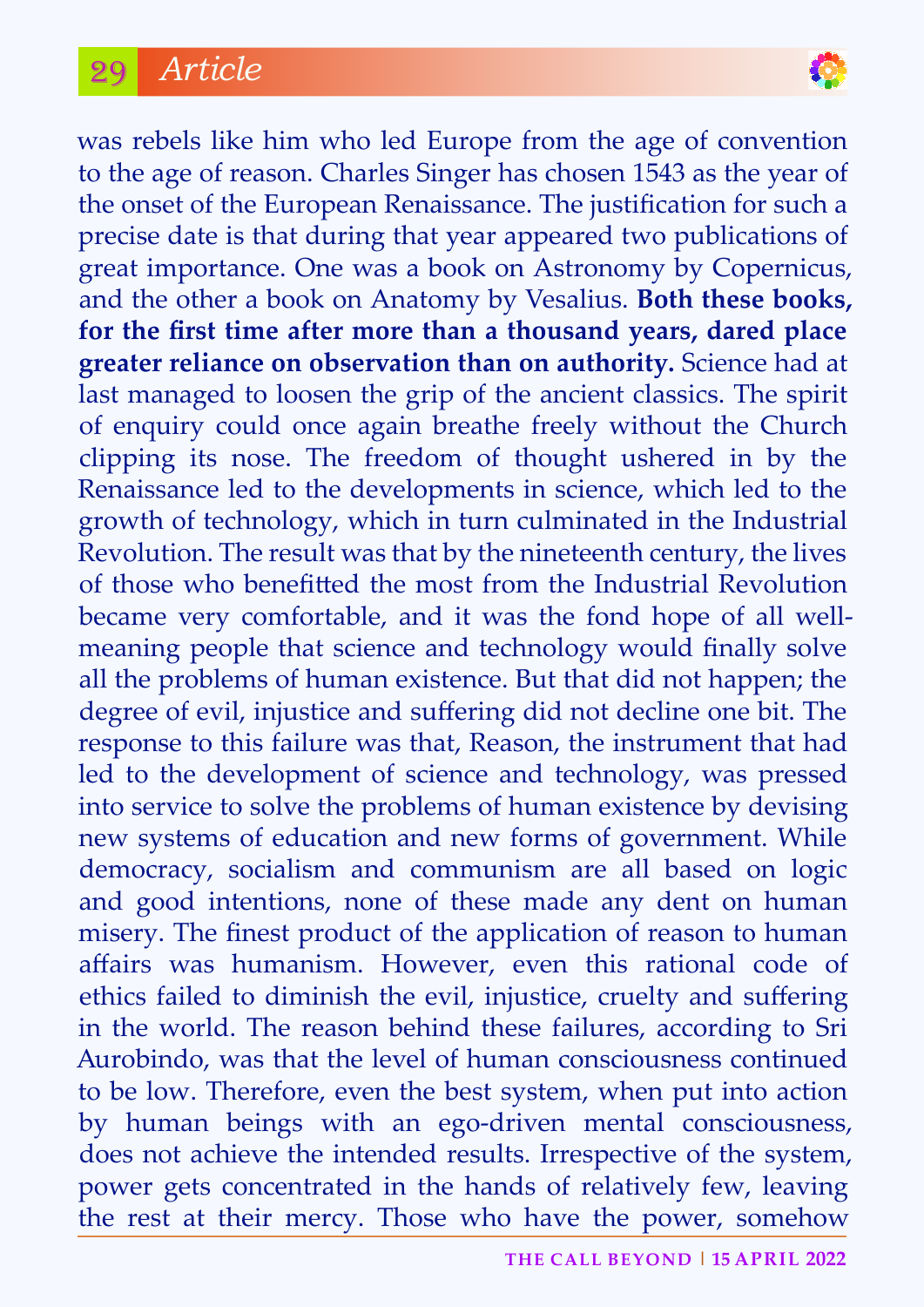

or the other manage to suppress and deprive those who are powerless because at the present level of human consciousness, personal greed motivates human actions. Further, man's welldeveloped intellect manages to find even a justification for his actions. However, all these failed experiments were necessary, and served a purpose. It was because of these failures that when Europe, and the West in general, had exhausted the potential of reason in solving the basic problems of human existence, these societies started looking at ancient Indian wisdom. That is how Europe entered the subjective supra-rational age in the twentieth century.

#### **How does the past explain the present?**

Looking at history in terms of the cyclic process visualized by Sri Aurobindo explains many common observations. It explains the high receptivity of the Western world to ancient Indian wisdom. Yoga and Buddhism are the two most popular export products of India today. It explains the movement of the Western world from conventional religions towards spirituality. The lead article in the 12 March 2012 issue of the Time magazine was '10 Ideas That Are Changing Your Life'. One of these 'ideas', according to the author, Amy Sullivan, is 'The Rise of the Nones'. 'The nones' is the name that social scientists give to those who declare that they have no affiliation to any organized religion. The nones are the fastest-growing religious group in the U.S., and are currently estimated to form 16 percent of the American population. The nones have rejected organized religion but believe in God, engage in spiritual conversation and prayer, and participate in humanitarian work. The West, having graduated from the age of reason to the supra-rational age, is ready to receive, or rather thirsty to pocket ancient Indian spiritual wisdom. Here is a sample: "Aurobindo is the greatest contemporary philosopher and great in the company of the greatest mystics of all time … … Because Aurobindo is in this world, the world is becoming able to express progressively unity and diversity instead of division,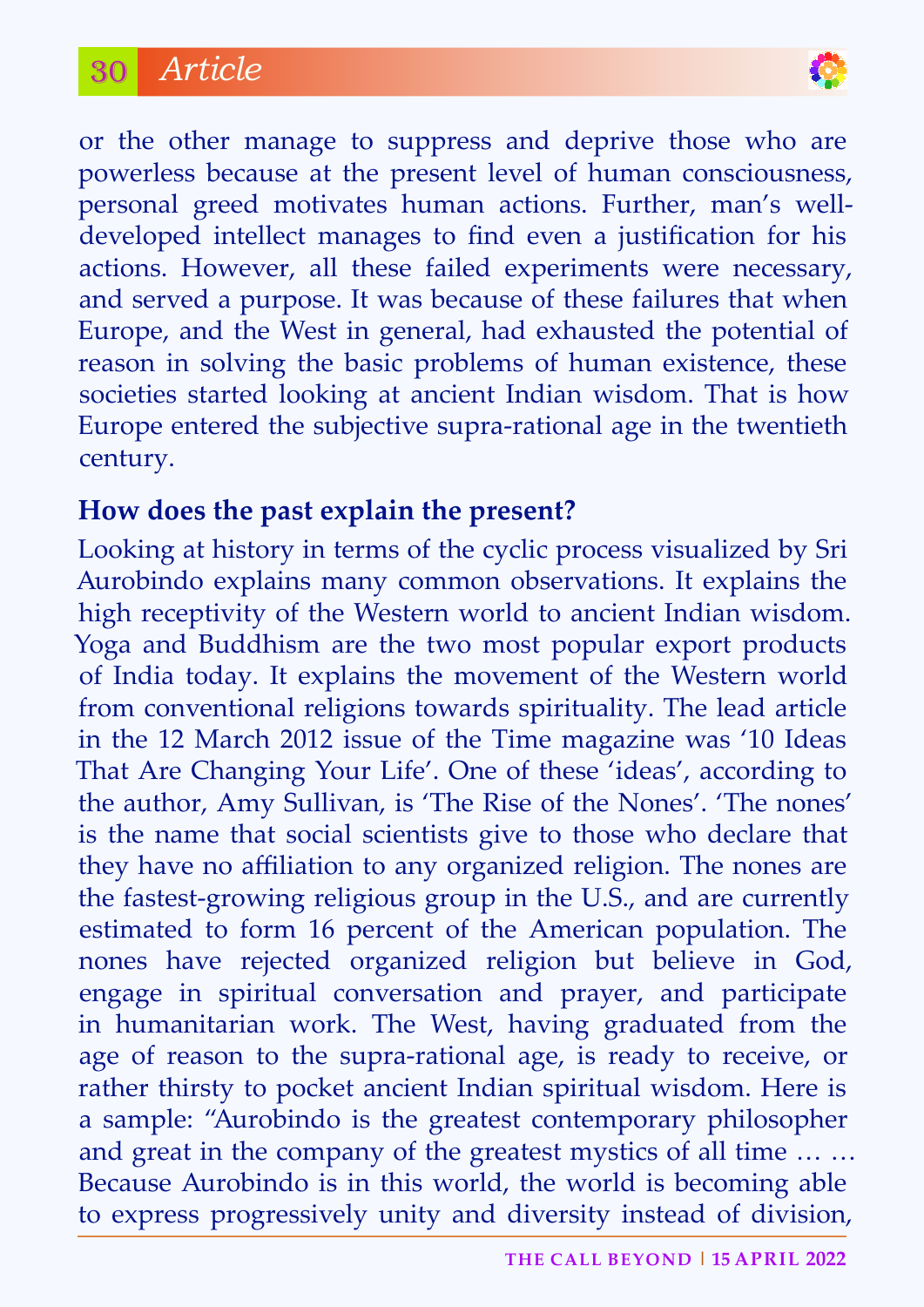

love instead of hatred, truth consciousness instead of falsehood, freedom instead of tyranny, immortality instead of death", wrote Rev. E.E.F. Hill in 1949 (Nadkarni 2006, pp. 86-87). India, on the other hand, is struggling to come out of the shackles of convention, including those of the rituals and dogmas of conventional religion, in its march towards the age of reason. That is why, India does not seem to be ready to accept its own wisdom. "Our intelligentsia has been swearing by Darwin, Freud and Karl Marx but they have simply ignored Sri Aurobindo, one of the few independent thinkers that India produced in the 20th century, who dealt mainly with the same issues that these three thinkers did and in the light of whose writings we are better able to appreciate them because he presents the complete truth which each of these thinkers distorted in his own way", wrote Dr. Mangesh Nadkarni (Nadkarni 2006, pp. 87-88).

#### **Where do we go from here?**

In terms of recent history, we are where Europe was about seven hundred years ago. Does it mean that we have to wait that long to catch up, to appreciate and apply our own ancient wisdom? While it is true that history repeats itself, it does not repeat itself exactly. And, there are many reasons why we can expect to bridge the gap much faster. *First*, we do not have the type of conflict that Europe had between religion and science. Our indigenous spiritual tradition, Vedanta, is insight-based, and therefore gives the individual the freedom to explore and acquire his own insights. This freedom is so much in our DNA that it always leaves room for deviation from conventions. What we need is to use this freedom with conviction and logic. *Secondly*, developments in technology have made the world much smaller. Not only has that made it easier for the West to access Indian wisdom, it has also made it much easier for us to know the social transformation currently going on in the West, and to get influenced by it. *Finally*, since the West is looking up to India for solving the problems of human existence, we are under a global scanner. Since we are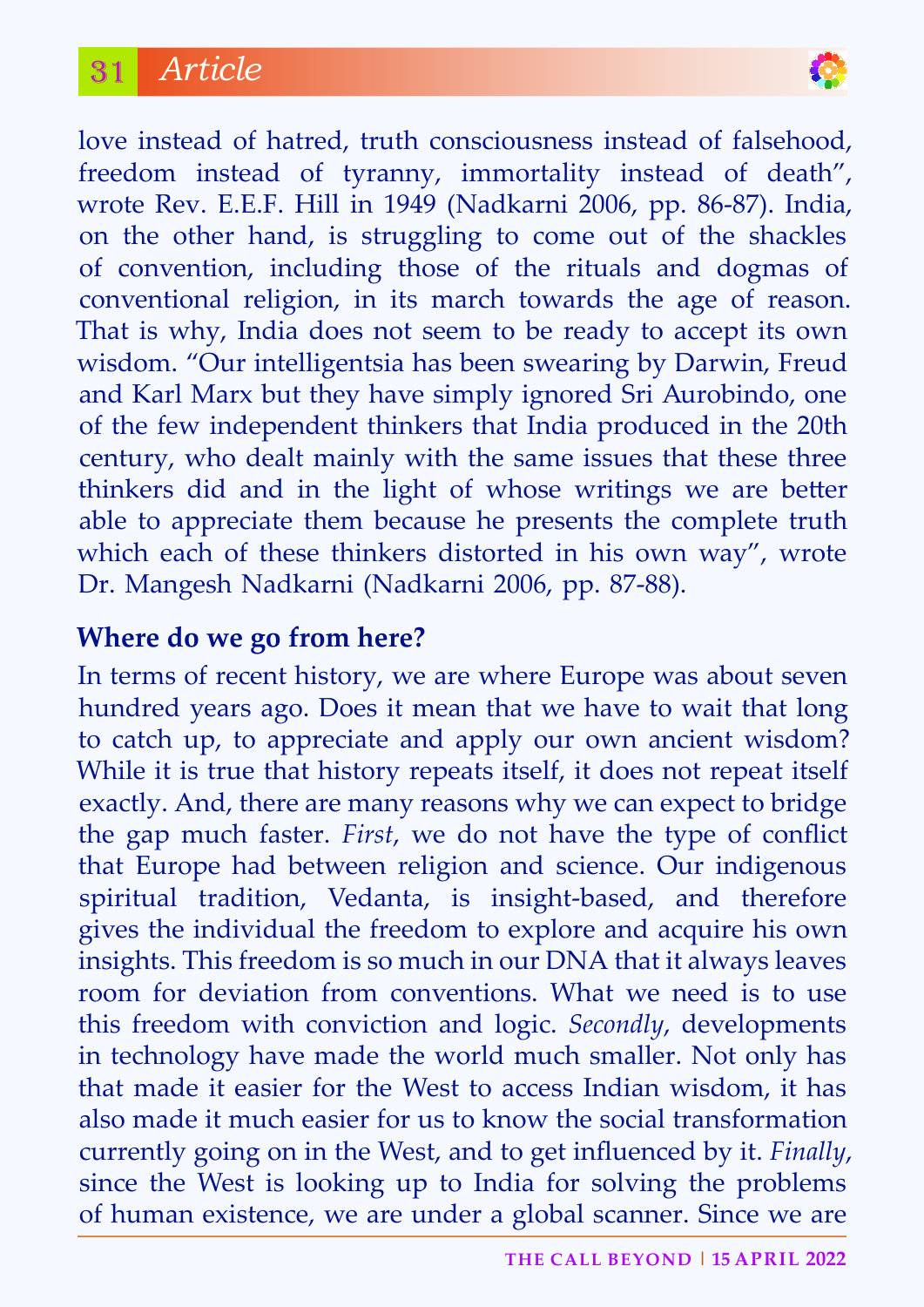

being watched, the contrast will eventually 'compel' us to give a better expression to our nation soul.

#### **Closing thoughts**

Sri Aurobindo's vision was futuristic, was deeply rooted in the evolutionary perspective, and encompassed the entire human race. He visualized that the mental consciousness, of which reason is the best tool, had reached its limits. The next leap in evolution would lead to a qualitatively different type of consciousness, which he termed supramental. While the mental consciousness creates the impression of division being the final reality, the supramental consciousness would be rooted in unity. The result would be a world full of love, peace and harmony. Ancient Indian wisdom is poised to play an important role in creating this new world. In that sense, India has already started playing the role of the world guru. The world is moving towards a higher consciousness. The motive force for the revolutionary change is ancient Indian wisdom. But the epicenter of the change seems to lie in the Western world. In the larger design of the Divine, it will make no difference. In that design there is no East and West; it is just one world and one human race. It is up to the Indians of today to decide how far we want to be a part of the revolution that is changing the very face of the human race.

#### **Reference**

Mangesh Nadkarni. India's Spiritual Destiny: Its Inevitability and Potentiality. Pondicherry: Sri Aurobindo Society, in association with UBS Publishers, 2006

*It would be a tragic irony of fate if India were to throw away her spiritual heritage at the very moment when in the rest of the world there is more and more a turning towards her for spiritual help and a saving Light. This*  must not and will surely not happen; but it cannot be said that the danger *is not there. … … after these long years of subjection and its cramping and impairing effects a great inner as well as outer liberation and change, a vast inner and outer progress is needed if we are to fulfill India's true destiny.*

*Sri Aurobindo, in his message to the nation through the Andhra University in 1948*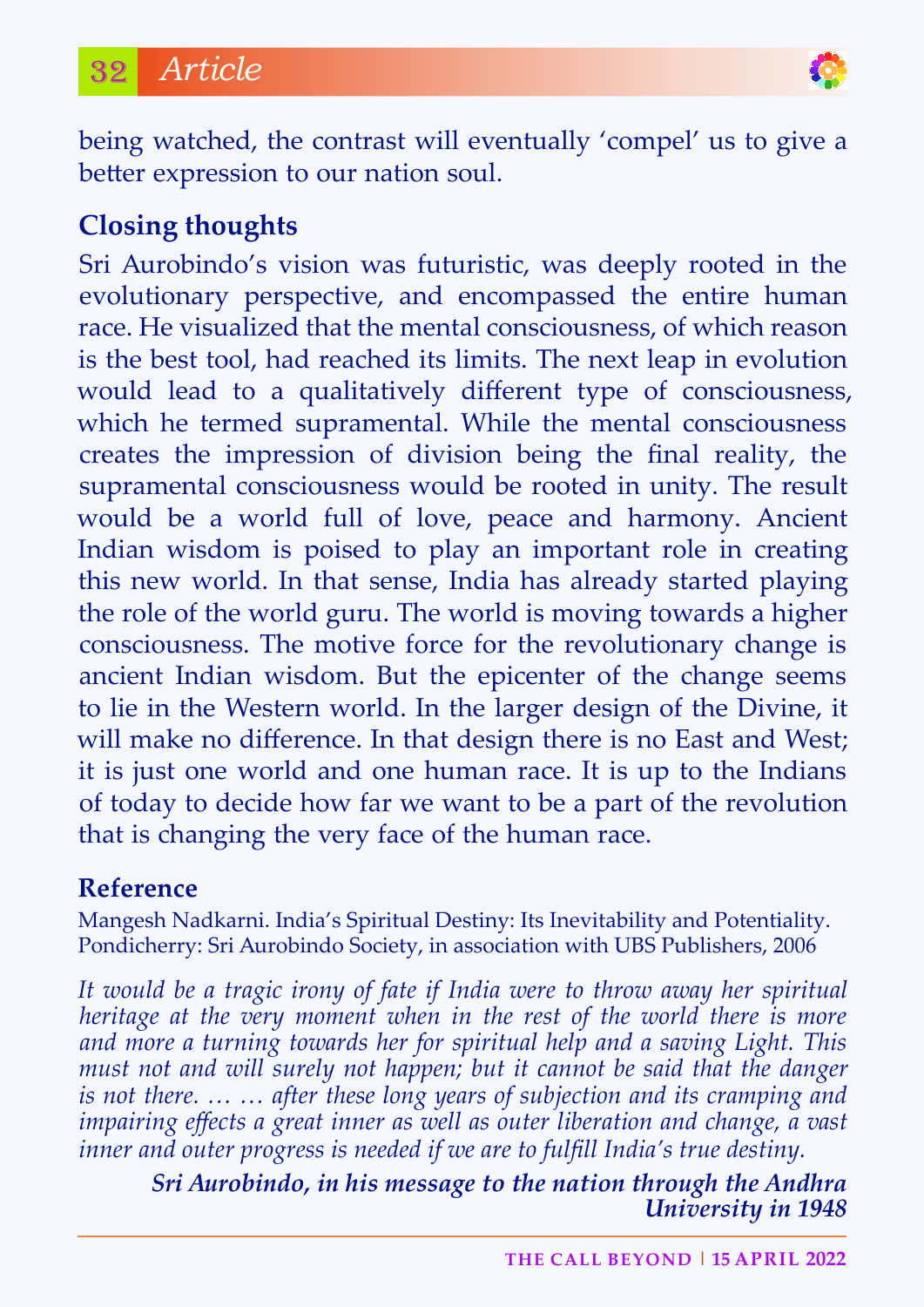

## **The Impossible Dream** Art Buchwald



*Art Buchwald (1925-2007) (Source: quotetab. org/Google images)*

I was in town recently and took a ride in a taxi with a friend. When we got out of the cab, my friend said to the driver, "Thank you for the ride. You did a superb job of driving." The taxi driver was stunned for a second. Then he said, "Are you a wise guy or something?" "No, my dear man, and I'm not putting you on. I admire the way you keep your cool in heavy traffic." "Yeah", the driver said and drove off.

"What was that all about?" I asked, "I am trying to bring love back," he said. "It's the only thing that can save the city." "How can one man save this city?"

"It's not one man. I believe I have made that taxi driver's day. Suppose he has twenty fares. He is going to be nice to those fares because someone was nice to him. Those fares in turn will be kinder to their employees or shopkeepers or waiters or even their own families. They in turn will be nicer to other people. Eventually the goodwill could spread to at least a thousand people. Now that isn't bad, is it?"

"But you're depending on that taxi driver to pass your goodwill to others."

"I am not depending on it," my friend said "I am aware that the system isn't foolproof. I might deal with ten different people today. If, out of ten, I can make three happy, then eventually I can indirectly influence the attitudes of three thousand more."

"It sounds good," I admitted, "but I'm not sure it works."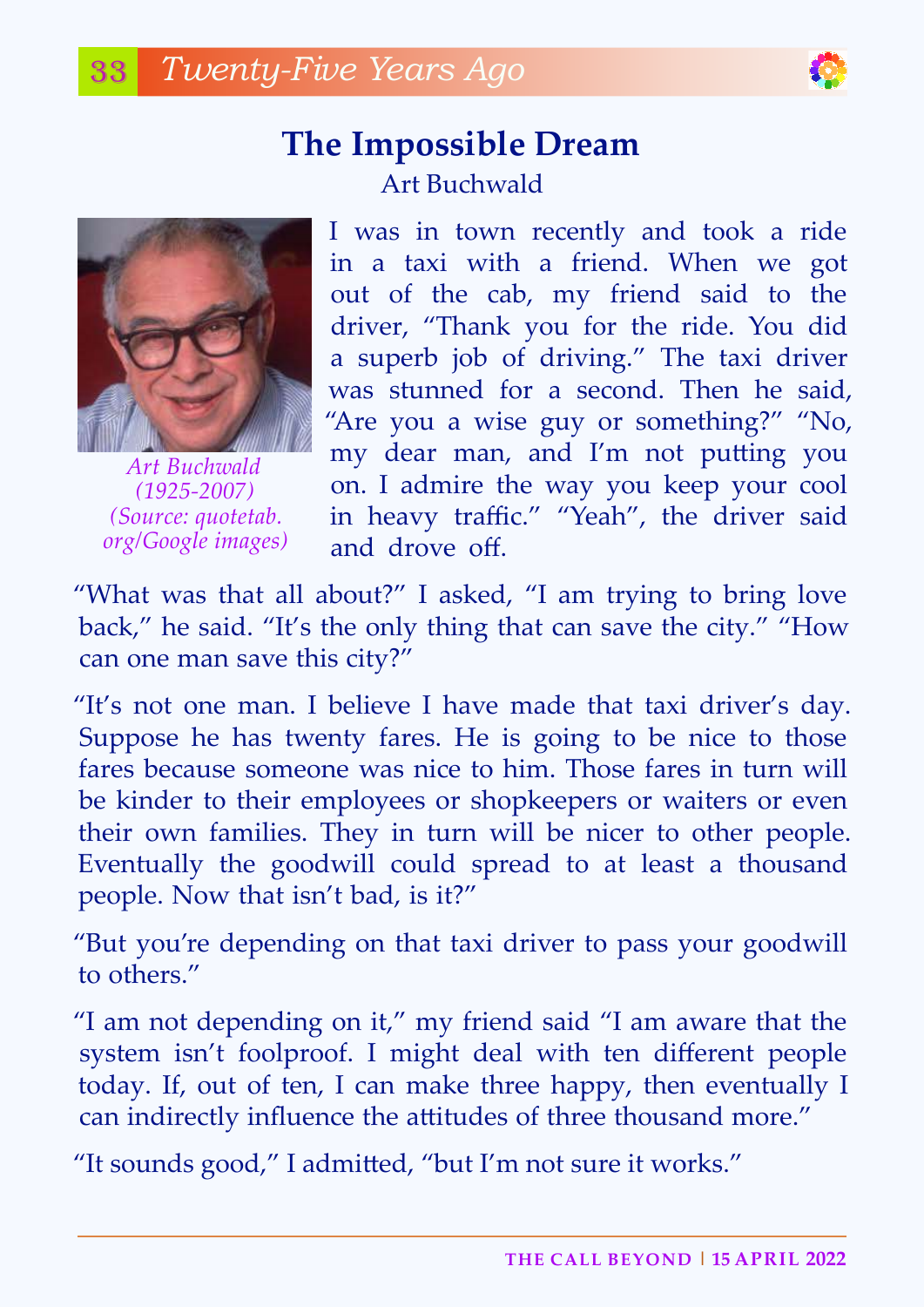

"Nothing is lost if it doesn't. It didn't take any of my time to tell that man he was doing a good job. If it fell on deaf ears, so what? Tomorrow there will be another taxi driver I can try to make happy." "You are some kind of a nut," I said. "That shows how cynical you have become. I have made a study of this. The thing that seems to be lacking, besides money of course, for our postal employees is that no one tells what a good job they are doing." "But they are not doing a good job," I said. "They are not doing good job because they feel no one cares if they do or not. Why shouldn't someone say a kind word to them? When people will digest my words, they will feel better for it. Somehow the city will benefit from their happiness." "But you can't do this all alone!" I protested. You're just one man."

"The most important thing is not to get discouraged. Making people in the city become kind again is not an easy job, but if I can enlist other people in my campaign..."

*Courtesy: Reader's Digest*

*(Reproduced from 'The Call Beyond', Vol. 22, No. 3, 1997, pp. 30-31)*



*The widest spirituality does not exclude or discourage any essential human activity or faculty, but works rather to lift all of them up out of their imperfection and groping ignorance, transforms them by its touch and makes them the instruments of the light, power and joy of the divine being and the divine nature.*

*- Sri Aurobindo ('The Human Cycle', CWSA Vol. 25, p. 135)*

*The highest power of reason, because its pure and characteristic power, is the disinterested seeking after true knowledge.*

*- Sri Aurobindo ('The Human Cycle', CWSA Vol. 25, p. 106)*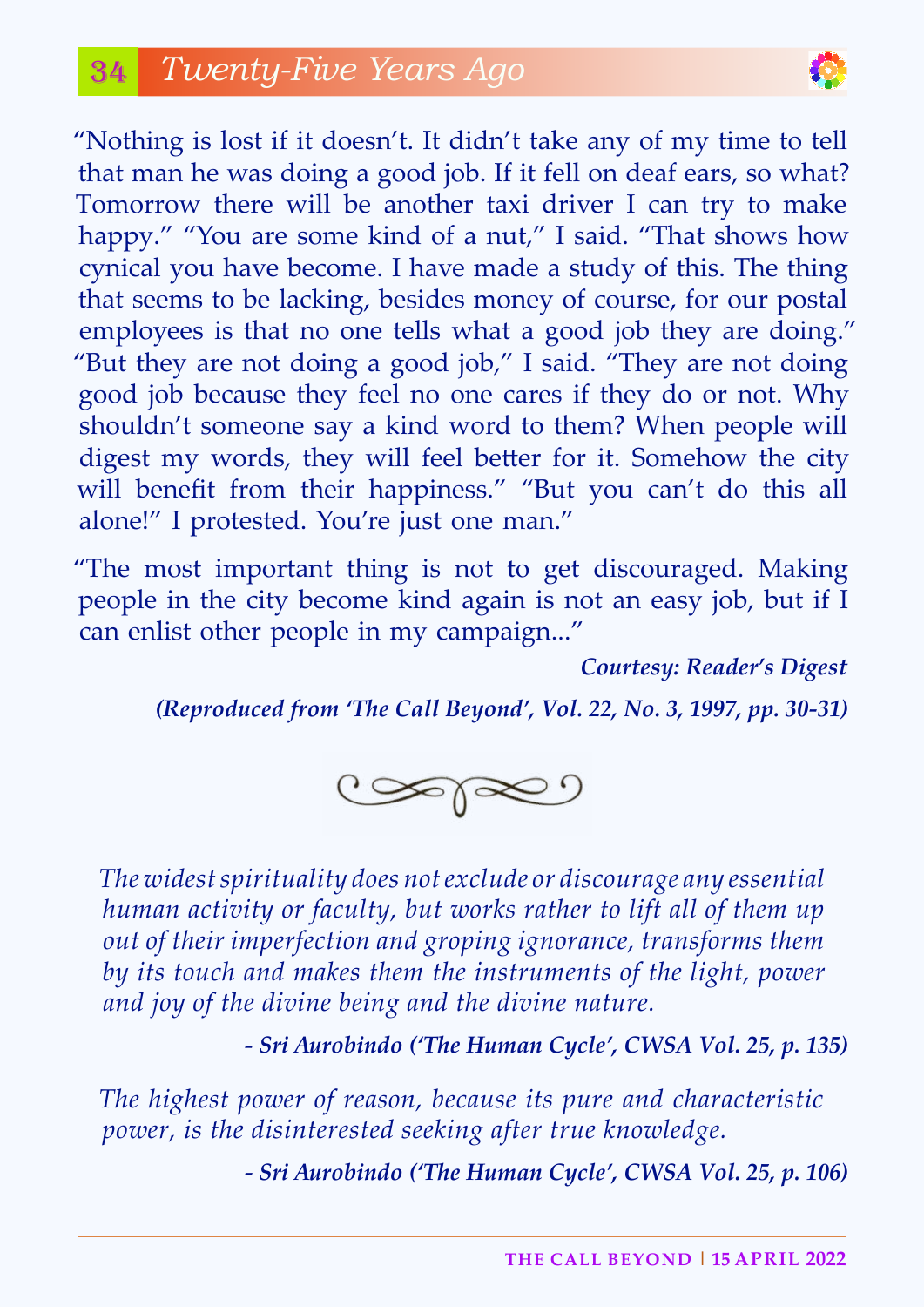

*Whether it is the disciple who chooses the Guru, or it is the Guru who chooses the disciple may be debatable, but fascinating and often incredible are the stories behind their being brought together. This column will bring you the circumstances under which some of the foremost disciples of Sri Aurobindo felt his unmistakable magnetic pull.*

## **Tehmi-Ben (1917-2004) Always Dressed in the Colour Called White**



(Source: Seven Dedicated Lives by Sunayana Panda)

R. Hemamalini

Born in Bombay, Tehmi-Ben belonged to an educated Parsi family. Both her parents were doctors. Her father became the physician and surgeon to the Nawabs of Bhopal. That is why, Tehmi's childhood was spent in a palatial house amidst the royal opulence of the rulers. Despite being the Nawab's doctor and friend, her father never allowed his children to enjoy any special privileges.

While Tehmi-Ben fondly recounts memories of her early childhood in Bhopal, there is no trace of trying to show-off – a common consequence of growing up amidst luxury. Giving a glimpse of the grandeur of the royal

palace in Bhopal, Tehmi-Ben describes the beautifully clad men with their blue turbans and white buttoned-up coats, the marblepaved Durbar hall, walls adorned with portraits of the royal family, the elephant and camel regiments, and the beautiful lighting of the terraces on special occasions. She also recounts how she felt while walking through the grand hallways of the Nawab's palace adorned with heads and skins of the wild beasts – on one hand, she would be afraid because these were wild animals, and on the other she would not be because the animals were dead. As a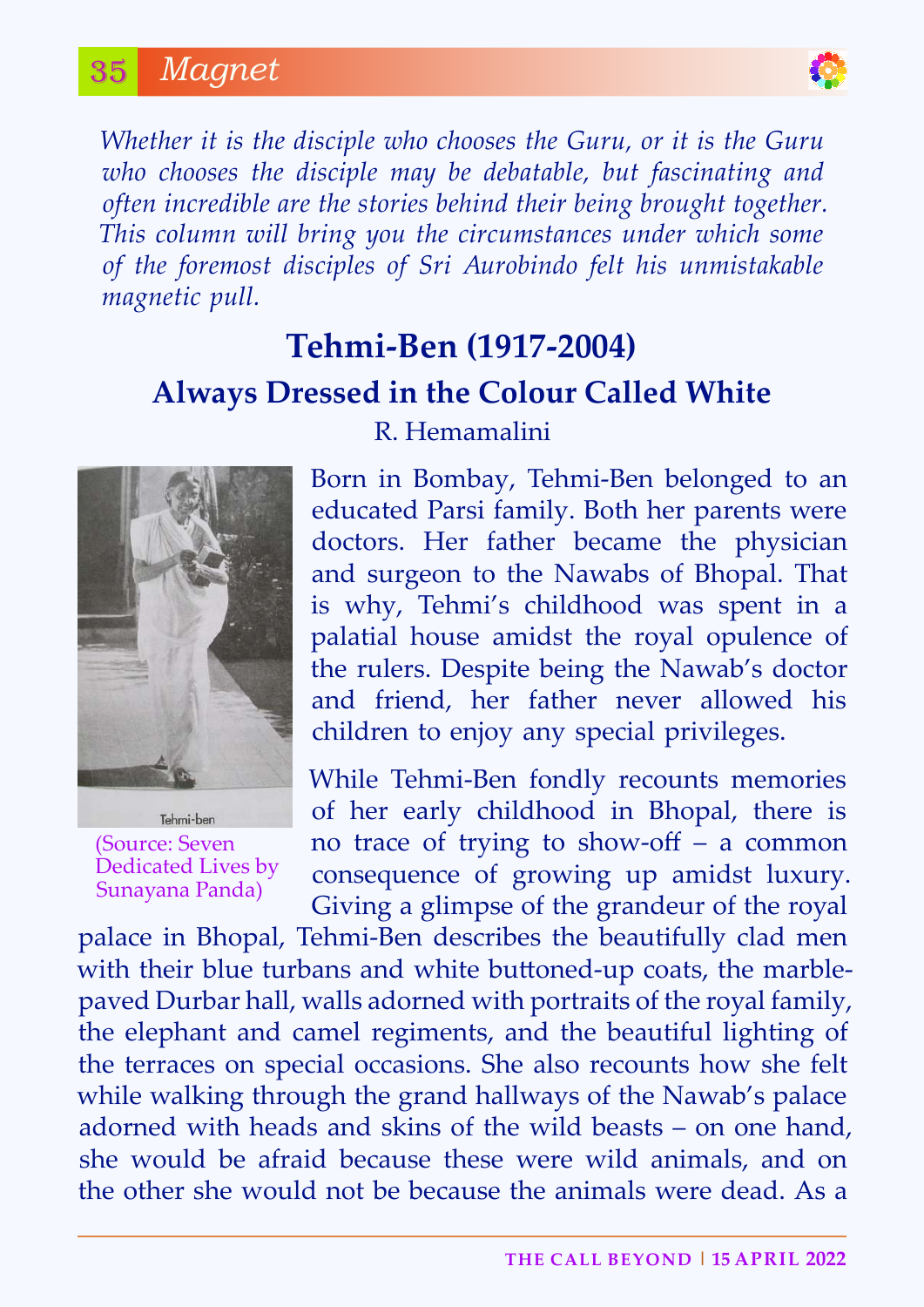

child, she was old enough to understand that dead tigers can do no harm, but yet could not keep fear completely away.

This abundance, security and comfort of childhood left Tehmi-Ben free to address the finer and nobler aspects of life. In her case, this opportunity translated into spiritual-seeking at a relatively young age. Her father was a religious person, whose routine included hours of early morning prayers after a bath with ice cold water. This was her introduction to spirituality. Tehmi-Ben looked up to her father for his self-control and inner strength. She tried to cultivate these qualities in herself, and was remarkably successful at it. The weather in Pondicherry was very different from that in Bhopal or Bombay, and yet she had no problem with it. She grew up seeing her mother, a gynaecologist-surgeon educated in Ireland, sacrifice her career for a reason which may seem rather bizarre. Fearing for her safety in case there were patient deaths during labour, Tehmi-Ben's father decided that her mother should not pursue her medical practice in Bhopal where people could turn fiercely aggressive and violent under such conditions. Her mother's happy acceptance of life's circumstances was instrumental in Tehmi-Ben's own acceptance of life as it evolved for her.

Tehmi-Ben and her brother spent only their early childhood in Bhopal. When Tehmi was eight, she and her brother were sent to Bombay so that they could receive western education. Tehmi-Ben's education was predominantly in a Christian Missionary school and college, where she was taught by highly qualified teachers and by the Jesuit fathers. She graduated in English literature and started teaching at the Sophia College in Bomnbay. She was drawn towards spirituality by a few books she read on the subject. She learnt about Integral Yoga through Sri Aurobindo's works and got keenly interested in it. So much so that only after a couple of visits to the Pondicherry Ashram, she decided to resign from her job so that she could move to Pondicherry. She settled permanently in Sri Aurobindo Ashram, Pondicherry, at the age of 31.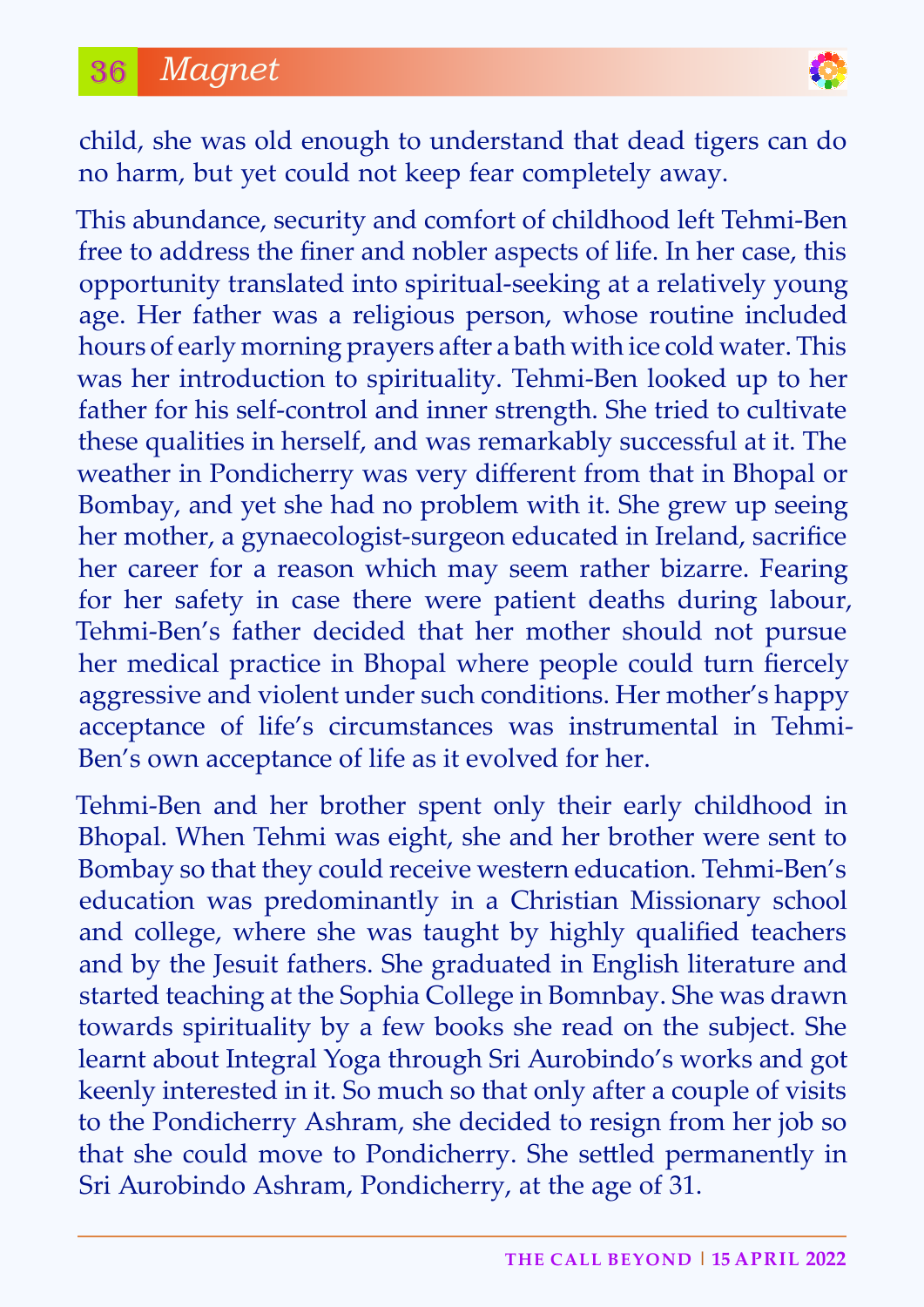

In the ashram, her abode was the 'Golconde' where she lived for more than 50 years. She did not want to return to teaching: she wanted an activity that would need less application of the intellect. As if the Mother read her mind, she was initially entrusted the responsibility of overseeing carpenters. This was a welcome respite for her, as she moved from a work profile that was predominantly mental to one that was physically demanding. These moments of respite offer great opportunities for mind rejuvenation, and the freedom to 'rest' the incessant unidirectional, thought process. Sometimes, outwardly mundane, mechanical jobs offer the mental quietude required for connecting with the inner Self. For similar reasons, a researcher may enjoy occasionally washing the laboratory glassware.

After she had overseen carpenters for two years, and worked for some time in the ashram library, she was asked by the Mother to teach at the school. This task, now she took up enthusiastically, as a fish takes to water. Since the school lacked the usual humdrum of a rigid structure, it afforded her a great opportunity to experiment, drawing upon her years of teaching experience and the insights she had gained from it. What can be more satisfying to a teacher, than to be at a place where she can teach as teaching should be – creative and innovative?

At the school, Tehmi-Ben, devised a curriculum keeping creativity as the central focus. Her disciplined upbringing in a convent school also helped her impart similar qualities to her pupils. Firm, and yet loving, she was in every way the model teacher who inspired many of her pupils to follow in her footsteps as teachers. She introduced the study of Greek and Roman mythology in the curriculum, one of the aims of which was to help students with a better appreciation of western culture.

Always clad in a white saree, worn Gujarati style, Tehmi-Ben had the image of a very knowledgeable and highly talented person. When asked if she never got tired of wearing white sarees, she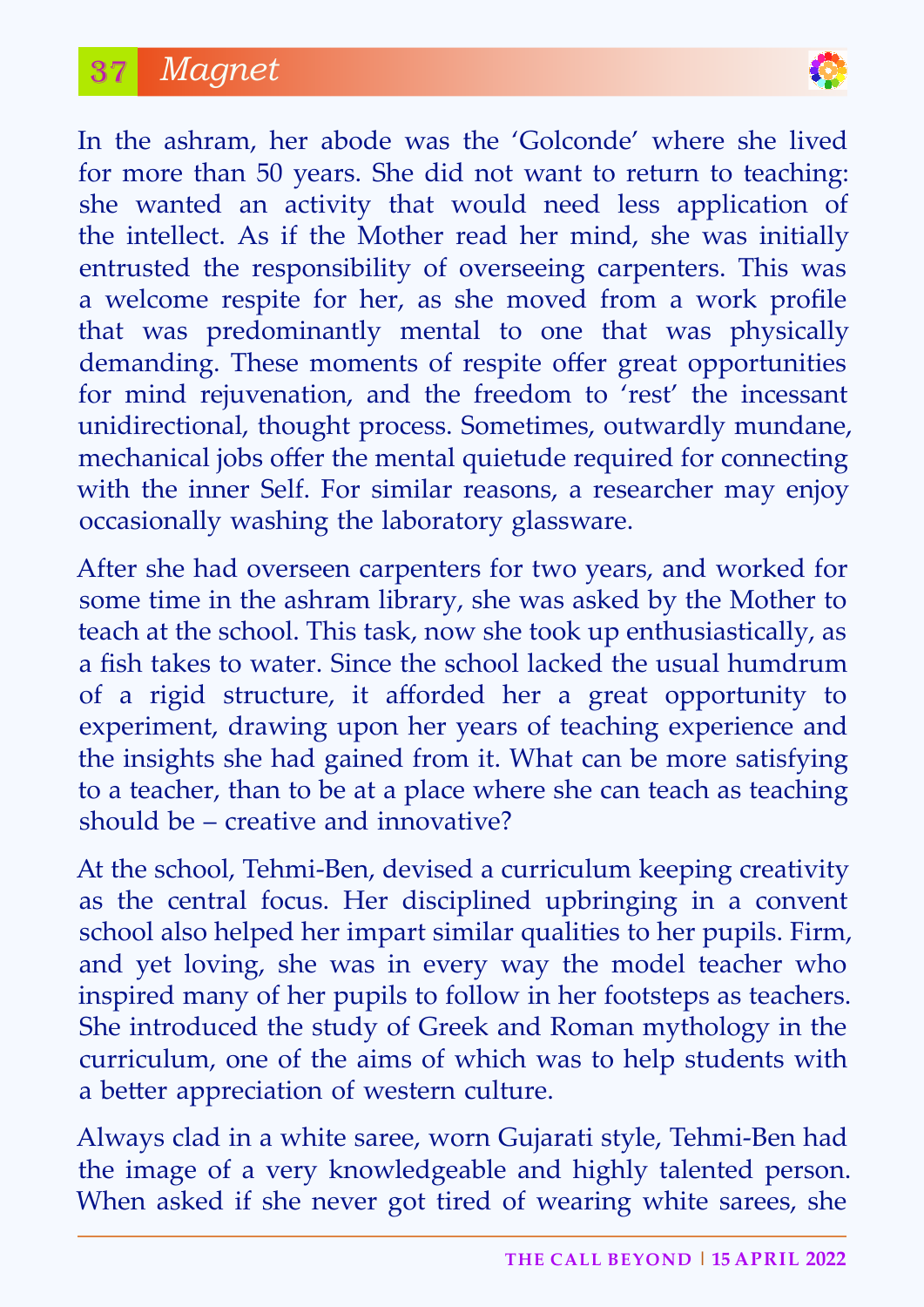

said, "People think that white is not a colour. For me, white is actually a very bright colour." Besides teaching, Tehmi-Ben also contributed to the Ashram by translating Sri Aurobindo's English writings into French, and the Mother's French writings into English – she had an excellent command over both the languages. She had many other talents too. She wrote plays and poems, and painted the Mother's sarees and birthday cards. After decades of sadhana through various types of work done in a self-effacing manner, she left the body in the year 2004.

#### **For Further Reading**

*Seven Dedicated Lives* by Sunayana Panda. First Features Ltd., London, 2009.

Narad (Richard Eggenberger): Tehmi-Ben—the Early Years. *Mother India*, March 2006, p. 203. https://www.sriaurobindoashram.org/journals/ motherindia/issues/2006/3.\_Mother\_India\_March\_2006.pdf



*Behind everything in life there is an Absolute, which that thing is seeking after in its own way; everything finite is striving to express an infinite which it feels to be its real truth. Moreover, it is not only each class, each type, each tendency in Nature that is thus impelled to strive after its own secret truth in its own way, but each individual brings in his own variations. Thus there is not only an Absolute, an Infinite in itself which governs its own expression in many forms and tendencies, but there is also a principle of infinite potentiality and variation quite baffling to the reasoning intelligence; for the reason deals successfully only with the settled and the finite.*

*- Sri Aurobindo ('The Human Cycle', CWSA Vol. 25, p. 112)*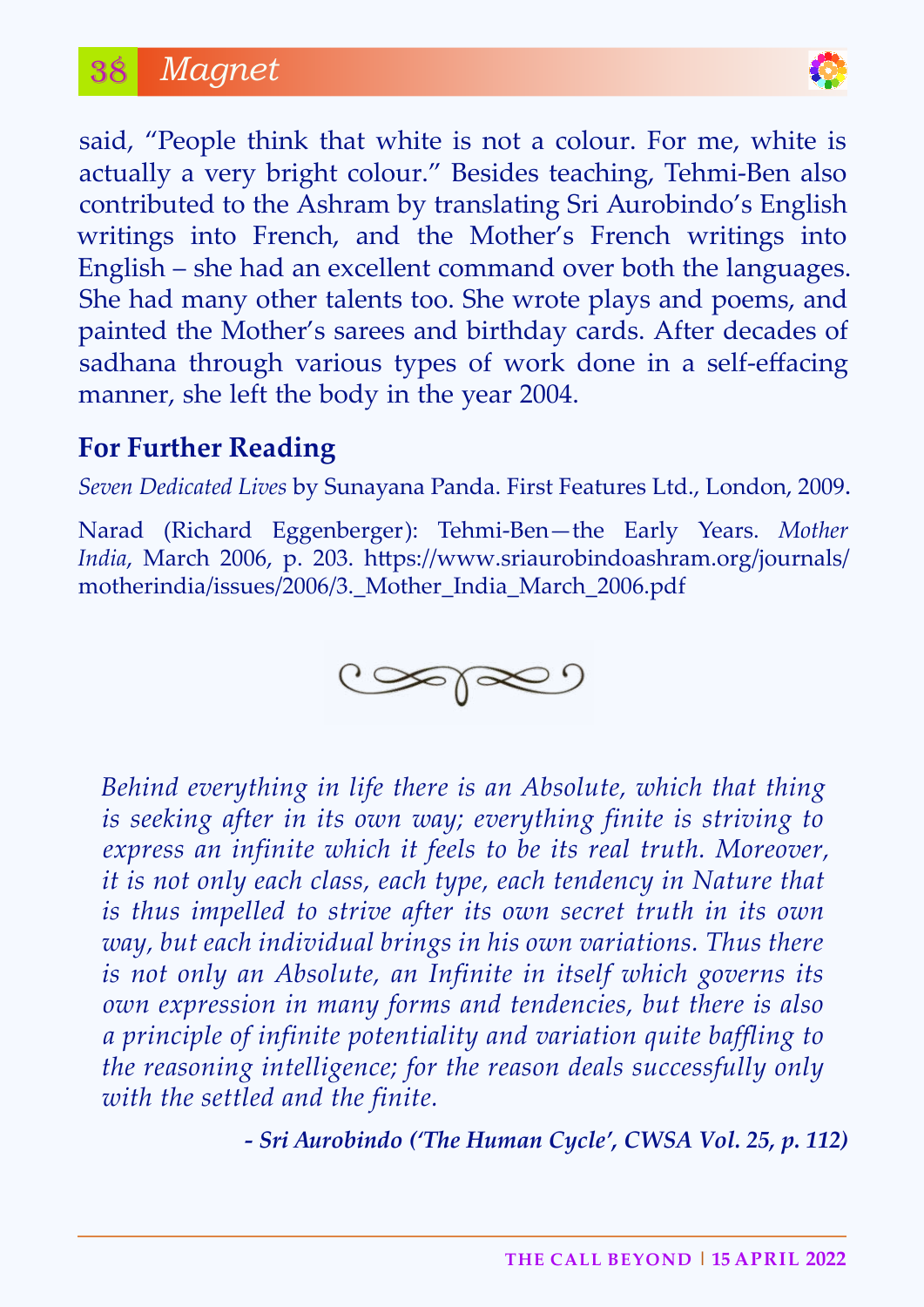

*In this column, we try to answer three types of questions: those related to spiritual quest ('aspiring high'); those related to psychological issues ('feeling low'); and those related to physical health ('frailties of the flesh'). It is needless to say that the identity of the person asking the question is kept confidential if the question is about a sensitive issue. The questions may be sent to* callbeyond@aurobindoonline.in*.*

## **India as the Vishwa Guru**

*M says that Sri Aurobindo had said that India's destiny is to be the Vishwa Guru. He wants to know when that will happen.*

#### Answer:

Sri Aurobindo has indicated at many places that India's destiny is to be the Guru to the world (Vishwa Guru). In *The Human Cycle*  also he has said that after the possibilities of reason as a potential solution to misery and suffering have been exhausted, the West will enter the subjective supra-rational age, and would then look at the ancient Indian wisdom. The answer to the question when that will happen would be that India taking on the role of the Vishwa Guru is a process, not an event. It will not happen with a declaration that India has been appointed the Vishwa Guru. So far as the process of India becoming the Vishwa Guru is concerned, the process began quite some time back. A landmark in the process was Swami Vivekananda's address at the Parliament of Religions in Chicago in 1893. It was because the West had by then become reasonably receptive to ancient Indian wisdom that his address was received so well that he ended up staying a few more years in the US and the UK before returning to India. In the West, the thirst for ancient Indian wisdom has since then been growing exponentially. However, it may be pointed out that India being the Vishwa Guru is not the same as Indians of today being Vishwa Gurus. Instead of going into a self-congratulatory mode, what we need to do is to look within and ask ourselves how far we are living our own timeless wisdom.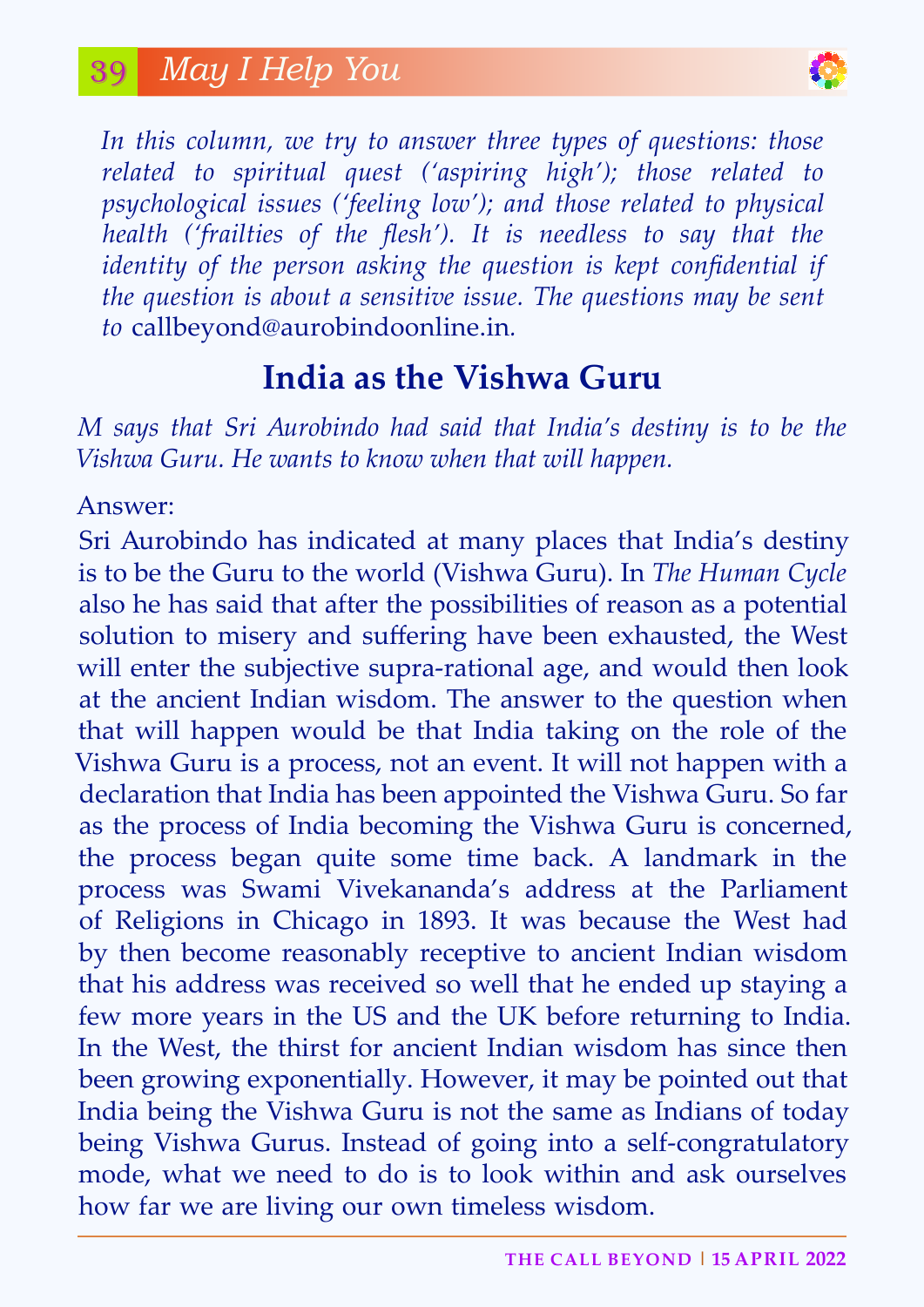

## **Feedback and Encouraging Words Feedback from a Mirambika Teacher**

Dear Tara didi,

I want to express my sincere gratitude to The Mother & Sri Aurobindo and to you for giving me the opportunity to be a part of the ashram since 2019. This place has given me a chance to know myself deeply. Thank you for giving me the opportunity to improve my skills as while teaching in Mirambika Free Progress School. This has provided me an exposure to all aspects of life, and a chance to purify my being and to learn the essential skills for becoming a good teacher .

I learnt so much about physical training, both practical exercises and the words of The Mother and Sri Aurobindo on physical training. I can see the difference in my physicality compared to 2019 when I had just come. I would have never got this exposure anywhere else, in any other organisation. For that I am truly thankful to you.

I have learnt to identify challenges in my personality. I have learnt to identify my inner strengths and weaknesses. My strengths were further enhanced, and I learnt to identify my weakness, and how to overcome them, which I think are essential for a teacher to know and work on.

As part of reflection classes, I have had meditation sessions and reading books of Sri Aurobindo and The Mother. I have tried to learn more about the teachings of Sri Aurobindo and The Mother and their integral yoga. I will continue to develop more and practice in my daily life also in all possible ways and apply.

Working with children is a great learning experience. Whatever I have learnt here, I will try to apply in our school in Karnataka, and also share with our village children.

*Pratibha (Joshi) (in an email dated 22 March 2022)*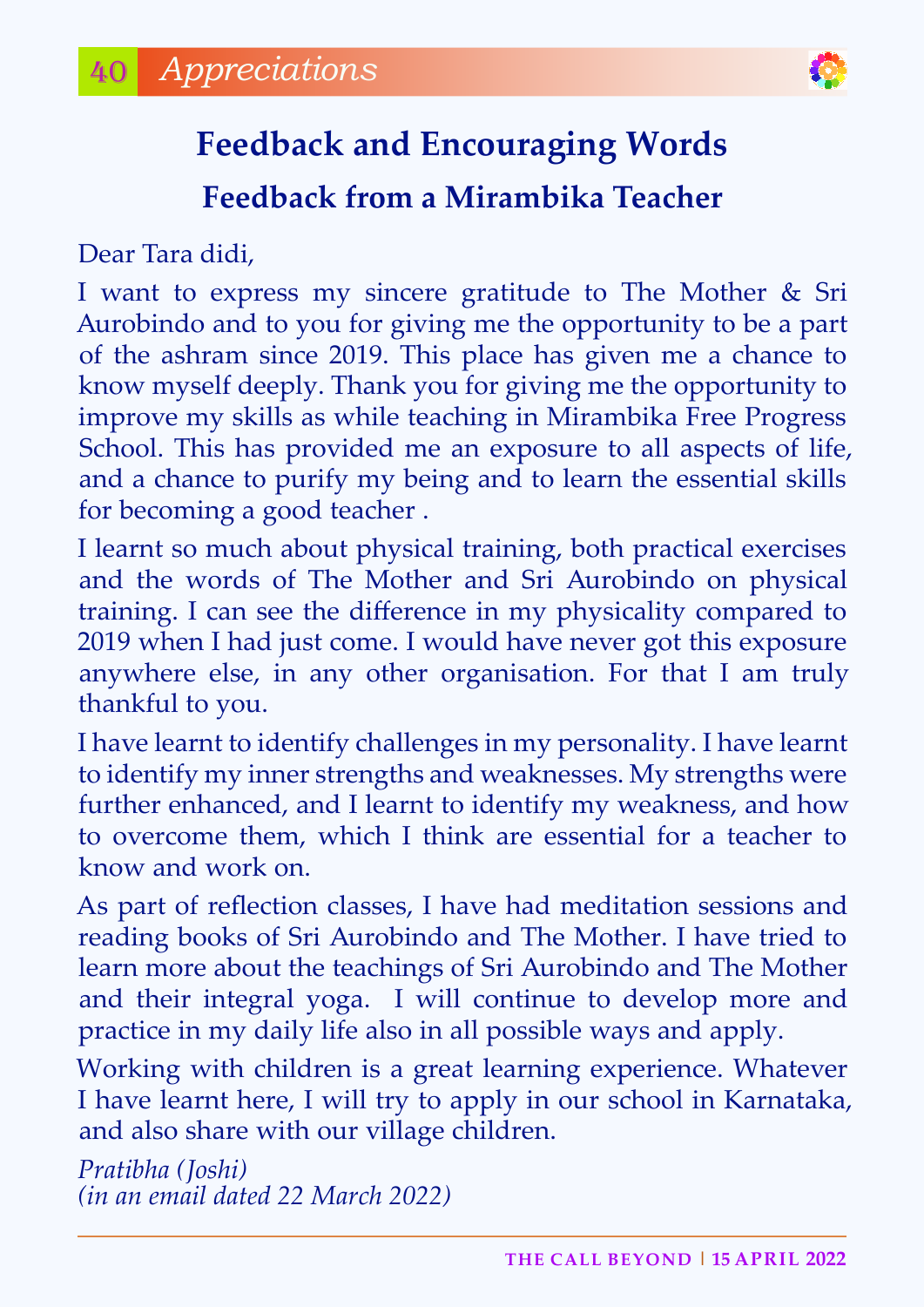

## **Feedback on the YES talk by Dr. David Marshak**

Beautiful explanation on generation gap. Thank you so much for this wonderful session.

*Amrita Dasgupta (Comment in the chat)*

Thank you for lovely example's and very interesting session.

*Rachna Gupta (Comment in the chat)*

Thank you so much for great examples indeed!

*Mukund Kajale (Comment in the chat)*

Very insightful share. So nice to know about so many youth undertaking wonderful initiatives to make this universe a better place.

Thank you YES team. Hope to have more such thought provoking sessions,

*Preeti Bhardwaj (comment on YouTube dated 26 March 2022)*

Wonderful YES Talk! Very grateful for to be able to see it.

*Karen Hamdon (comment on YouTube dated 2 April 2022)*

The talk by Dr. David Marshak titled 'Greta Thunberg Is Not the Only Youth Creating the Future' is available on YouTube. The link is:

https://www.youtube.com/watch?v=EwKeOhhKk1A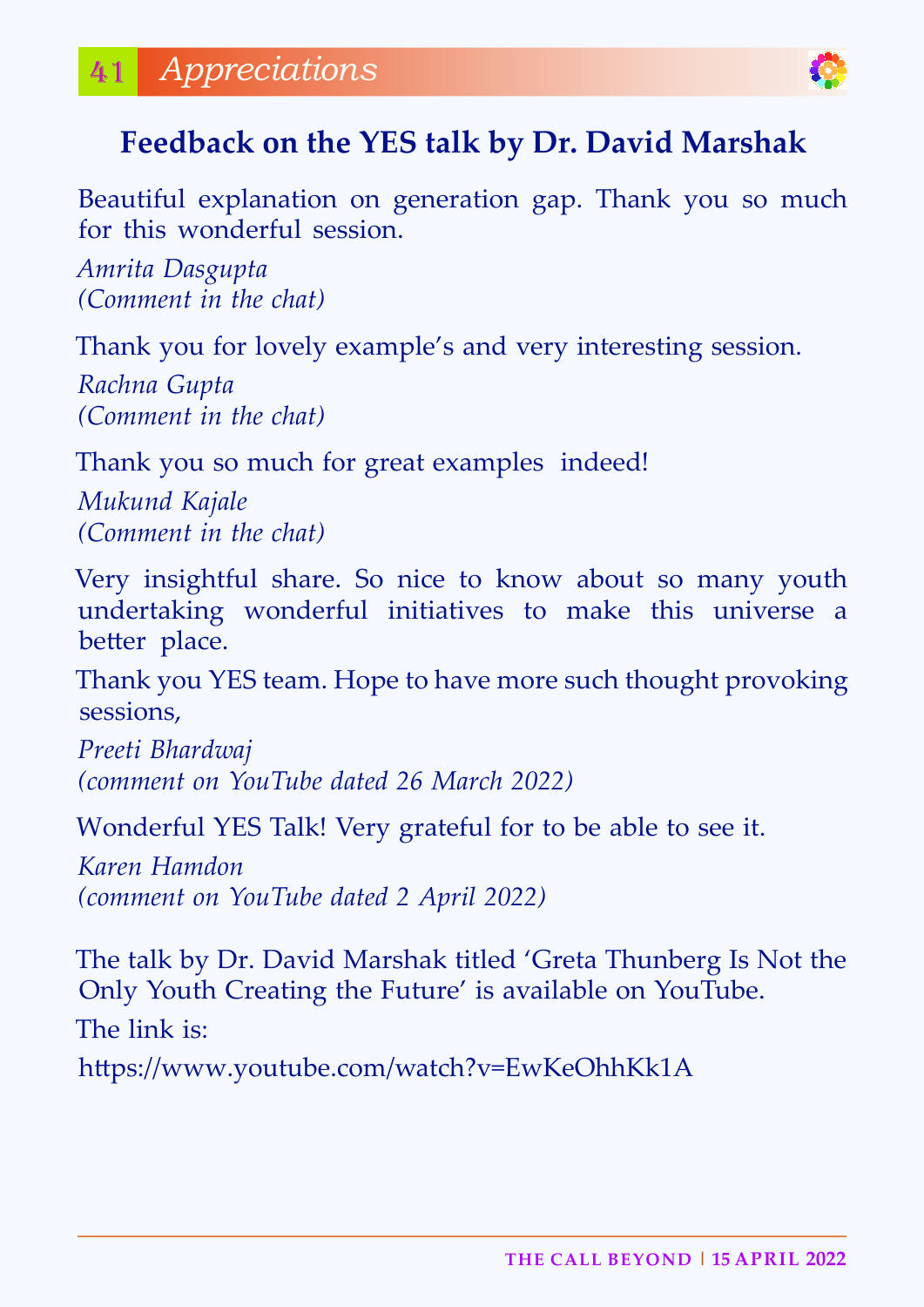

### **Feedback on the Orientation to Integral Yoga, 2-3 April 2022**

I appreciated an opportunity to take part in the asanas and enjoyed gentle movements of the body. The lecture on Integral Yoga was very informative and helped me to expand my understanding of yoga.

*Ewa Drobnica*

I found the time spent at Ashram yesterday very comforting. I am happy I was there. Thank you for everything.

*Rasa (Nayyar) (in an e-mail dated 3 April 2022)*

Dear Dr Bijlani,

Many Thanks for guiding us through the Yoga Orientation programme. The programme was highly refreshing and invigorating for both the body and mind. I would be grateful if you could mail to me the lifestyle questionnaire administered today, as I would like to use it for my office staff. Alternatively, we could even invite you to our office sometime (or bring the staff to the Ashram as per your convenience, or both) for initiating the PRCL staff to Integral Yoga!

*Sanjiv Garg (received in an email dated 3 April 2022)*

## **Feedback on the online course YES.01**

I really enjoyed the last series. Loved the format and the content was stellar! It was wonderful to know I was tuning in with so many from around the world too.

*Karen (Hamdon) Canada (in an e-mail dated 23 March 2022)*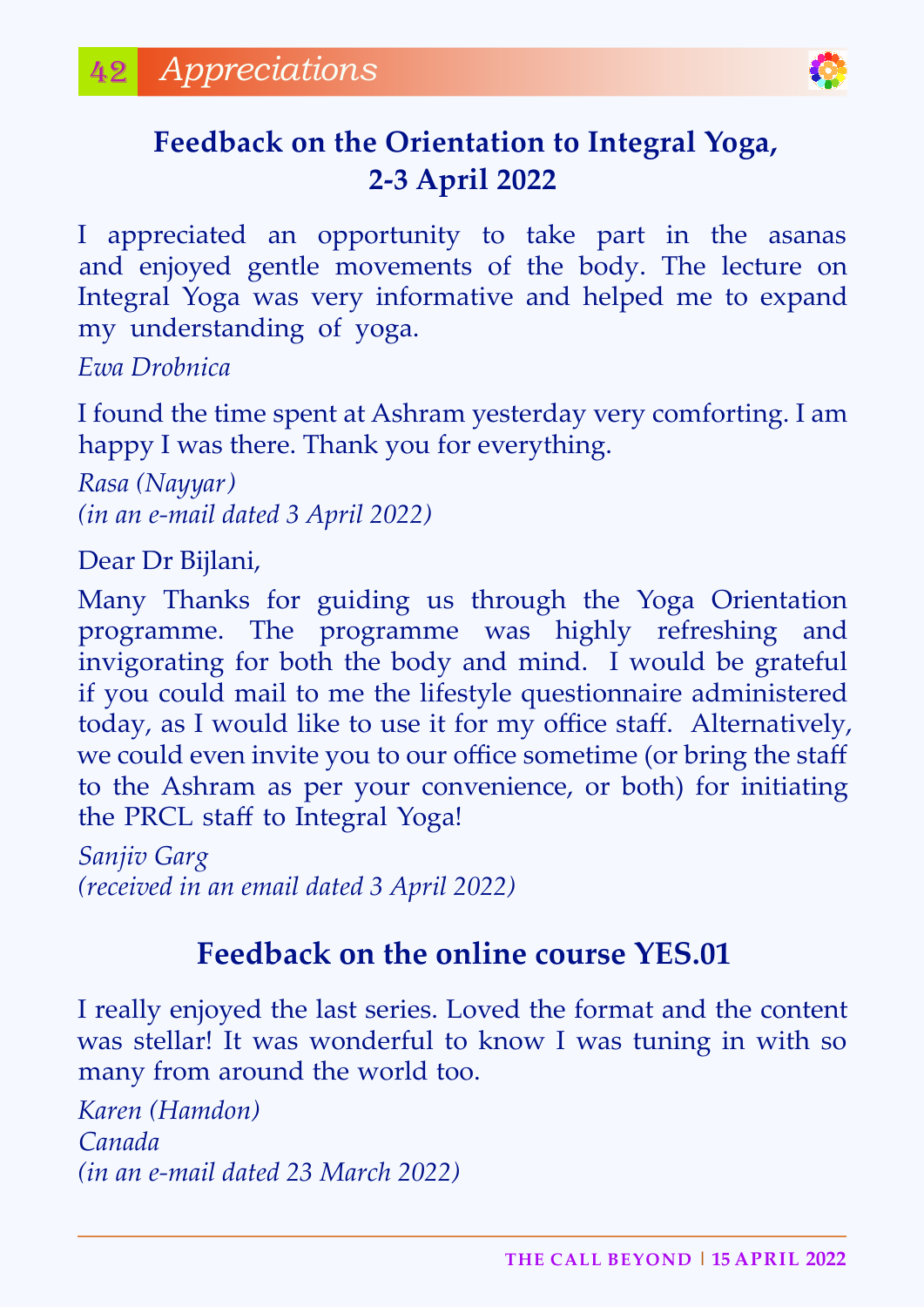

#### **Feedback on the YES talk by Dr. Bhaswati Bhattacharya**

Very interesting talk. I have realized that people working in fields such as Yoga and other traditional knowledge systems often struggle to publish their work. But here is a wonderful attempt by Dr. Bhaswati Bhattacharya to bring both traditional and modern scientific knowledge on an even level – a beginning which will pave the way for unearthing other secrets lost to us for centuries.

*Hemamalini R. (Comment dated 3 April 2022 on YouTube)*

The talk by Dr. Bhaswati Bhattacharya titled 'Bridging Ancient and Modern Healing with Ayurveda' is available on YouTube.

The link is:

https://www.youtube.com/watch?v=rNqzBS0efa0

### **Feedback from a visitor to Auro-Mira Vidya Mandir, Kechla, Odisha**

Dear Tara Didi / Pranjal

We wish to thank you again for the opportunity that you gave us in being an accomplice in Kechla. We thoroughly enjoyed every bit and our interactions with your teaching team and students were very enriching.

Pranjal, you gave a new meaning to Bhakti Yoga practice – service to mankind is service to God. My salutes to you. You have done an extraordinary service to humanity.

*Sudipta Das (in an email dated 2 April 2022)*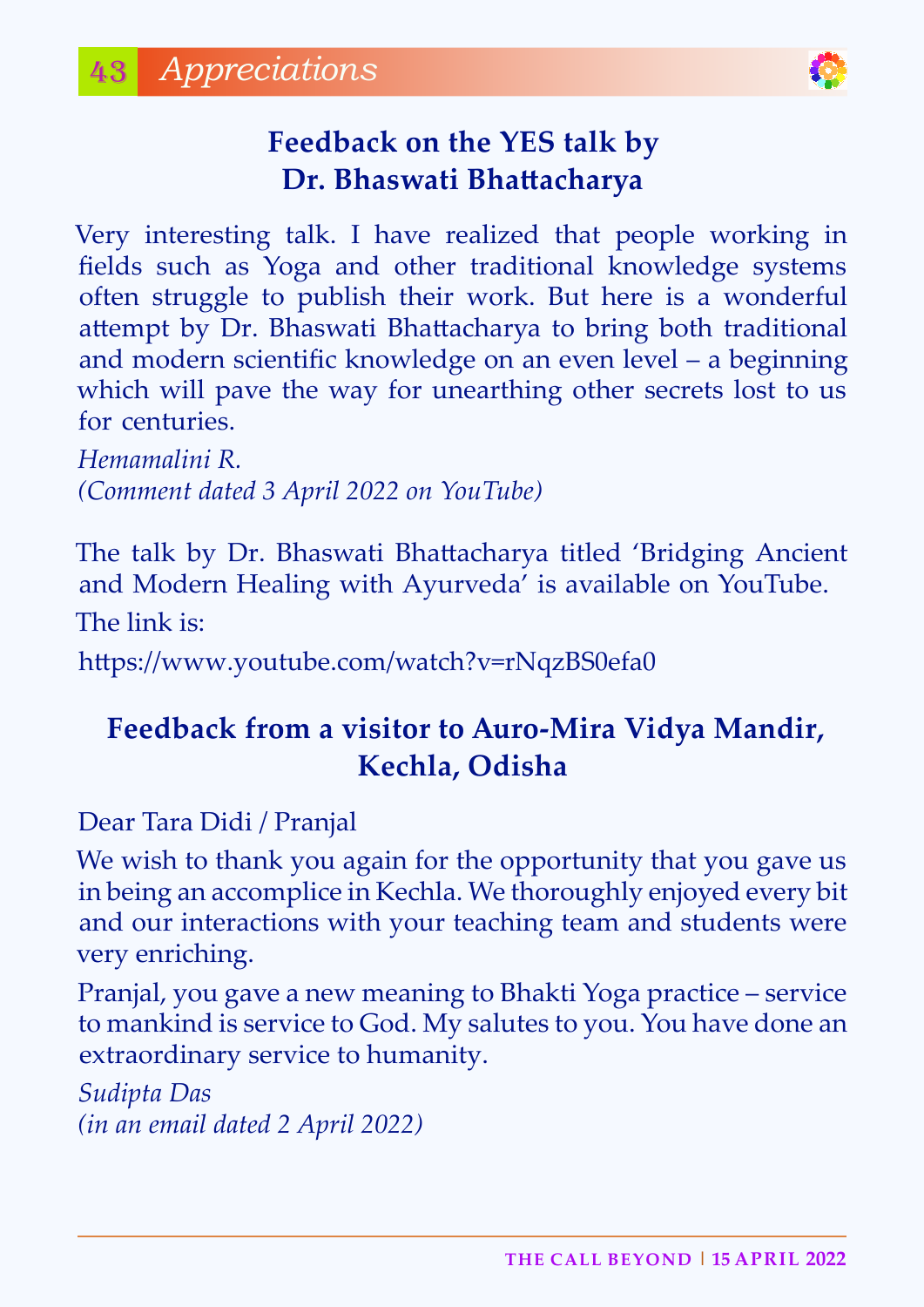

| 모<br><b>Forthcoming Events</b> |                                                                                                                                                                |                        |  |
|--------------------------------|----------------------------------------------------------------------------------------------------------------------------------------------------------------|------------------------|--|
|                                | Saturday, 16 April 2022                                                                                                                                        |                        |  |
| 7 pm                           | Bhajan Sandhya by<br>Ms. Sapna Mukjherjee                                                                                                                      | <b>Meditation Hall</b> |  |
| Sunday, 24 April 2022          |                                                                                                                                                                |                        |  |
| on 24 April 1920)              | Darshan Day (Anniversary of The Mother's Final Arrival in Pondicherry                                                                                          |                        |  |
| $7 \text{ am}$                 | <b>Invocation by Srila Didi</b>                                                                                                                                | <b>Meditation Hall</b> |  |
| 10 <sub>am</sub>               | <b>Meditation Hall</b><br>Satsang<br>Simple Advice Is Not Easy to Act Upon'<br>(Based on The Mother's Advice to spiritual seekers)<br>A talk by Ramesh Bijlani |                        |  |
|                                | Musical offering: Premsheela                                                                                                                                   |                        |  |
| $6.15 \text{ pm}$              | <b>Marchpast</b>                                                                                                                                               | <b>Shrine Lawns</b>    |  |
| 6.45 pm                        | <b>Musical offering</b><br>by Ashram choir<br>Reading on the significance of the day: Tara Didi                                                                | <b>Meditation Hall</b> |  |
| Monday, 25 April 2022          |                                                                                                                                                                |                        |  |
| $6.45$ pm                      | <b>Felicitation of Tara Didi</b><br>by Integral Association, Kolkata                                                                                           | <b>Meditation Hall</b> |  |
|                                | <b>Musical offering</b>                                                                                                                                        |                        |  |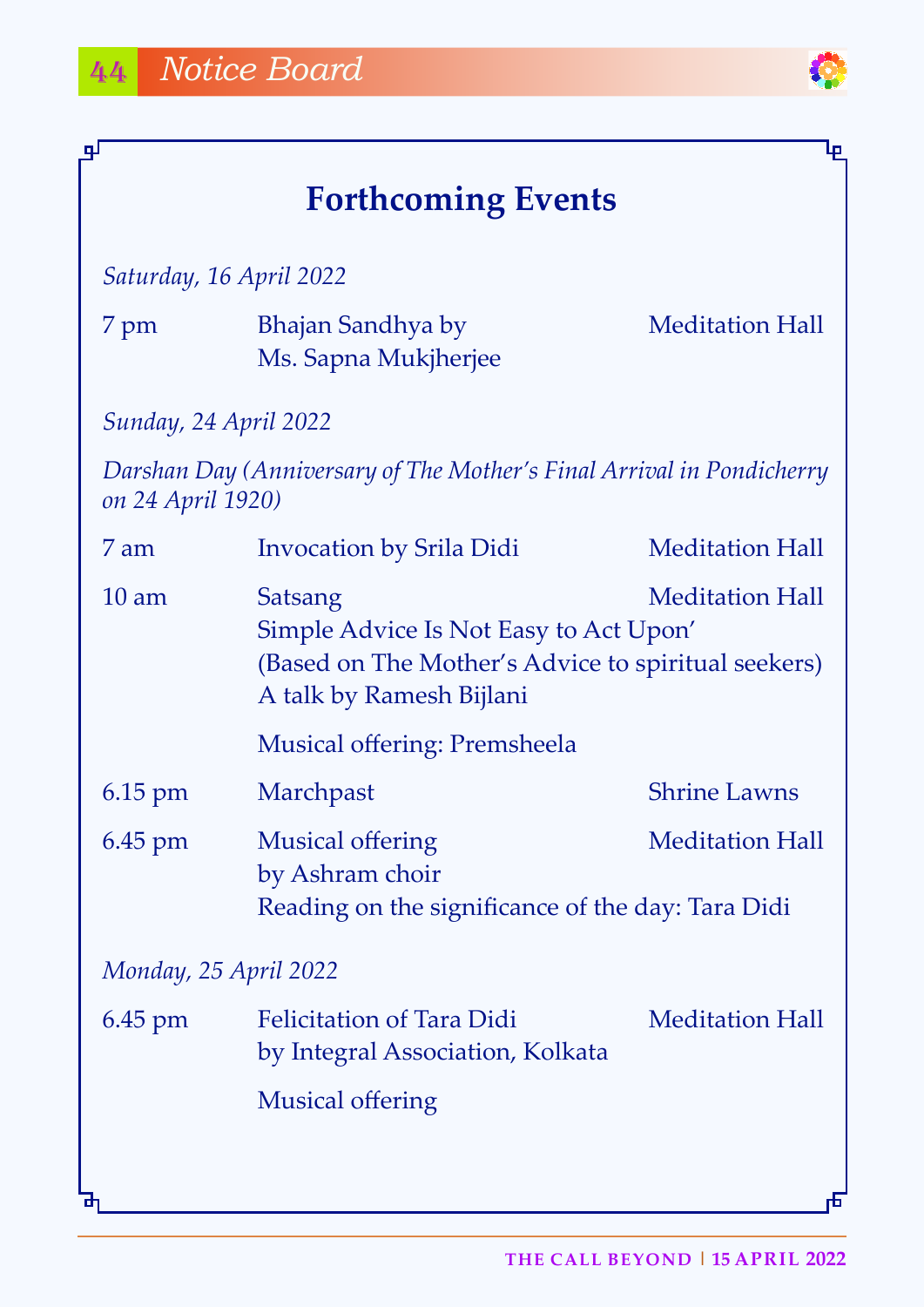цſ



## **Contact us**

*Our quarterly magazine in Hindi, 'Sri Aravind Karmadhara', is also available on-line now, and may be viewed on our website*  www.sriaurobindoashram.net.

*For a free subscription to 'Sri Aravind Karmadhara', please send an e-mail to* sakarmdhara@gmail.com

*To get 'The Call Beyond' online regularly, month after month, please send an e-mail to:* callbeyond@aurobindoonline.in

*To learn about the recent and forthcoming activities through the Ashram's e-magazine, 'Realization', send an email to:* callbeyond@aurobindoonline.in

*Please follow a simple two-step process:*

*1. Subject: Subscribe*

*2. Click on Send*

*If you subscribe either to 'Realization', or to 'The Call Beyond', you will start receiving, month after month, both the magazines.*

*For information about Auro-Mira Service Society and the Kechla project, please visit the website* www.auromira.in